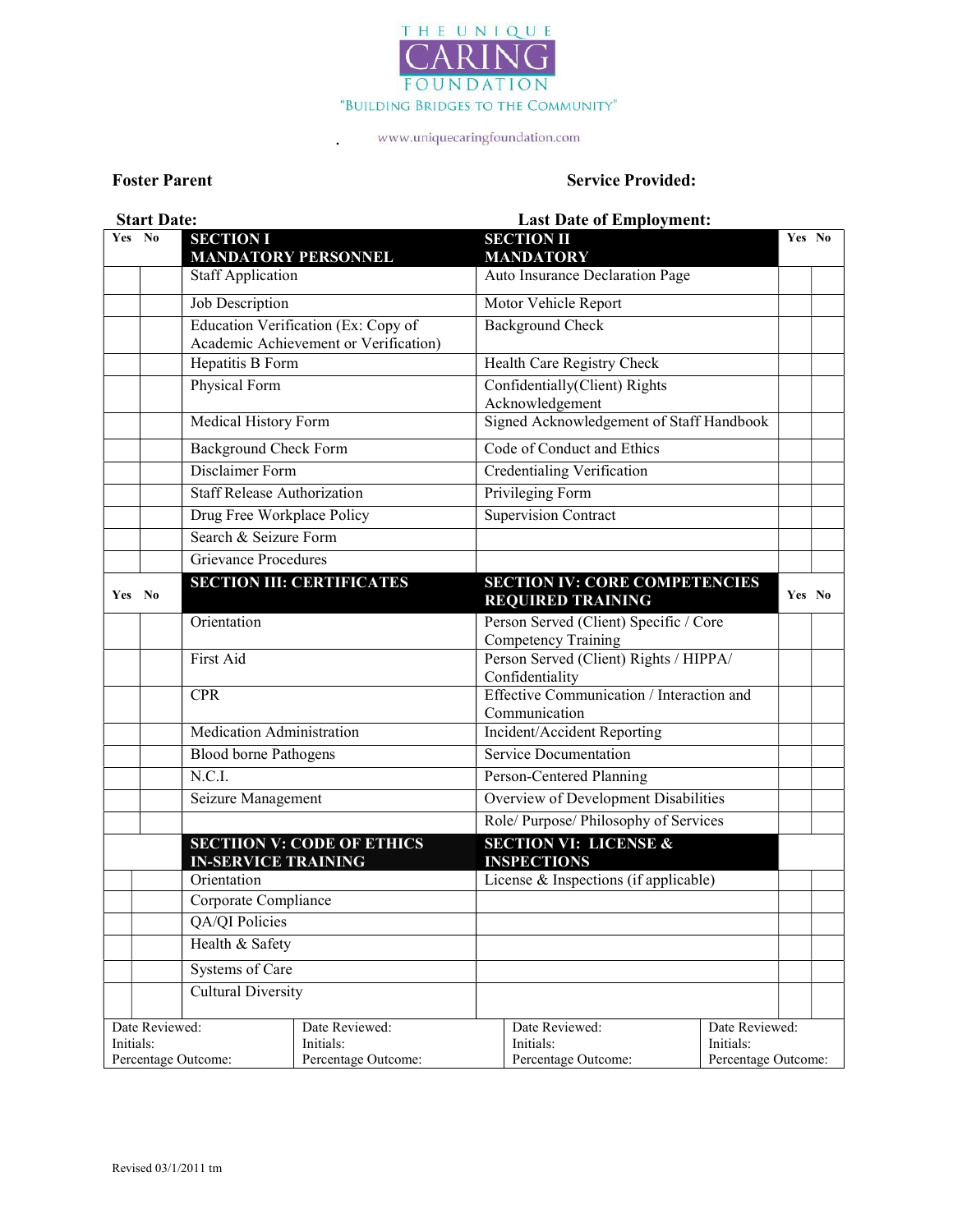

### HEPATITIS-B WAIVER FORM

I, the contraction of the contraction of the contraction of the contraction of the contraction of the contraction of the contraction of the contraction of the contraction of the contraction of the contraction of the contra occupational exposure to blood or other potentially infectious materials I may be at risk of acquiring Hepatitis-B virus (HBV). I have been given the opportunity to be vaccinated with Hepatitis-B vaccine but at this time have declined it.

If in the future, I continue to have occupational exposure to blood or other potentially infectious materials, and I want to be vaccinated with Hepatitis-B vaccine, I can receive the vaccination.

 $\mathcal{L}_\text{max}$  , and the contract of the contract of the contract of the contract of the contract of the contract of the contract of the contract of the contract of the contract of the contract of the contract of the contr

STAFF SIGNATURE DATE

WITNESS SIGNATURE DATE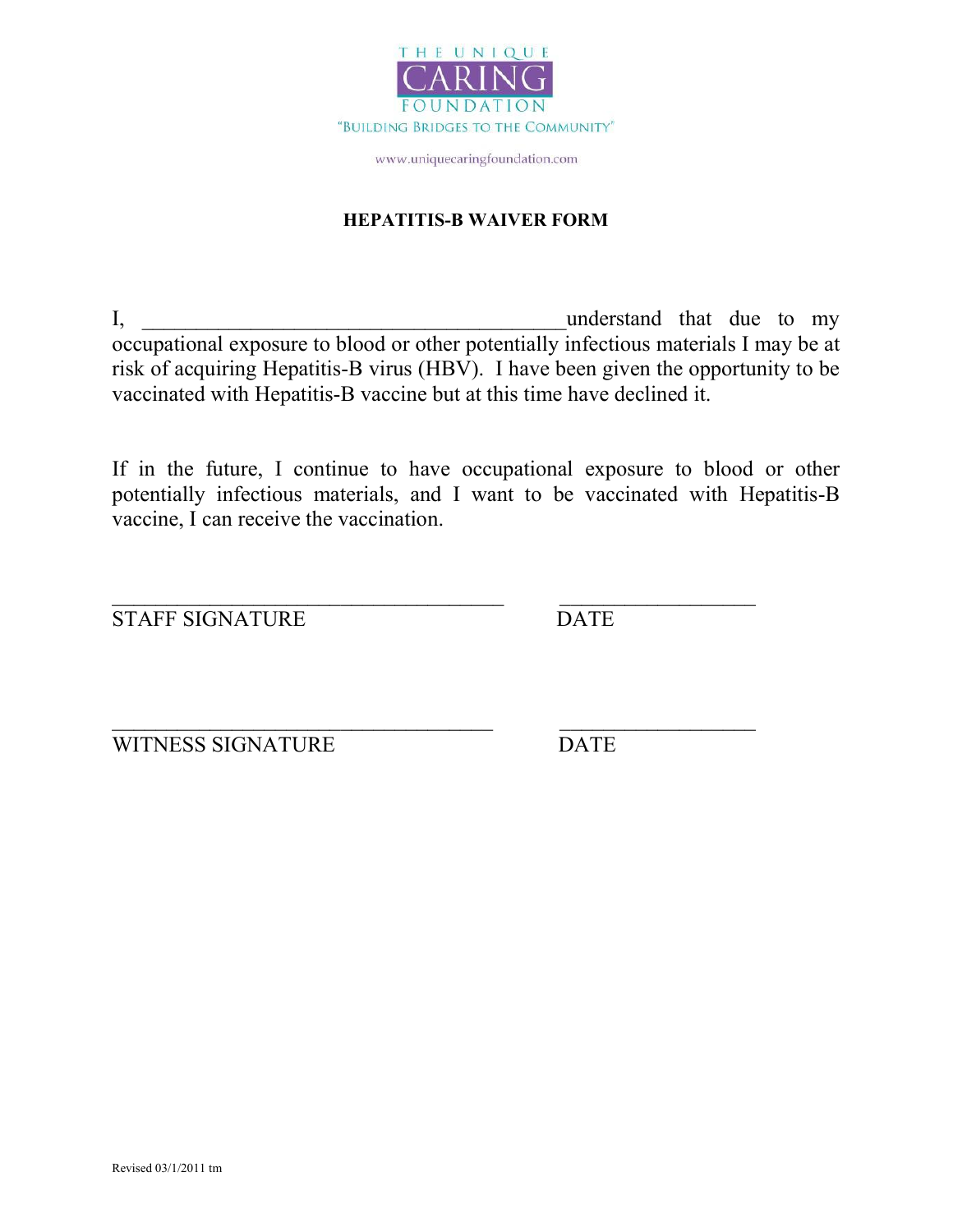

#### Physical Examination Form

Name of Agency Requesting Information: Unique Caring Foundation, Inc

In order to protect the above agency/facility and the children who may reside in the family foster home or residential child/adult care facility of Unique Caring Foundation, the agency must obtain medical information on the person whose name appears below in order to be in compliance with licensure rules. The person named below has given the agency permission to obtain their medical report and to release the information by the licensed medical provider, also named below to Unique Caring Foundation.

| I, $\frac{1}{2}$ , (patient's name) agree to the release of my physical and/or medical examinations by (licensed medical provider, $\frac{1}{2}$                                                                                                                                                                                                           |                             |                                                                                                                    | $\frac{1}{2}$ to UCF on $\frac{1}{2}$                                                                                                                         |                                             |                           |
|------------------------------------------------------------------------------------------------------------------------------------------------------------------------------------------------------------------------------------------------------------------------------------------------------------------------------------------------------------|-----------------------------|--------------------------------------------------------------------------------------------------------------------|---------------------------------------------------------------------------------------------------------------------------------------------------------------|---------------------------------------------|---------------------------|
|                                                                                                                                                                                                                                                                                                                                                            |                             |                                                                                                                    |                                                                                                                                                               |                                             |                           |
|                                                                                                                                                                                                                                                                                                                                                            |                             |                                                                                                                    |                                                                                                                                                               |                                             |                           |
|                                                                                                                                                                                                                                                                                                                                                            |                             |                                                                                                                    |                                                                                                                                                               |                                             |                           |
| Height: Weight: Blood Pressure: Pulse:                                                                                                                                                                                                                                                                                                                     |                             |                                                                                                                    |                                                                                                                                                               |                                             |                           |
| History of Medical Illnesses:<br>Tuberculosis or other<br>Pulmonary defects<br>Seizures<br><b>Venereal Disease</b><br>Mental or Emotional<br>Disturbance<br>Hypertension<br>Communicable Disease<br>Physical Examination (circle all that were examined)<br>Heart<br><b>ENT</b>                                                                            | Yes<br>Lungs<br>Extremities | $\underline{No}$<br>$\sim$<br>$\sim$ 100 $\sim$<br>$\frac{1}{\sqrt{2\pi}}\left( \frac{1}{\sqrt{2\pi}}\right) ^{2}$ | Fainting and/or<br>Dizzy spells<br><b>Heart Trouble</b><br>Serious Defects of<br>Bones and Joints<br>Other Chronic or<br>Specify if yes:<br>Abdomen<br>Hernia | $Yes$<br>$\frac{1}{2}$<br>Genitalia<br>Eyes | $\underline{\mathrm{No}}$ |
|                                                                                                                                                                                                                                                                                                                                                            |                             |                                                                                                                    |                                                                                                                                                               |                                             |                           |
| *Required only is tuberculin test positive<br>Please comment on any physical, mental or emotional or communicable infectious disease apparent from your<br>examination or any knowledge of the above named person that might affect the health, safety or welfare of adult and<br>children residing in the home or a facility of Unique Caring Foundation. |                             |                                                                                                                    |                                                                                                                                                               |                                             |                           |
| Physician's, PA's Nan's Signature: Date: Date: Date:                                                                                                                                                                                                                                                                                                       |                             |                                                                                                                    |                                                                                                                                                               |                                             |                           |
|                                                                                                                                                                                                                                                                                                                                                            |                             |                                                                                                                    |                                                                                                                                                               |                                             |                           |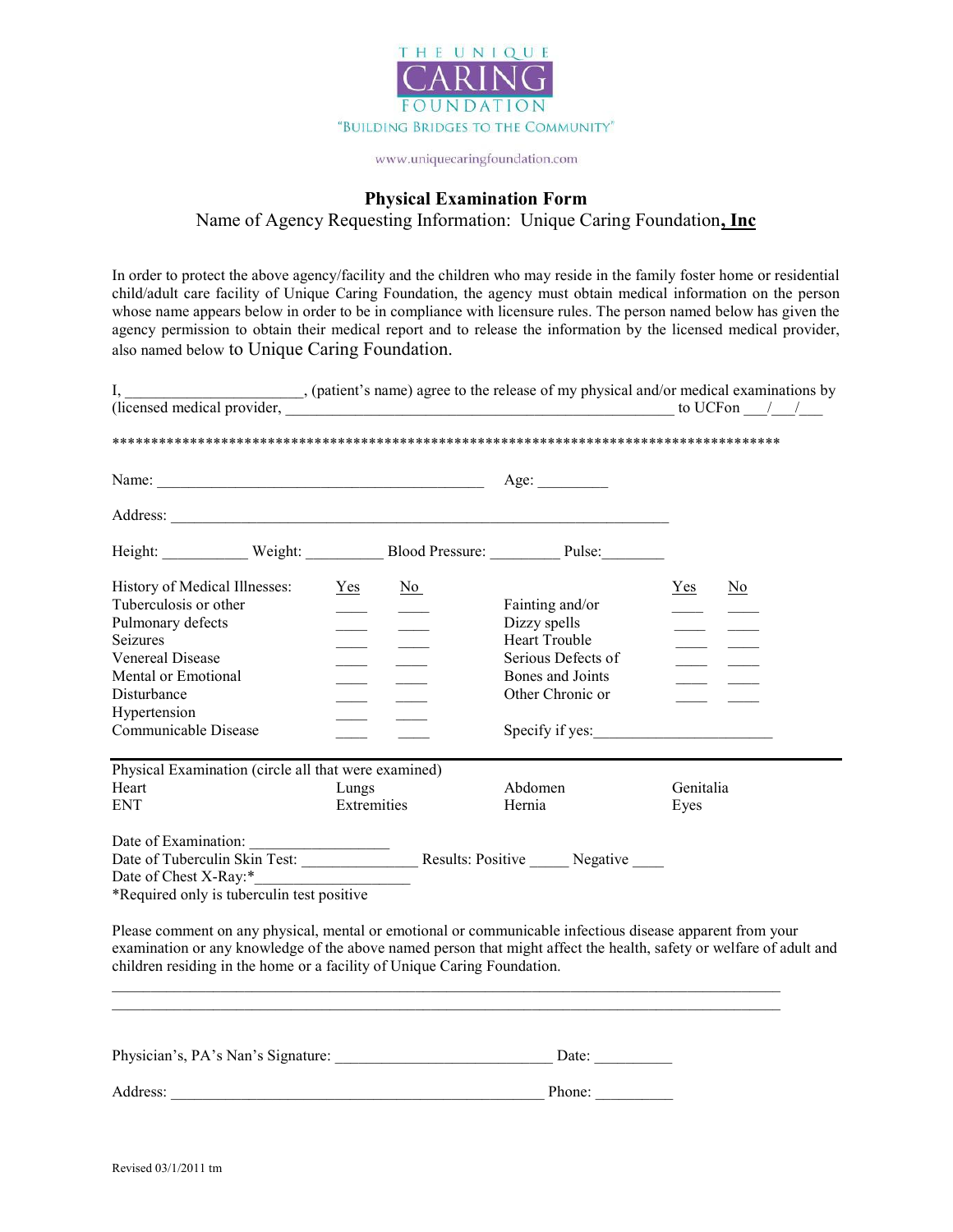

| Name                                                          |                             |
|---------------------------------------------------------------|-----------------------------|
| <b>Home Address</b>                                           |                             |
| Phone                                                         | Birthdate__________________ |
| HEALTH HISTORY                                                |                             |
| Any history, past or present of                               |                             |
|                                                               | Yes<br>No                   |
| Head or back injuries                                         |                             |
| Convulsions or other neurological disorders                   |                             |
| Heart disease, high blood pressure, or<br>rheumatic fever     |                             |
| Lung disorders, asthma, tuberculosis                          |                             |
| Stomach, gallbladder, or other<br>gastro-intestinal disorders |                             |
|                                                               |                             |
| Anemia                                                        |                             |
| Kidney trouble                                                |                             |
| Venereal disease                                              |                             |
| Diabetes or other glandular disorders                         |                             |
| Surgery                                                       |                             |
| Genital problems                                              |                             |
| Psychological disorders                                       |                             |
| Communicable Disease                                          |                             |
| If any of above answered yes, please elaborate                |                             |

Excellent — Good<br>Fair — Poor <u>—</u> Fair What do you consider your state of health:

To the best of my knowledge, the above information is correct.

SIGNATURE Date

DSS-5017 (7/83)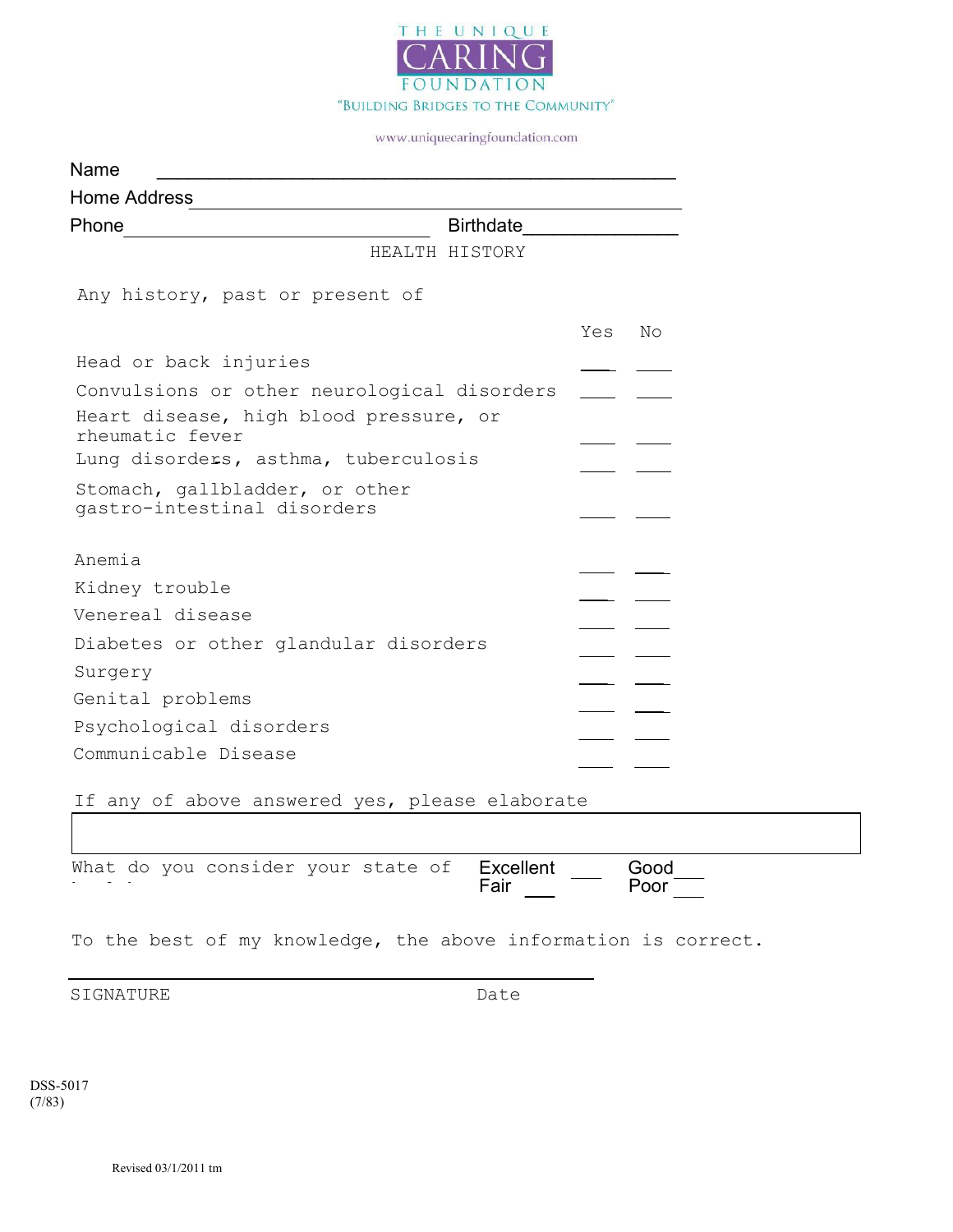

## BACKGROUND CHECKS

In connection with my application for employment (including contract for service), I understand that information may be requested by The Unique Caring Foundation, Inc. including criminal records, which can be obtained through the Clerk of Courts, or DMV Driver's License and Driving Record check, A Health Care Registry Check, educational experience, prior employer verification, workers compensation claims and others. These reports will include experience along with reasons for termination or past employment. All expenses incurred will be the responsibility of the applicant. Further, I understand that you, the applicant, will be required to list the names, address, and phone numbers of at least 3 professional and 3 personal (if applicable) references, of which will be verified, in connection with my application for employment.

I herby authorize without reservation, any party or agency contacted by The Unique Caring Foundation, Inc. to furnish the above- mentioned information.

I have the right to make a request of any person served reporting agency, upon proper identification, the information in its files on me at the time of my request.

I further authorize on-going procurement of the above-mentioned reports at any time during my employment (or contract) with The Unique Caring Foundation, Inc.

 $\mathcal{L}_\text{max}$  , and the contract of the contract of the contract of the contract of the contract of the contract of

STAFF SIGNATURE DATE

WITNESS SIGNATURE DATE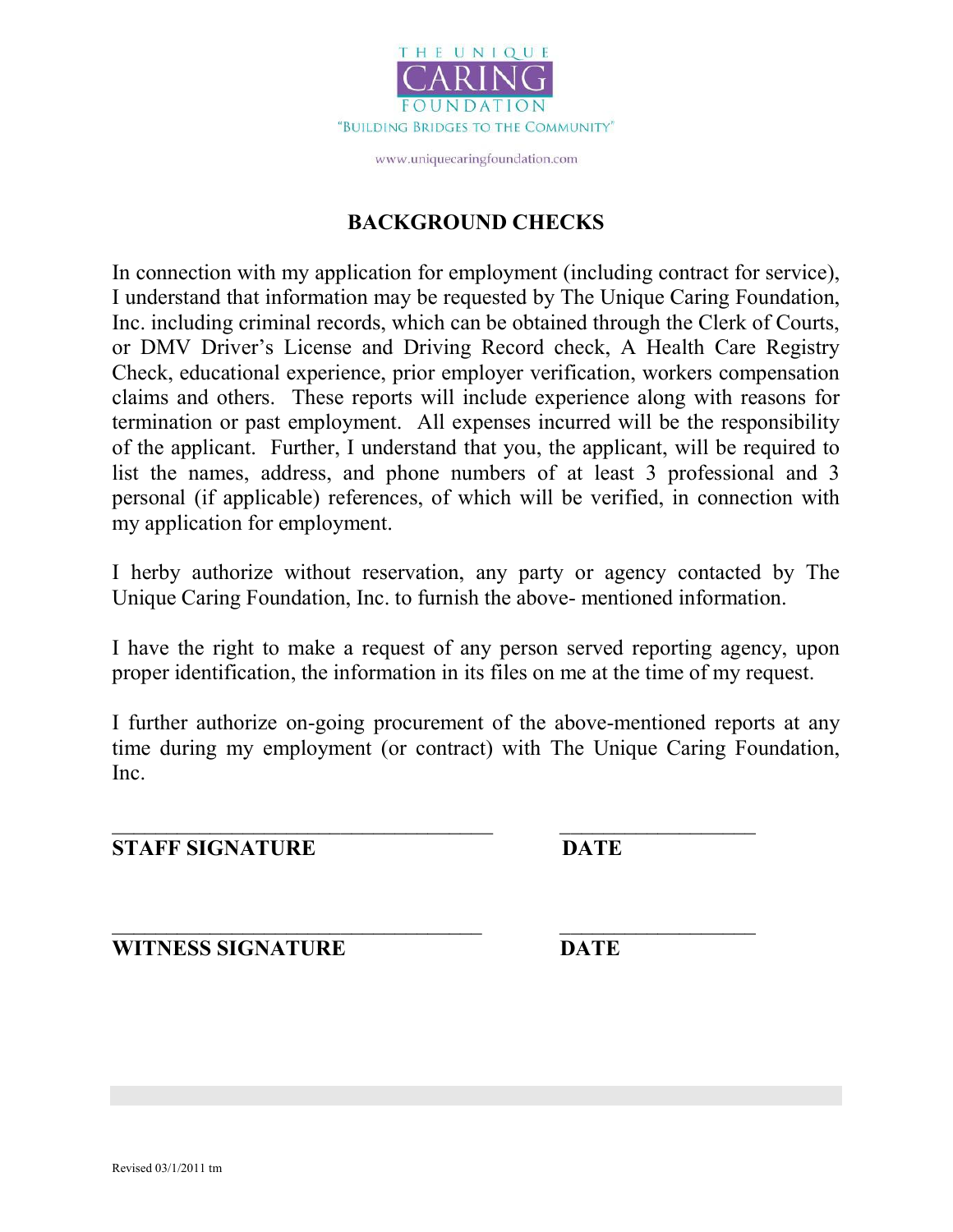

#### DISCLAIMER FOR STAFF

- I have no criminal, social or medical history that would adversely affect my capacity to work with children and adults.
- I have not abused or neglected a child or adult MR/DD.
- I have not had child protective services or adult protective services, or investigation involvement.
- I have not had child protective or adult protective services involvement that resulted in the removal of a child or adult with MR/DD.
- I have not been a respondent in a juvenile court proceeding that resulted in the removal of a child.
- I have not abused, neglected or exploited a disabled adult.
- I have not been a domestic violence perpetrator.

Have your ever pled "guilty" or "no contest" to or been convicted of a crime other that a minor traffic citation? yes or \_\_no If yes please explain:

 $\mathcal{L}_\mathcal{L} = \mathcal{L}_\mathcal{L} = \mathcal{L}_\mathcal{L} = \mathcal{L}_\mathcal{L} = \mathcal{L}_\mathcal{L} = \mathcal{L}_\mathcal{L} = \mathcal{L}_\mathcal{L} = \mathcal{L}_\mathcal{L} = \mathcal{L}_\mathcal{L} = \mathcal{L}_\mathcal{L} = \mathcal{L}_\mathcal{L} = \mathcal{L}_\mathcal{L} = \mathcal{L}_\mathcal{L} = \mathcal{L}_\mathcal{L} = \mathcal{L}_\mathcal{L} = \mathcal{L}_\mathcal{L} = \mathcal{L}_\mathcal{L}$ 

 $\mathcal{L}_\mathcal{L} = \mathcal{L}_\mathcal{L} = \mathcal{L}_\mathcal{L} = \mathcal{L}_\mathcal{L} = \mathcal{L}_\mathcal{L} = \mathcal{L}_\mathcal{L} = \mathcal{L}_\mathcal{L} = \mathcal{L}_\mathcal{L} = \mathcal{L}_\mathcal{L} = \mathcal{L}_\mathcal{L} = \mathcal{L}_\mathcal{L} = \mathcal{L}_\mathcal{L} = \mathcal{L}_\mathcal{L} = \mathcal{L}_\mathcal{L} = \mathcal{L}_\mathcal{L} = \mathcal{L}_\mathcal{L} = \mathcal{L}_\mathcal{L}$ 

I certify that the above statements are true and understand that my employment/ contract or my relationship with the agency as an Employee/Staff terminated for making a false statement.

If answered "Yes" to any of the above, please explain: \_\_\_\_\_\_\_\_\_\_\_\_\_\_\_\_\_\_\_\_\_\_\_\_\_

\_\_\_\_\_\_\_\_\_\_\_\_\_\_\_\_\_\_\_\_\_\_\_\_\_\_\_\_\_\_\_\_\_\_\_\_\_\_\_\_\_\_\_\_\_\_\_\_\_\_\_\_\_\_\_\_\_\_\_\_\_\_\_\_\_\_\_\_\_

 $\mathcal{L}_\mathcal{L} = \mathcal{L}_\mathcal{L} = \mathcal{L}_\mathcal{L} = \mathcal{L}_\mathcal{L} = \mathcal{L}_\mathcal{L} = \mathcal{L}_\mathcal{L} = \mathcal{L}_\mathcal{L} = \mathcal{L}_\mathcal{L} = \mathcal{L}_\mathcal{L} = \mathcal{L}_\mathcal{L} = \mathcal{L}_\mathcal{L} = \mathcal{L}_\mathcal{L} = \mathcal{L}_\mathcal{L} = \mathcal{L}_\mathcal{L} = \mathcal{L}_\mathcal{L} = \mathcal{L}_\mathcal{L} = \mathcal{L}_\mathcal{L}$ 

 $\mathcal{L}_\mathcal{L} = \mathcal{L}_\mathcal{L} = \mathcal{L}_\mathcal{L} = \mathcal{L}_\mathcal{L} = \mathcal{L}_\mathcal{L} = \mathcal{L}_\mathcal{L} = \mathcal{L}_\mathcal{L} = \mathcal{L}_\mathcal{L} = \mathcal{L}_\mathcal{L} = \mathcal{L}_\mathcal{L} = \mathcal{L}_\mathcal{L} = \mathcal{L}_\mathcal{L} = \mathcal{L}_\mathcal{L} = \mathcal{L}_\mathcal{L} = \mathcal{L}_\mathcal{L} = \mathcal{L}_\mathcal{L} = \mathcal{L}_\mathcal{L}$ 

 $\overline{\phantom{a}}$  , and the contribution of the contribution of the contribution of the contribution of the contribution of the contribution of the contribution of the contribution of the contribution of the contribution of the

Printed Name of Staff: \_\_\_\_\_\_\_\_\_\_\_\_\_\_\_\_\_\_\_\_\_\_\_\_\_\_\_\_ \_\_\_\_\_\_\_\_\_\_\_\_\_\_\_

discussion of the contract of the contract of the contract of the Date of the Contract of the Contract of the C

Signature Date **Date**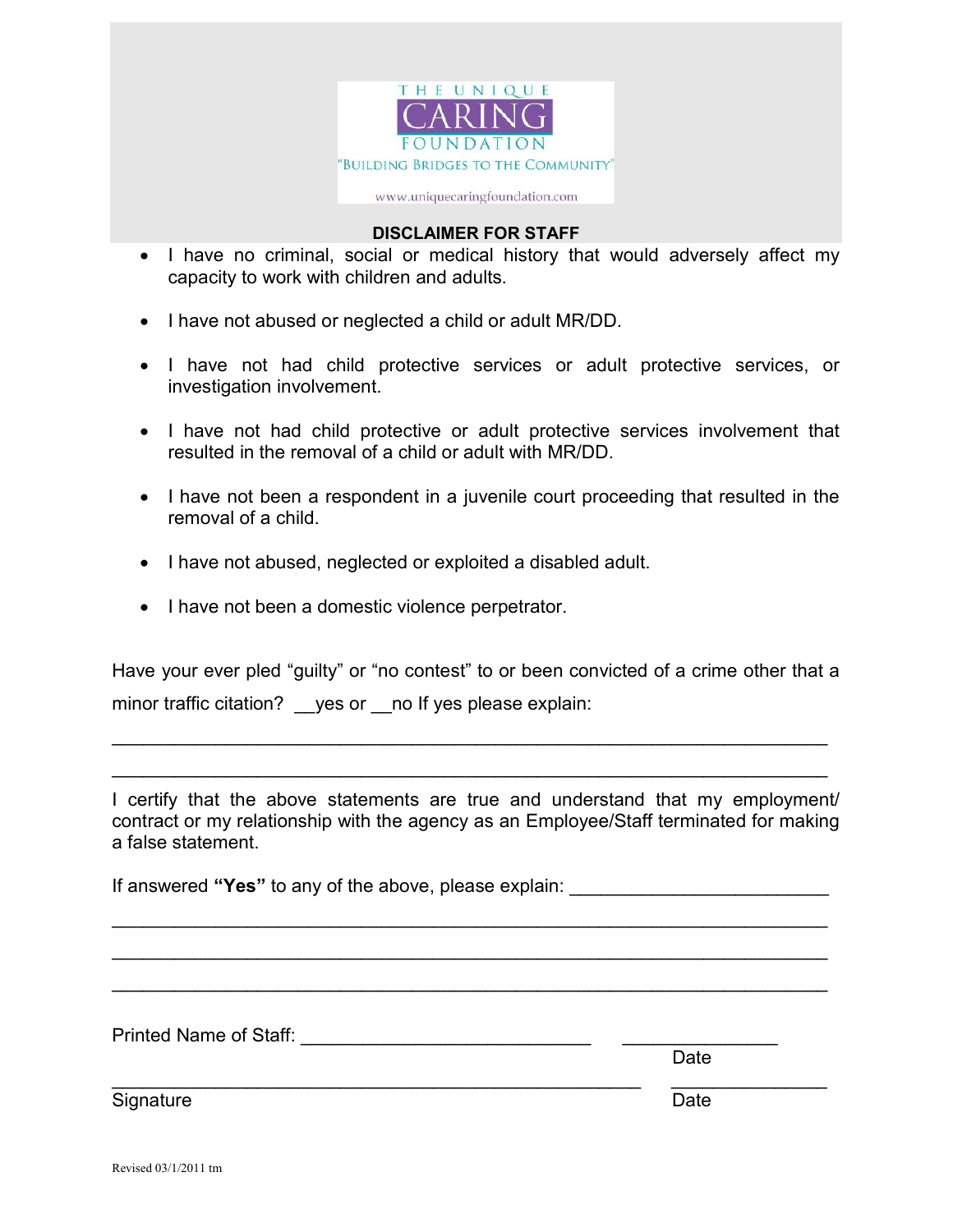

STAFF/ CONTRACTOR RELEASE AUTHORIZATION

By signing below, I authorize The Unique Caring Foundation and its agents (Success Linc Inc., ADP, etc.) to verify any and all information given by me as a prerequisite of employment/contract. I fully understand that information will include, but is not limited to, criminal records, drug testing, credit history, employment verification, social security number verification, motor vehicle driving record, education verification, and personal history. Furthermore, I release any and all employers, bureaus, agencies, individuals, data organizations, or companies named above from all liabilities of damages that might occur from information obtained. I understand that the information regarding sex, race, and date of birth are for the sole purpose of pre-employment verification and will not be used to discriminate against me in violation of any law. A facsimile (FAX) or photocopy of this release form shall be as valid as the original.

#### \*\*PLEASE PRINT CLEARLY\*\*

| Name $(Last)$                                      |                              | (First) (Middle)                                                                                |  |  |  |  |  |  |
|----------------------------------------------------|------------------------------|-------------------------------------------------------------------------------------------------|--|--|--|--|--|--|
|                                                    |                              |                                                                                                 |  |  |  |  |  |  |
| Date of Birth $\frac{1}{\sqrt{1-\frac{1}{2}}}$     |                              |                                                                                                 |  |  |  |  |  |  |
|                                                    |                              | Driver's License $\#$ State Phone $(\_\_\_\_\_$                                                 |  |  |  |  |  |  |
|                                                    |                              | Address: City: City: State: Zip: Zip:                                                           |  |  |  |  |  |  |
|                                                    |                              |                                                                                                 |  |  |  |  |  |  |
| <b>List Previous Employer:</b>                     |                              |                                                                                                 |  |  |  |  |  |  |
|                                                    |                              | Employer Phone (Comparison Level of Position Held: New York Phone (Comparison Position Held:    |  |  |  |  |  |  |
|                                                    |                              | *** APPLICANTS DO NOT WRITE BELOW THIS LINE***                                                  |  |  |  |  |  |  |
|                                                    | ** FOR OFFICE USE ONLY**     |                                                                                                 |  |  |  |  |  |  |
|                                                    |                              | $\Box$ Mecklenburg County Only $\Box$ DMV Report (State $\Box$ ) $\Box$ Employment Verification |  |  |  |  |  |  |
| Address/SS Number Trace Health Care Registry Check |                              |                                                                                                 |  |  |  |  |  |  |
| $\Box$ NC Statewide                                |                              | $\Box$ Education Verification $\Box$ Professional License Verification                          |  |  |  |  |  |  |
| □ Other State                                      | □ Federal Search □ Drug Test |                                                                                                 |  |  |  |  |  |  |
|                                                    |                              |                                                                                                 |  |  |  |  |  |  |

# FAX 704-736-9150

SUCCESSLINC, INC. 509 E. Main St. Lincolnton, NC 28092

| $\Box$ | <b>Report Completed</b> |
|--------|-------------------------|
| $\Box$ | <b>Faxed Back to</b>    |
| □      | Int.                    |

704-732-2285 Please Note: Should any adverse information be obtained the individual will be notified and have the opportunity to correct such information.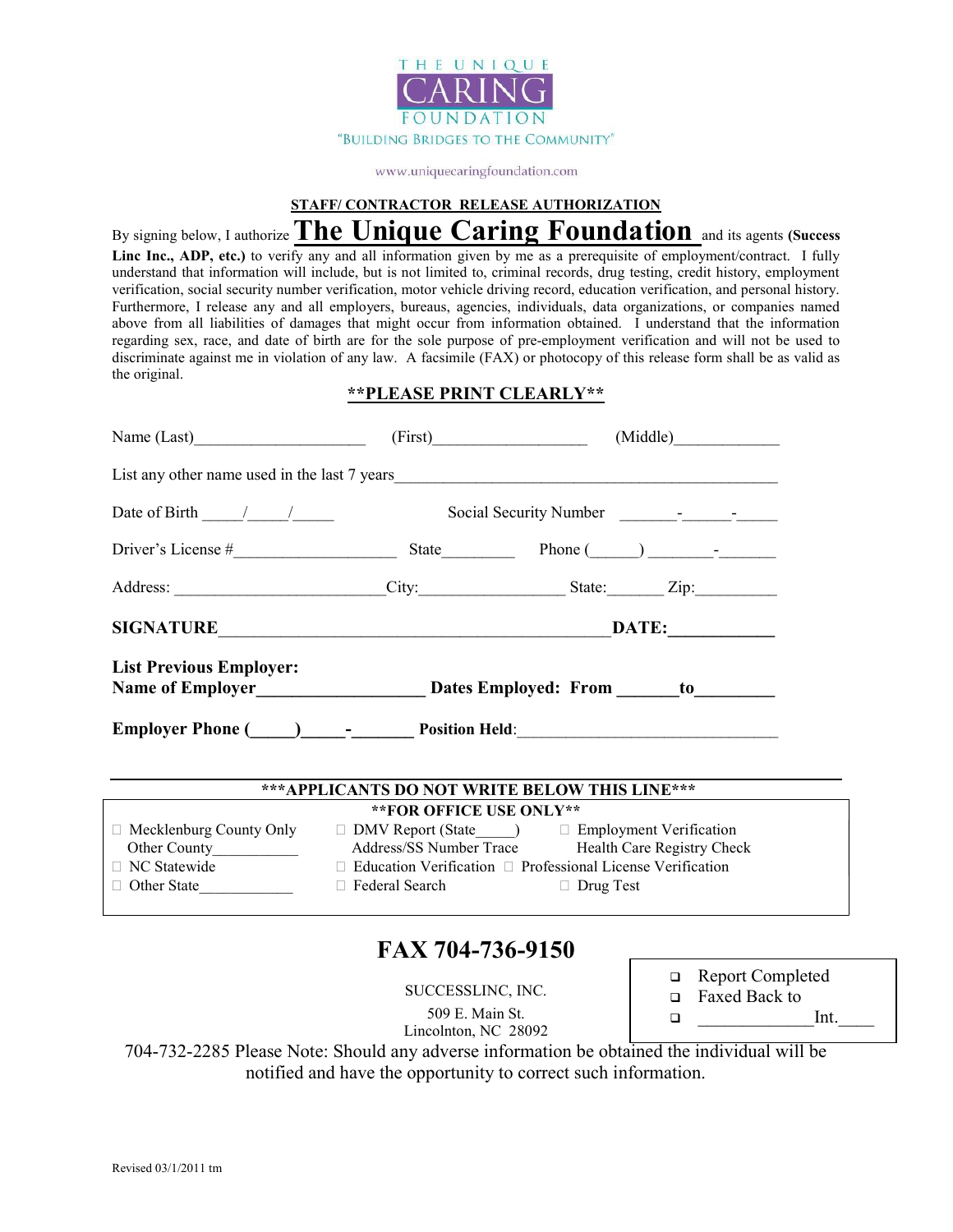

#### A DRUG-FREE WORKPLACE (ALCOHOL AND DRUG ABUSE)

The Unique Caring Foundation, Inc. is committed to the maintenance of a drug free workplace. Staffs who abuse alcohol or other drugs are a danger to themselves, to other Staffs, and to our person served.

The use of illegal drugs and abuse of other controlled substances, on or off duty, is inconsistent with law-abiding behavior expected of all citizens. Staffs who use illegal drugs or abuse other controlled substances or alcohol, on or off duty, tend to be less productive, less reliable, and prone to greater absenteeism. In addition, many of the person served of The Unique Caring Foundation may have been referred wholly or in part because of the effects of their own involvement with alcohol or illegal drugs. Mental Health technicians who themselves abuse alcohol or are involved with illegal substances are unable to serve as appropriate role models. Violations of the illegal substance, alcohol, and controlled substance policies shall be viewed as unacceptable personal conduct and shall result in no further assignments.

#### DRUG TESTING

- 1. The Unique Caring Foundation, Inc., will not assign as a Mental Health Technician any person who refuses to undergo or who fails to pass a pre-employment drug test.
- 2. Whenever a Provider suffers an injury while on assignment or The Unique Caring Foundation, Inc. determines that he/she may have contributed to an accident involving a fatality, serious bodily injury, or substantial damage to property, The Unique Caring Foundation, Inc. may require the Technician to submit to the taking of a breath, saliva, urine and/or blood specimen for alcohol or drug testing. A Staff who tests positive for alcohol or drugs as a result of such a test will be in violation of The Unique Caring Foundation, Inc. policy. The Staff will be removed from assignment and deemed ineligible for future assignments.

\_\_\_\_\_\_\_\_\_\_\_\_\_\_\_\_\_\_\_\_\_\_\_\_\_\_\_\_\_\_\_\_\_\_\_\_\_\_\_\_\_\_ \_\_\_\_\_\_\_\_\_\_\_\_\_\_\_\_\_\_

STAFF SIGNATURE DATE

WITNESS SIGNATURE DATE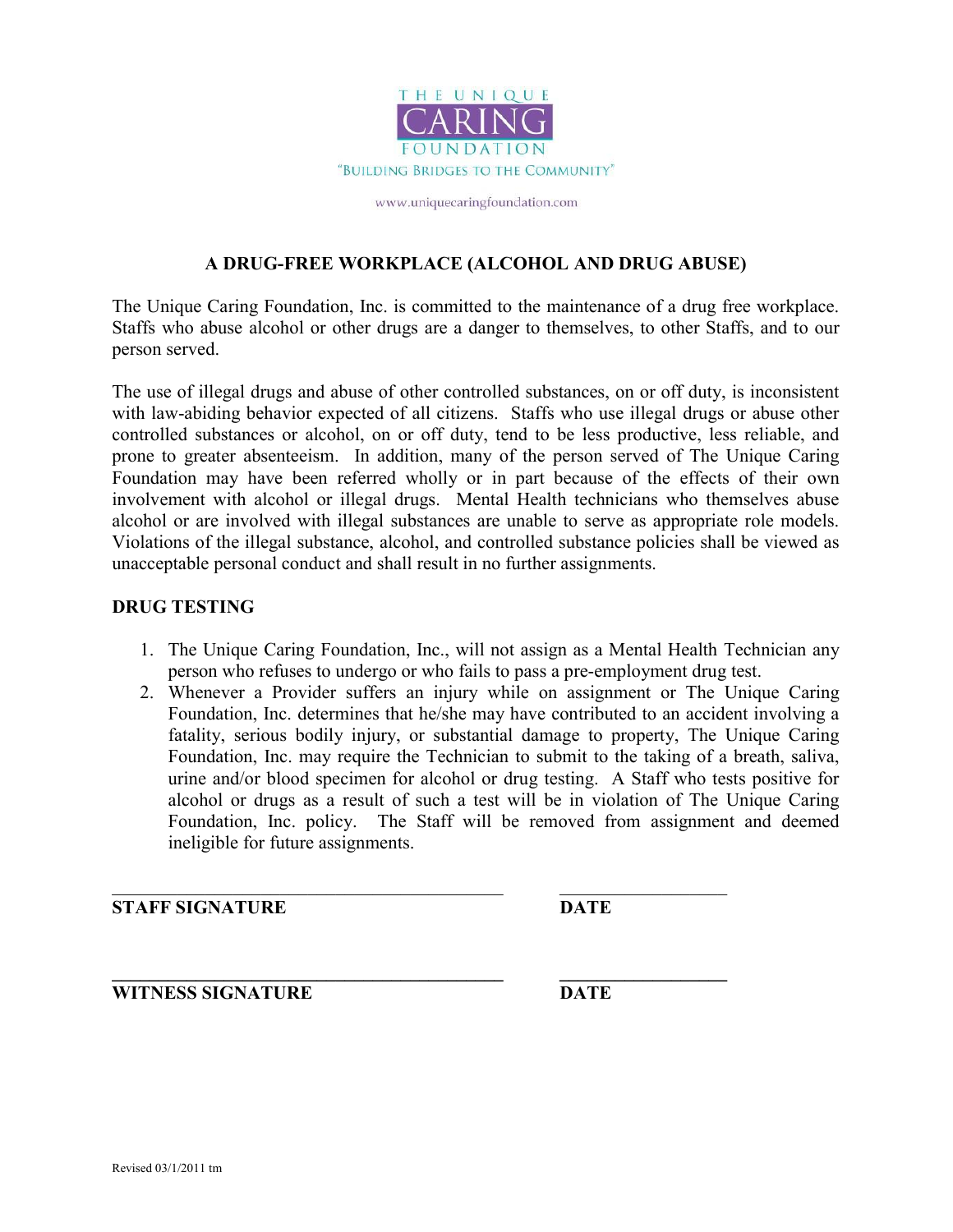

| <b>POLICY NAME:</b>                                               | <b>EFFECTIVE DATE:</b> |
|-------------------------------------------------------------------|------------------------|
| <b>SEARCH AND SEIZURE</b>                                         | 04/01/04               |
| ANNUAL REVIEWS: 01/01/05, 01/01/06, 01/01/07, 01/01/08, 01/01/09, |                        |
| 01/01/10.                                                         |                        |
| UPDATE REVISIONS: 08/25/10, 11/23/10, 11/24/10, 02/04/11          |                        |

#### POLICY:

When receiving services through THE UNIQUE CARING FOUNDATION, INC. person served shall be free from any unwarranted search of their person or property as well as invasion of privacy. Person served shall be afforded the same rights as any citizen regarding searches with following exceptions:

- 1. Staff and Providers may be authorized to conduct the two types of searches allowed at THE UNIQUE CARING FOUNDATION, INC.; (a) at the time of admission to establish a record of their personal property and (b) to control what is brought into the provider's home.
- 2. A facility or home approved search may be conducted when there is reason to believe that dangerous or illegal substances, contraband or weapons have been brought into the facility or foster home. The Unique Caring Foundation staff shall obtain authorization for a search from the supervising Qualified Professional, Quality Assurance Manager, Program Manager or Executive Director if the search disrupts services to person served or could be considered an invasion of person served privacy.

#### PROCEDURES:

- 1. Prior to any search taking place, the staff member or provider contacts the supervising Qualified Professional, Quality Assurance Manager, Program Manager or Executive Director for prior approval. If, in the judgment of the staff member or provider, a search needs to take place immediately, the search may be conducted, and a follow up call to the supervising Qualified Professional, Quality Assurance Manager or Program Manager immediately after the search.
- 2. THE UNIQUE CARING FOUNDATION, INC. authorizes two types of searches:
	- A. Search of Person: The person served personally empties their pockets inside out and turns shoes upside down. No patted frisk searches by staff member or Providers are authorized.
	- B. Search of Foster Home: The home or day site is searched for hidden items. The search is supervised by a staff member or provider. At any time a search is warranted and the person served refuse, a debriefing is held between the staff member or provider, the supervising Qualified Professional, Quality Assurance Manager or Program Manager. A decision is made whether the police should be called to conduct the search. If it is determined that the person served has any illegal substances, contraband or a weapon, the supervising Qualified Professional, Quality Assurance Manager or Program Manager will authorize the police to be dispatched to conduct a search and help promote the safety of everyone involved.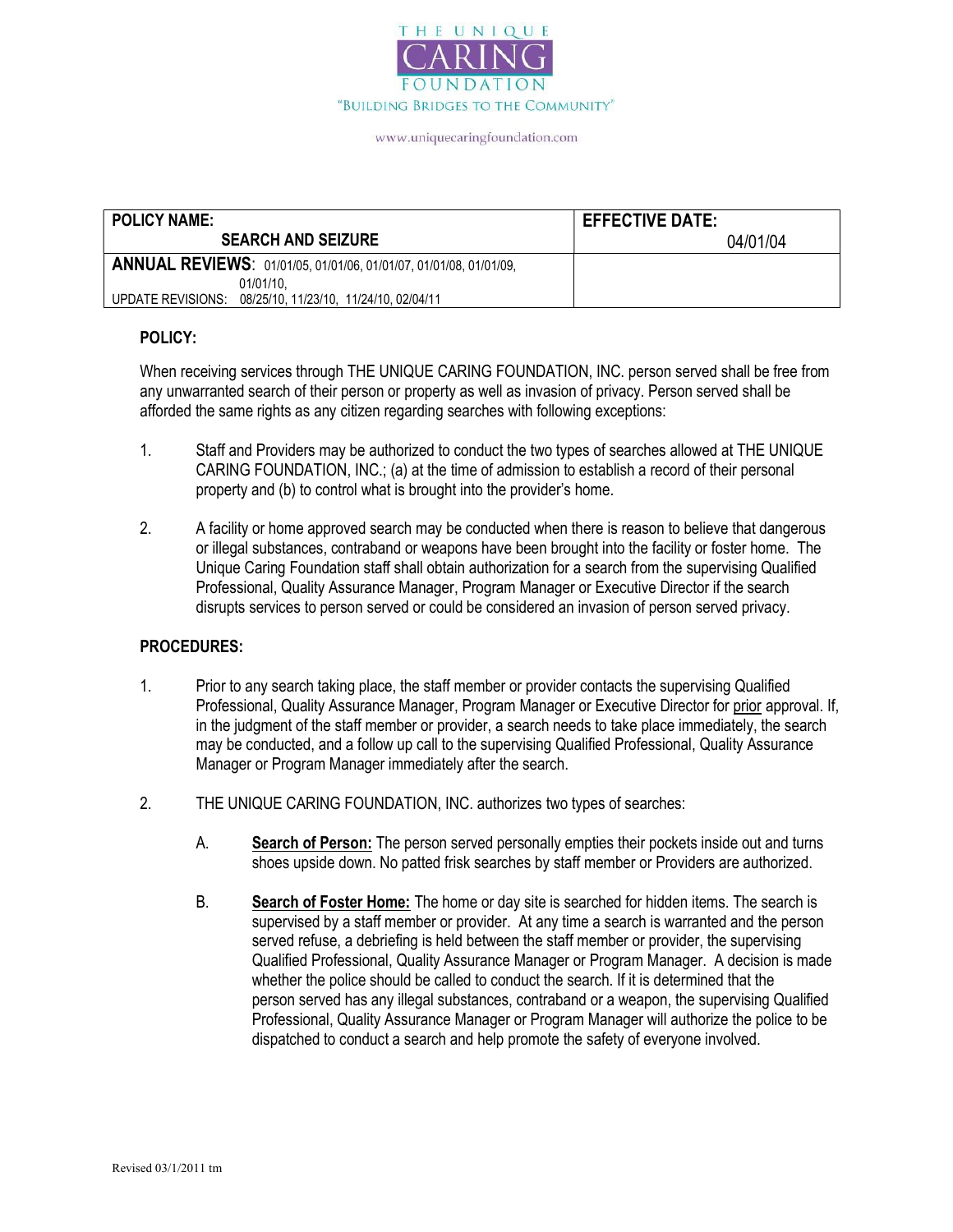#### Reasons for a Search and Seizure Incident:

If the provider beyond a reasonable doubt knows that the person serve is:

- Distributing an illegal substances
- In possession of illegal substances
- In possession or a firearm or illegal weapon,
- In possession of expensive equipment in boxes
- In possession of expensive jewelry that is not theirs

The legal guardian will be made aware of The Unique Caring Foundation, INC. policy during admission. Documents will be signed stating acceptance and authorization to the search and seizure policy that THE UNIQUE CARING FOUNDATION, INC. has in place. In the event that items' not belonging to the person served are confiscated during the search, the supervising Qualified Professional, Quality Assurance Manager or Program Manager will take possession of those items. A determination will be made regarding the disposition of item(s). Every effort will be made to return the item(s) to the rightful owner. If the confiscated items are illegal drugs, contraband and/or a weapon, the Director or Supervisor will turn the items over to the local police department. In both cases, the legal guardian will be contacted, within 48 hours in writing, by the supervising Qualified Professional of what has taken place.

#### Informing Legal Guardian or Legally Responsible Individual:

- 1. The legal custodian/legally responsible person is informed as soon as possible but within 48 hours after the search is conducted.
- 2. A Search and Seizure Report Form is completed and placed in the person served record by the Supervising Qualified Professional. The legal guardian will also receive a copy within 48 hours of completion of this report. Please note, the police department report will determine the delivery of this report.

#### Documentation:

Every Search and Seizure that required the presence of Law Enforcement must have a police report and number attached to the report. Every Search and Seizure shall be documented. The documentation shall include:

- 1. Action taken by Provider
- 2. Reason for Search<br>3. Procedures followed
- Procedures followed in the search
- 4. A description of any property seized and
- 5. An account of the disposal of seized property.
- 6. Date & time of the search
- 7. Action taken by the agency
- 8. Name of the Provider informing the agency
- 9. Date & time parent/guardian was notified by agency
- 10. Date & time the agency was informed

#### STAFF SIGNATURE DATE

#### WITNESS SIGNATURE DATE

 $\mathcal{L}_\text{max} = \frac{1}{2} \sum_{i=1}^n \mathcal{L}_\text{max}(\mathbf{z}_i - \mathbf{z}_i)$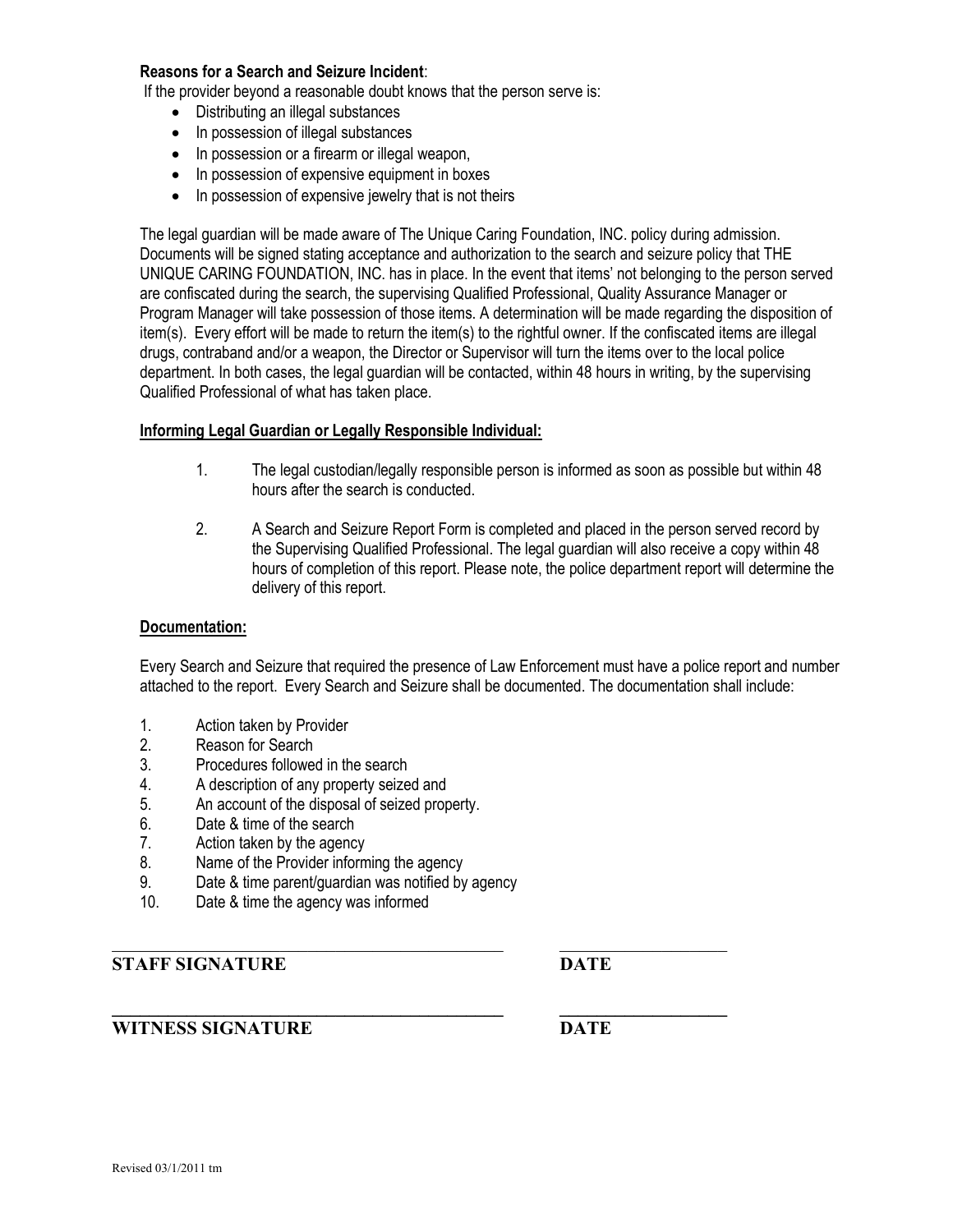

#### SEARCH AND SEIZURE REPORT FORM

Before conducting a search review agency's Policy and Procedures. Fill in all blank and remember to contact your supervisor.

Name of Client: \_\_\_\_\_\_\_\_\_\_\_\_\_\_\_\_\_\_\_\_\_\_\_\_\_\_\_\_\_\_\_\_\_\_\_\_ Medical Record #: \_\_\_\_\_\_\_\_\_\_\_\_\_\_\_\_\_\_\_\_\_

Date of Search: \_\_\_\_\_\_\_\_\_\_\_\_\_\_\_\_\_\_\_\_\_\_\_\_\_\_\_\_\_\_ Time of Search: \_\_\_\_\_\_\_\_\_\_\_\_\_\_\_\_\_\_\_\_\_\_\_\_\_\_\_

Provider Reporting Search: \_\_\_\_\_\_\_\_\_\_\_\_\_\_\_\_\_\_\_\_\_\_\_\_\_\_\_\_\_\_\_\_\_\_\_\_\_\_\_\_\_\_\_\_\_\_\_\_\_\_\_\_\_\_\_\_\_\_

Action Taken by Provider

Action Taken by the Agency:

Reason for Search: Suspicious Search with Administration Approval

Description of property seized :

An account of how the seized property was disposed:

#### REPORTING INFORMATION:

| <b>Agency/Person</b>                                       | <b>Contact Name</b> | <b>Notification</b><br><b>Date</b> | <b>Notification</b><br>Time |  |  |  |
|------------------------------------------------------------|---------------------|------------------------------------|-----------------------------|--|--|--|
| <b>Unique Caring Foundation</b>                            |                     |                                    |                             |  |  |  |
| Parent/Guardian                                            |                     |                                    |                             |  |  |  |
| <b>County DSS</b>                                          |                     |                                    |                             |  |  |  |
| Law Enforcement                                            |                     |                                    |                             |  |  |  |
| Other                                                      |                     |                                    |                             |  |  |  |
| Name/Title of Supervisor authorizing report (Please print) |                     |                                    |                             |  |  |  |
| Signature:<br>Date:                                        |                     |                                    |                             |  |  |  |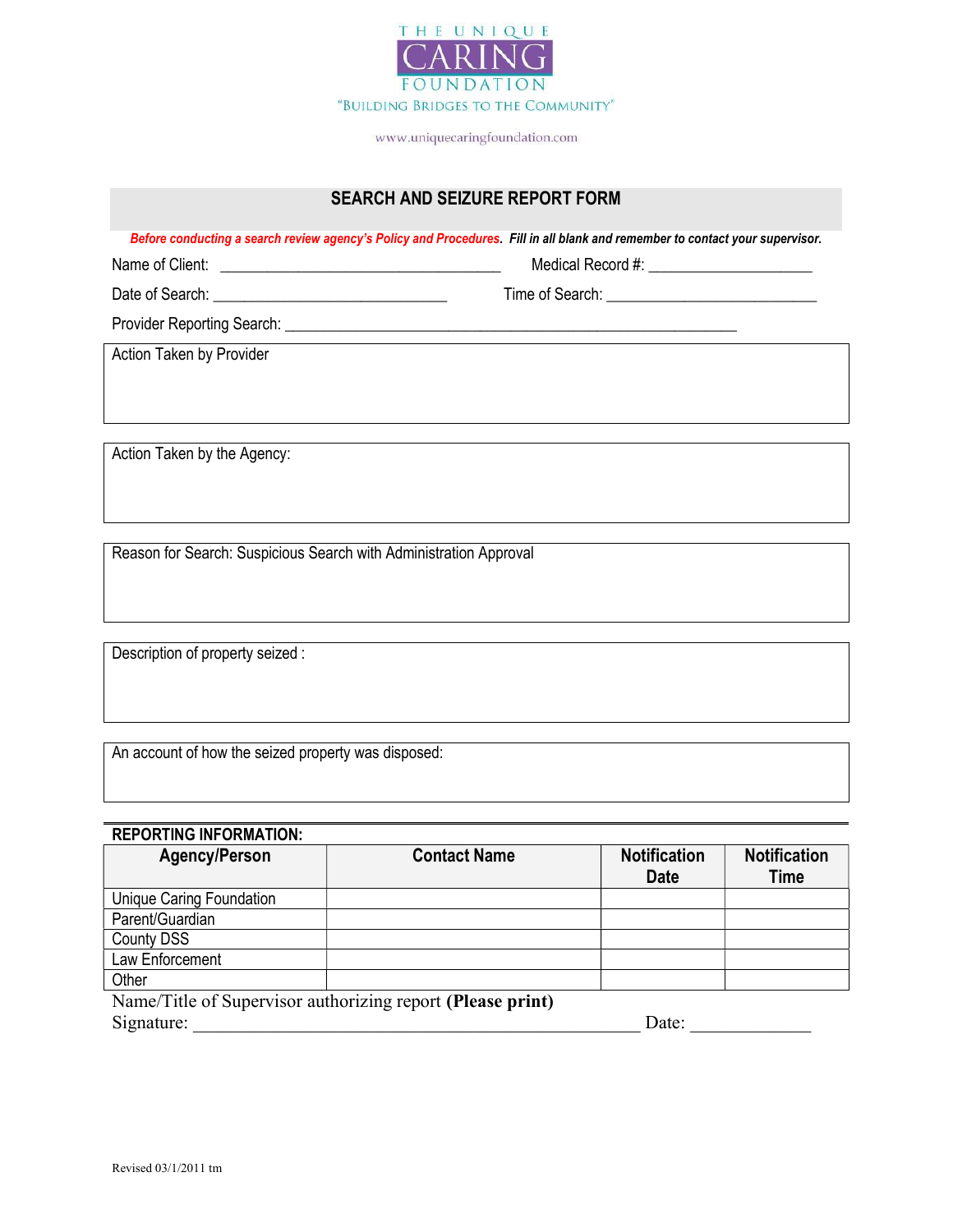

## STAFF GRIEVANCE POLICY AND PROCEDURES

| $ $ POLICY #: 27G.0201(a)(8)-(14) | POLICY EFFECTIVE DATE: Jan 1, 2009       |  |  |  |  |
|-----------------------------------|------------------------------------------|--|--|--|--|
| <b>Annual Review:</b>             | Updates/Revisions: 1/1/2008; 03/02/2011; |  |  |  |  |
| Approved by: QA/QI Committee      |                                          |  |  |  |  |

#### What if you have a concern or problem at work?

You can try an informal approach by talking to a member of management about your complaint so we can try to find a solution. We encourage you to always talk to any member of management about your concerns. We will make it our priority to listen to you and try to work out all issues. If we are unable to resolve the issue you can use our "grievance and complaint procedures" to take a more formal approach.

A "grievance or complaint" is a concern or complaint you have against a Provider or Staff affiliated with Unique Caring Foundation, Inc., that has not been resolved. We believe in your right to do this, and we will help you through the process as outlined below:

**Step I:** Initiate the Grievance Process. If unable to find a good solution, initiate the process by submitting the Grievance form to Human Resource Representative within 2-5 business days of your verbal complaint to management.

Step II: Upon the completion of the Grievance and Complaint Report submit it to the Human Resources Department. The HR Representative will take one of the following actions within 2 to 5 days of receiving the complaint:

- 1. Determine that there is no reasonable cause for complaint. If the Human Resources Representative determines the complaint was unfounded and documents such in writing, by checking the appropriate line on the bottom of the complaint form. The complainant must sign the complaint form again indicating that they have been informed of this determination.
- 2. If the Human Resources Representative is able to offer a resolution that is acceptable to the complainant, this resolution will be documented on the complaint form. The complainant must check the appropriate line on the complaint form and sign the bottom of the complaint form indicating that they agree that the proposed resolution is acceptable.
- 3. Attempt to resolve the complaint, but finds that Human Resources Representative. proposed resolution is not satisfactory to the complainant. Since the Human Resources Representative is unable to resolve the complaint to the satisfaction of the complainant, this will be indicated on the Complaint form and forwarded to the Quality Assurance/Quality Improvement Committee for further resolution.

Step III: If it is determined that the matter cannot be resolved within five (5) working days and a lengthy investigation is anticipated, a quorum of the QA/QI committee will convene. At the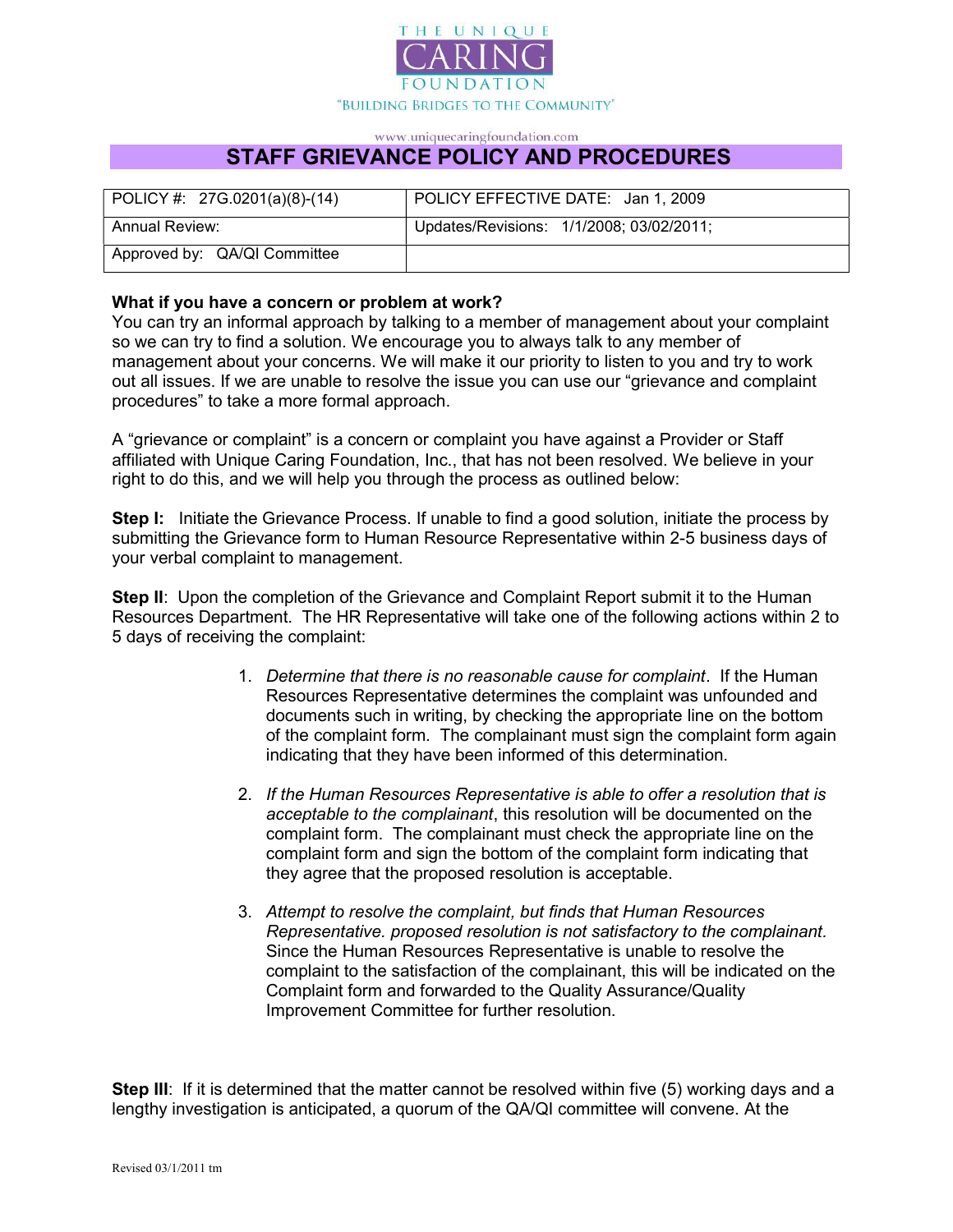discretion of the committee the complainant may be requested to personally present the complaint to the QA/QI Committee. This committee has 5 working days for a resolution.

Step IV: Provider and Staff do have a Right of Appeal to the Board of Directors if the resolution of the QA/QI Committee is still not satisfactory. After receipt of your grievance, you will be notified, in writing, within 5 business days of receipt of your concerns. The Board of Directors will find a solution to resolve your concern or complaint within 10 additional business days.

Step V: The Executive Director makes the ultimate decision based on Recommendation from the Board. He upholds the Board's decision or makes an independent decision.

This process has been set up to give staff a way to get help in solving a problem with our supports when you feel we are not listening or responding to you. There will be no retaliation for you talking about a concern or complaint or filing a grievance. You can be sure that at every step we will try to find a good solution.

My signature below indicates that I have received a copy of The Unique Caring Foundation Grievance and Complaint policy which outlines how to file a complaint if I am not satisfied or feel grieved.

#### STAFF SIGNATURE DATE

WITNESS SIGNATURE DATE

\_\_\_\_\_\_\_\_\_\_\_\_\_\_\_\_\_\_\_\_\_\_\_\_\_\_\_\_\_\_\_\_\_\_\_\_\_\_\_\_\_\_ \_\_\_\_\_\_\_\_\_\_\_\_\_\_\_\_\_\_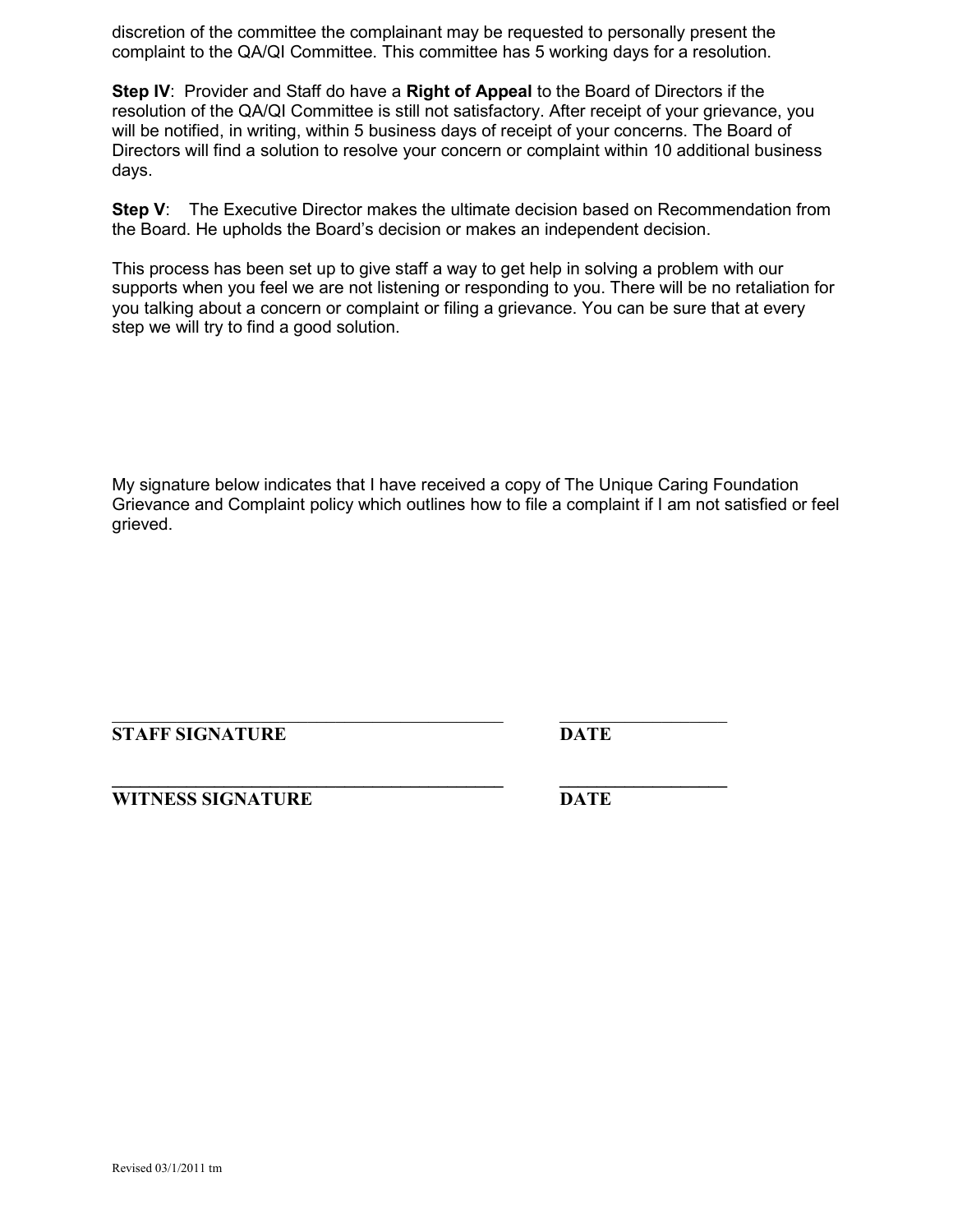

#### CLIENT RIGHTS POLICY

- 1. Each individual who is admitted to a Unique Caring Foundation service will be informed of his/her rights as stipulated in 122C Article 3. A written summary will be given each participant and his/her legally responsible person.
- 2. All staff, care providers and volunteers are informed of the rights of the participants. Documentation of this training is signed by each staff member, care provider, contractor and volunteers and maintained by the program.
- 3. The Unique Caring Foundation Client Rights Committee will conduct an annual review of the Client Rights Policy, rights training and agency compliance with the Client Rights Policy.
- 4. Information provided to the participant will be consistent with their level of comprehension and will include: Protection regarding disclosure of confidential information; the governing body policies for fee assessment; grievance procedure; service suspension or expulsion; search and seizure procedure; and program rules with potential penalties.
- 5. Participants/legally responsible persons will be informed in terms they can understand about the potential risks and benefits of services, and will give consent to receive these services except in emergency situations or otherwise specified by laws.
- 6. Each voluntarily admitted individual has the right to refuse any treatment and or service.
- 7. If treatment is refused, the qualified professional will determine if another type of treatment is possible. If all appropriate modalities are refused, a voluntarily admitted consumer can be discharged. Refusal of consent should not be used as the sole grounds for termination unless the procedure is the only viable treatment/habilitation method available at the agency.
- 8. Documentation of informed consent will be placed in the individual's record.
- 9. Each individual will be encouraged to participate in appropriate, generally accepted social interactions and activities with other members of the community.
- 10. Special procedures and safeguards will be developed and implemented according to sound medical practice when a medication that is known to present serious risk to an individual is prescribed.
- 11. Care providers and staff will make every reasonable effort to protect each participant's personal clothing and possessions from theft, damage, destruction, loss or misplacement.
- 12. Each participant is assured the right to dignity, privacy and human treatment in the provision of personal health, hygiene and grooming care. Such rights include but are not limited to an opportunity for a shower or tub bath daily, the opportunity to shave daily, the opportunity to obtain individual personal hygiene articles which include but not limited to toothpaste, toothbrush, sanitary napkins, shaving cream and utensils.
- 13. Bath tubs or showers and toilets that ensure individual privacy will be available. Adequate toilet, lavatory, and bath facilities for use by an individual with mobility impairment may be available.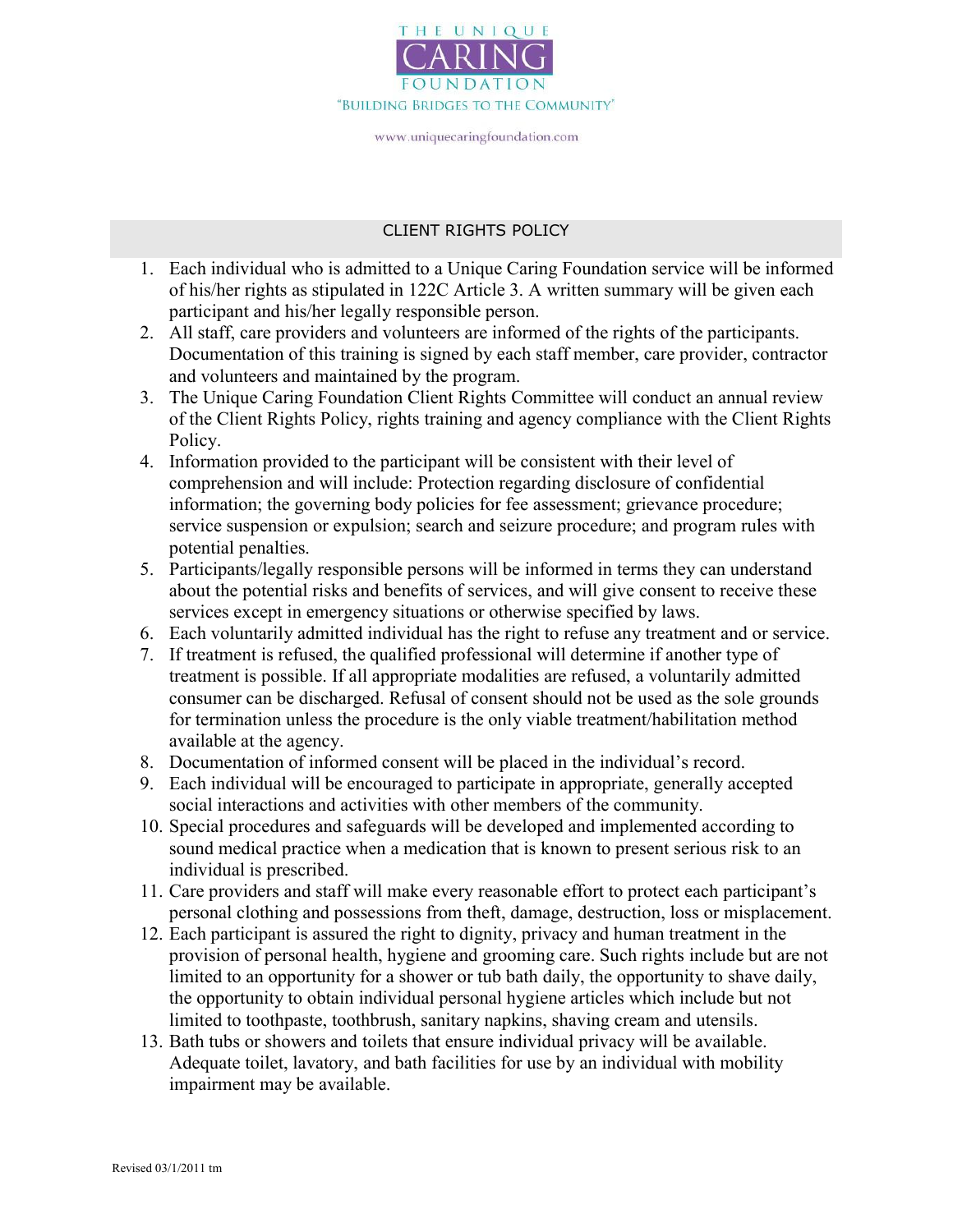- 14. Each consumer will be provided a quiet atmosphere for uninterrupted sleep during scheduled sleeping yours and accessible areas for personal privacy for at least limited periods of time as clinically appropriate.
- 15. Each participant will maintain communication rights. Adult participants will have access to a telephone in a private area.
- 16. Individuals will be free from unwarranted invasion of his/her privacy. Searches of the individual or their property is warranted only when there is a reason to believe that they have possession of materials that are prohibited by the program's admission policy (including House Rules) or our agreement with the individual. All searches will be conducted according to The Unique Caring Foundation policy.
- 17. Each participant will be free from the threat or fear of unwarranted suspension or expulsion from the program. Any suspension or termination of services will comply with The Unique Caring Foundation Suspension/Termination Policy.
- 18. Care providers and staff will not subject any participant to any sort of neglect or indignity or inflict abuse upon anyone. Care providers and staff will ensure to prevent the neglect or abuse of any participant in their care by others.
- 19. Care providers and staff are prohibited from engaging in ay acts that constitute a sexual offense, sexual molestation, sexual harassment or sexual abuse.
- 20. All instances of alleged or suspected abuse, neglect or exploitation of consumers will be reported to the appropriate county Department of Social services, Division of Facility Services and the Healthcare Registry. Persons reporting instances of abuse, neglect or exploitation will be protected from harassment or threats.
- 21. The goal of the agency is to provide services using the least restrictive, most appropriate and effective positive modality.
- 22. Each participant will be free from unnecessary or excessive medication.
- 23. The following restrictive interventions are not used at all: Seclusion, physical restraint, isolated time out (see policy).
- 24. The following types of procedures are prohibited: Interventions prohibited by statute, corporal punishment, painful body contact, substance administered to induce painful bodily reactions, unpleasant tasting foodstuffs, noxious situations or substances, noise, bad smells, splashing with water, potentially physically painful procedures, electric shock, and insulin shock.
- 25. Use of protective devices will not be permitted unless the following conditions are met: The device has been assessed, it is the least restrictive appropriate measure, the individual is monitored at all times and the devices are cleaned at regular intervals.
- 26. The Unique Caring Foundation and our care providers reserve the right to establish rules regarding acceptable behaviors and medical records requirements. Violation of these rules may cause a service disruption and replacement or suspension/termination. Service suspensions or terminations will comply with The Unique Caring Foundation policies and the Grievance Procedure.
- 27. Participants/legally responsible persons may recommend changes in program policies and procedures or agency governance.
- 28. Each participant maintains all civil rights unless adjudicated incompetent.
- 29. Participants have the right to contact the Governor Advocacy for persons with Disabilities and will be given assistance by the program staff if necessary. The telephone number for the council is 1-704-433-2067.
- 30. The Grievance Policy and procedure is distributed to all participants and/or family members upon admission to the program. This policy allows consumers, family members, significant others, care providers and staff to express concerns about services and what response they may expect. The procedures include how to concern/complaint is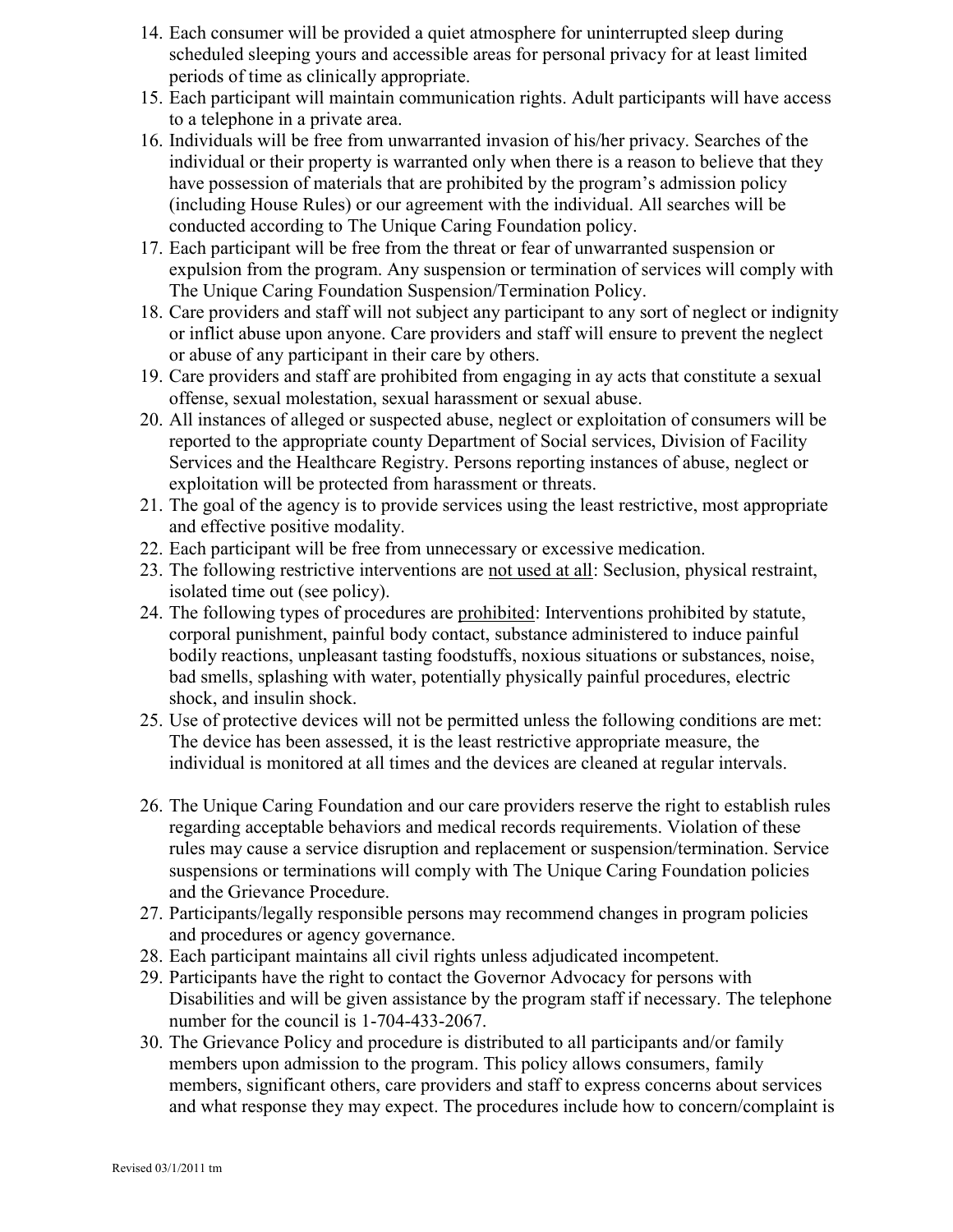to be expressed, to whom the concern/complaint should be addressed, a time frame for a response, and subsequent levels of management to contact if the response is unsatisfactory.

Referral to the Advocate may be made at any point in the grievance process. Referrals to the appropriate Governor's Advocacy Council staff may be made at any point in the process. Each complaint will be evaluated and may be referred to the Client Rights Committee for investigation at any point.

STAFF SIGNATURE DATE

WITNESS SIGNATURE DATE

\_\_\_\_\_\_\_\_\_\_\_\_\_\_\_\_\_\_\_\_\_\_\_\_\_\_\_\_\_\_\_\_\_\_\_\_\_\_\_\_\_\_ \_\_\_\_\_\_\_\_\_\_\_\_\_\_\_\_\_\_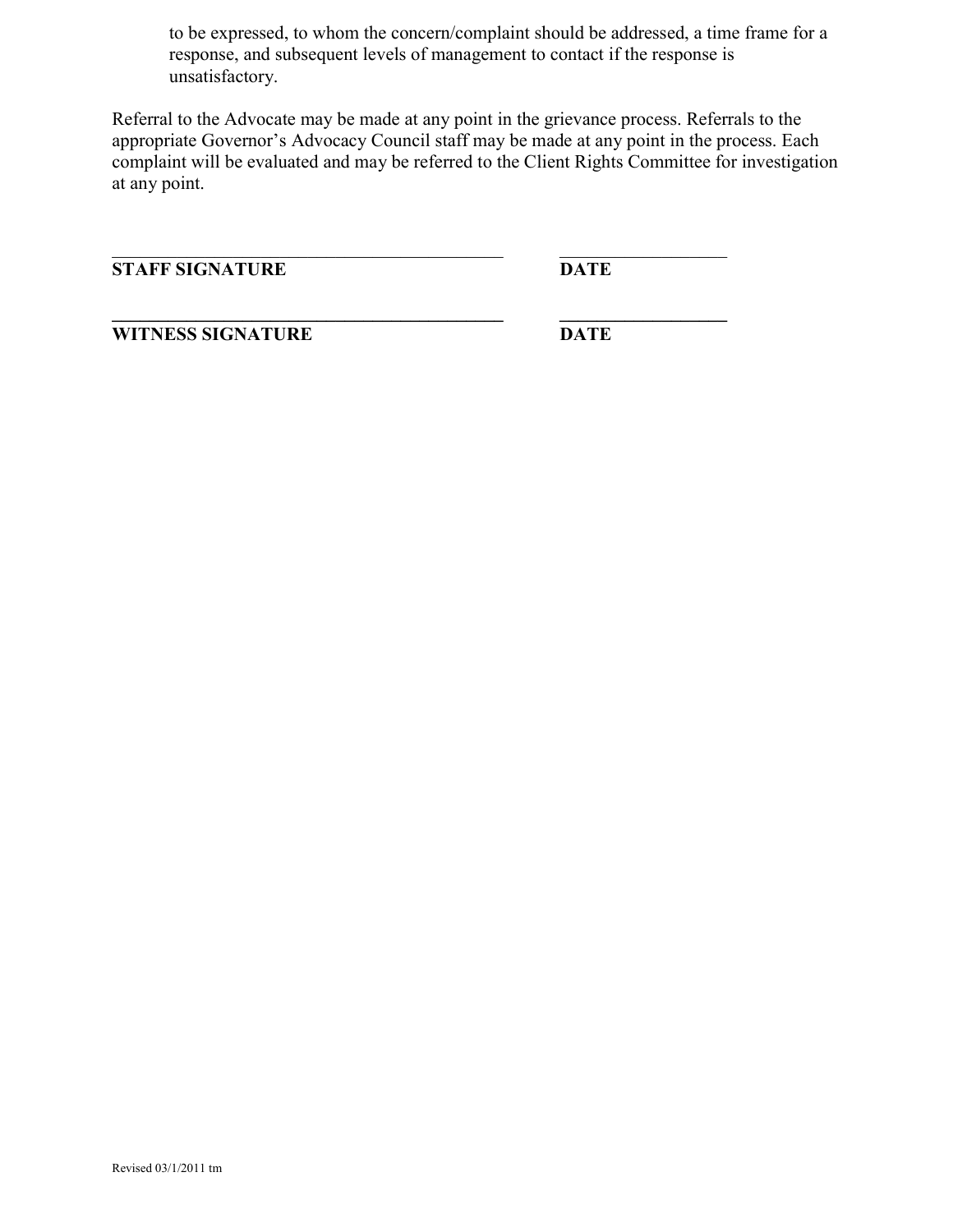

#### STAFF NOTIFICATION OF RECEIPT OF CLIENT RIGHTS INFORMATION

I have received and read a copy of the client rights policies and procedures, which is a written summary of 122C, Article 3. I understand it is regarding client rights and responsibilities. My questions that I had regarding client rights have been answered.

I also understand that specific programs may have additional policies and procedures pertaining to client rights and that those will be explained to me upon initiation with those programs.

I have received the following information:

- 1. Rules and responsibilities that I am expected to follow regarding client rights and that I accept the penalties for any violation of the rules.
- 2. Protections regarding disclosure of confidential information
- 3. Policies addressing fee assessment and collection practices
- 4. Grievance policy and procedure and name of contact person.
- 5. Search and Seizure policies & procedures
- 6. Notification of provisions regarding emergency use of restrictive interventions

 $\_$  ,  $\_$  ,  $\_$  ,  $\_$  ,  $\_$  ,  $\_$  ,  $\_$  ,  $\_$  ,  $\_$  ,  $\_$  ,  $\_$  ,  $\_$  ,  $\_$  ,  $\_$  ,  $\_$  ,  $\_$  ,  $\_$  ,  $\_$  ,  $\_$ 

\_\_\_\_\_\_\_\_\_\_\_\_\_\_\_\_\_\_\_\_\_\_\_\_\_\_\_\_\_\_\_\_\_\_\_\_\_\_\_\_\_\_\_\_\_\_\_\_ \_\_\_\_\_\_\_\_\_\_\_\_\_\_

I understand that failure to comply with these regulations could result in dismissal of employment or contract with The Unique Caring Foundation and may result in legal consequences.

Signature Staff Date Date Date

Signature Witness **Date**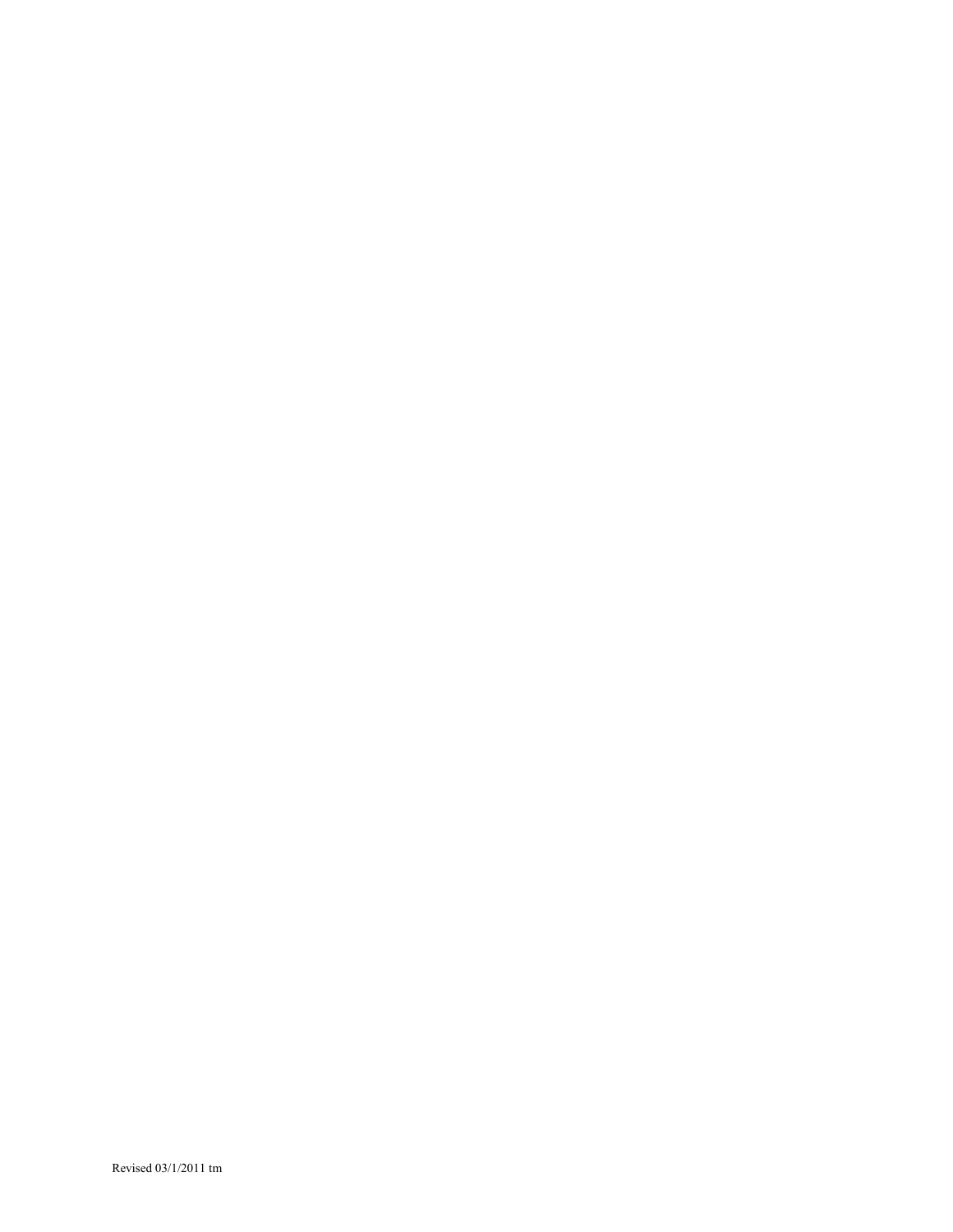

| <b>POLICY NAME:</b><br><b>CODE OF CONDUCT AND ETHICS</b> | <b>EFFECTIVE DATE:</b> |
|----------------------------------------------------------|------------------------|
| <b>ANNUAL REVIEWS: 3/18/211</b>                          |                        |
| UPDATE REVISIONS: 03/21/211; 4/13/2011                   |                        |

It is the policy of Unique Caring Foundation that all full and part-time staff, contractors, providers, students, volunteers (collectively referred to as "staff"), Board members, affiliate agencies, community stakeholders, and members of the governing authority are expected to perform their designated functions in a manner that reflects the highest standards of ethical behavior. The ethical standards contained in this policy shape the culture and norms of the agency's administrative operations and clinical practices, and both staff and members of the governing authority will be held fully accountable to these standards.

In addition to the specific guidelines contained in the policy, professionals are expected to follow the ethical standards required by their specific licensing and certification boards. The Code of Conduct Policy is to ensure that all staff' actions reflect a competent, respectful, and professional approach when serving our consumers, their families and/or representatives, working with other providers of services, and interacting within the communities we serve.

It is expected that staff and members of the governing authority will perform their duties in compliance with all federal, state, and local regulations in accordance with guidelines set forth in this policy. A signed copy of the Code of Conduct will be filed in each staff file. Violation of guidelines within the Code of Conduct Policy can lead to disciplinary actions, including termination of employment.

#### PROCEDURES:

- A. Professional Conduct:
	- 1. Staff will respect the rights of our consumers by demonstrating full knowledge, understanding of and compliance with, the guidelines contained in the Client Rights Policy. This includes the right of the consumer to make autonomous decisions and fully participate in every aspect of the service delivery process.
	- 2. Staff will provide services in a manner that fully respects the confidentiality of consumers, by demonstrating a functional knowledge of confidentiality policies and guidelines.
	- 3. Staff will be fair and honest in their work. They will not exploit or mislead, and will be faithful to their policy, legal and contractual obligations. Staff should be honest and forthcoming in all communications.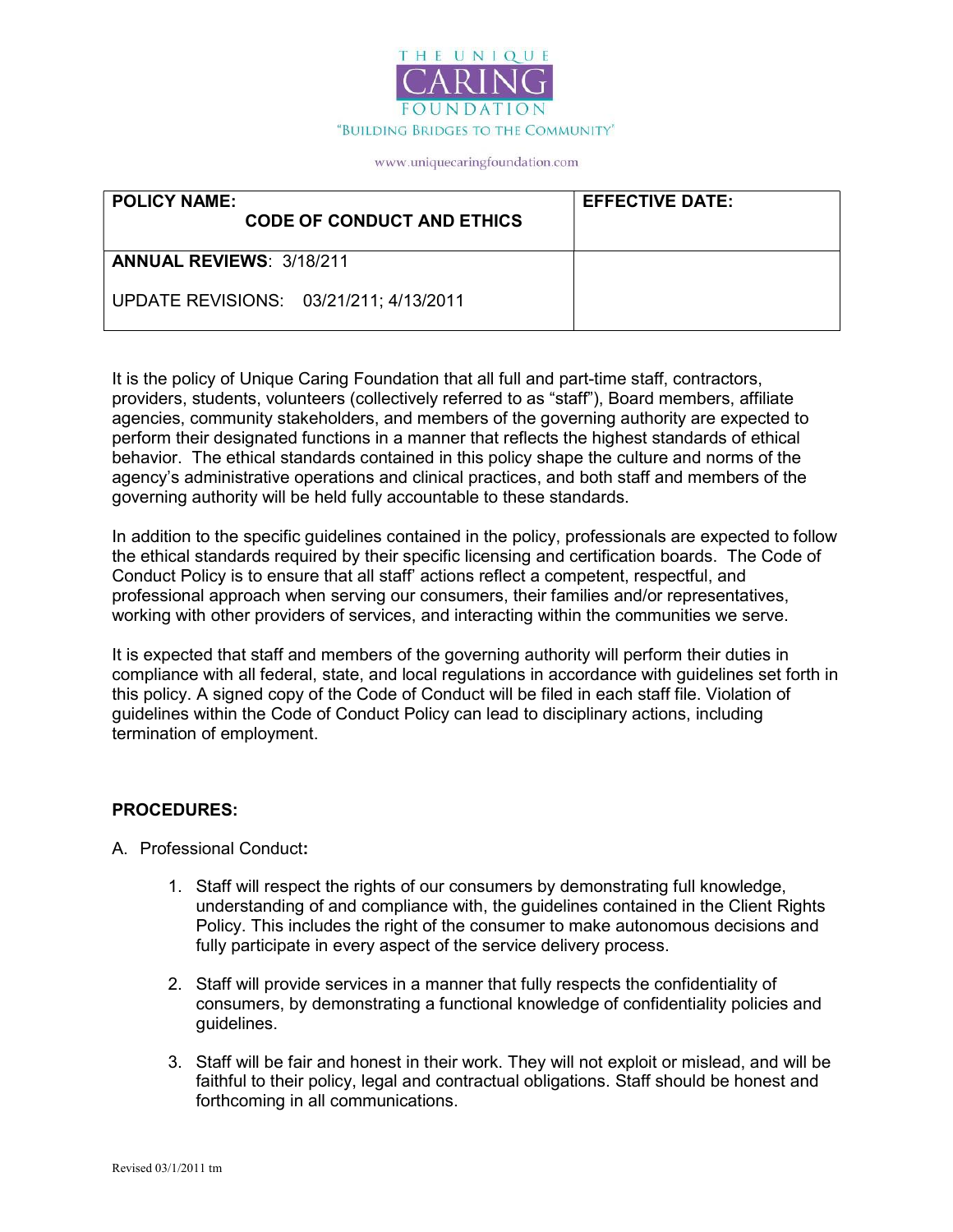- 4. To prevent and avoid unethical conduct, staff will consult with, refer to, and cooperate with Supervisors. Staff will clarify their professional roles and obligations and be accountable for upholding professional standards of practice.
- B. Personal/Professional Conduct:
	- 1. All prior personal relationships between staff and persons entering the organization's programs shall be disclosed by the staff member and subject to review by the appropriate supervisor. Failure to do so may result in discipline up to and including termination.
	- 2. Staff will limit relationships with persons served to their defined professional roles.
	- 3. Staff will not establish ongoing personal or business relationships with consumers receiving services.
	- 4. Staff will conduct themselves in a professional, ethical, and moral manner.
	- 5. Sexual relationships between staff and persons served are never appropriate. Sexual relationships include, but are not limited to the following: engaging in any type of sexual activity, flirting, advances and/or propositions of a sexual nature, comments of a sexual nature about an individual's body, clothing, or lewd sexually suggestive comments. Any knowledge of a sexual relationship must be reported to your supervisor or Human Resources immediately. Any parties found engaging in a sexual relationship may be subject to discipline up to and including termination.
	- 6. No Staff, Board member, or other persons affiliated with Unique Caring Foundation, Inc., will accept gifts of material value, or favors for personal gain from any individual, client agency, corporation, or organization that does business with Unique Caring Foundation, Inc. Additionally, no staff, board member, or other persons affiliated with Unique Caring will attempt to influence decisions of any funding source through donations of cash, promises of special consideration, or suggestions of any valuable contributions. The receipt of any inappropriate gifts or inappropriately influencing of decisions may result in discipline up to and including termination.
- C. Business Practices:
	- 1. The agency will utilize the Corporate Compliance Officer to ensure that it conducts business in an ethical manner and ensure that any business practices that are questionable are thoroughly investigated using the ethical investigation procedures that follow in this policy.
	- 2. All financial, purchasing, personnel, facility development and information technology practices shall comply with local, state, and federal law and guidelines.
	- 3. All staff shall adhere to the agency's Human Resource Policies and Procedures.
- D. Marketing Practices:
	- 1. The agency will conduct marketing practices in an honest and factual manner. Marketing materials and practices will in no way mislead the public or misrepresent the agency's abilities to provide services. The agency will not claim any service outcomes unless represented by valid and reliable outcome data and/or research studies.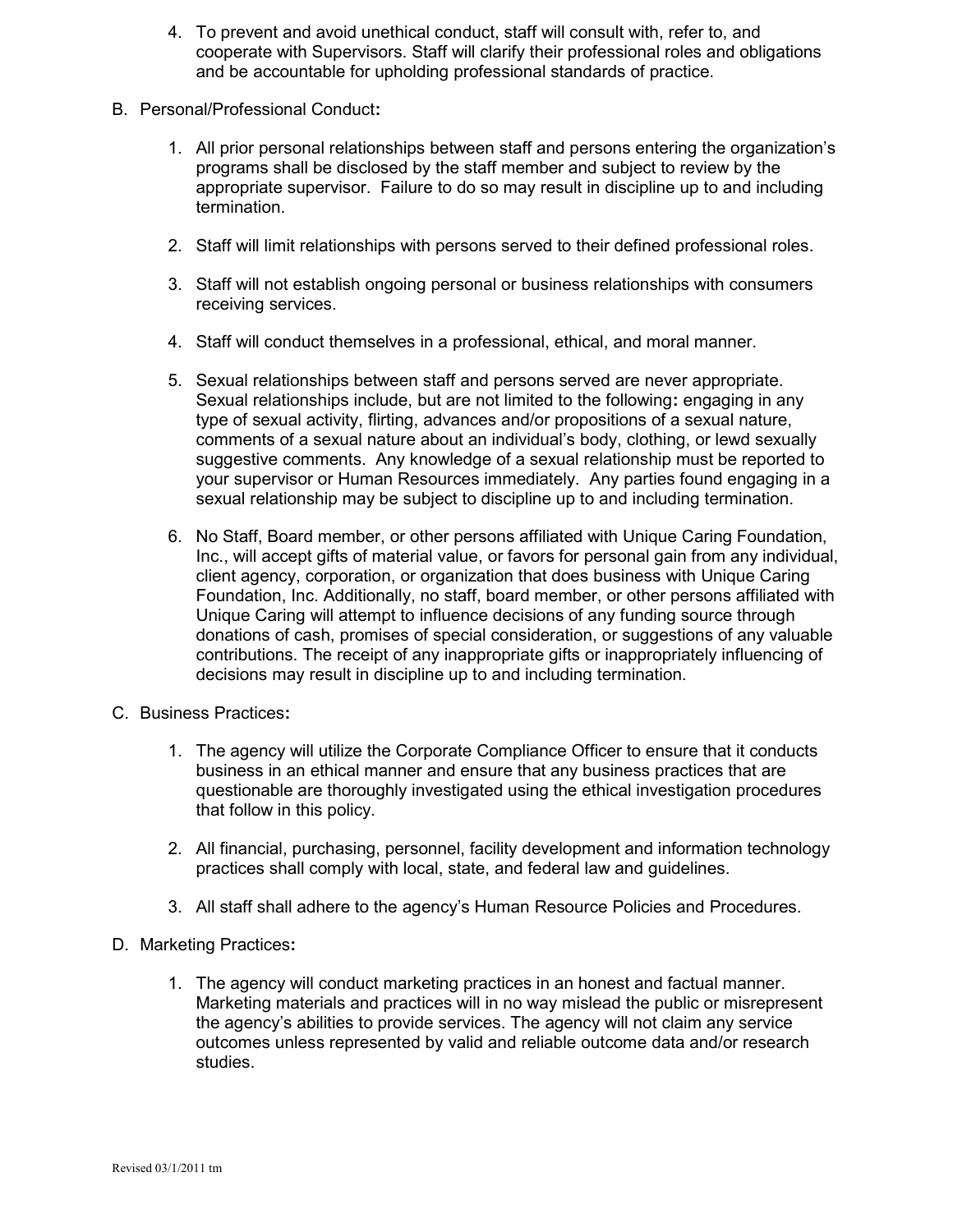- 2. The agency will utilize clear and consistent methods of communicating information to consumers, family members, third-party entities, referral sources, funding sources, and community members, and will exhibit sensitivity to the educational and reading levels of all persons when distributing information.
- 3. The agency will not utilize monetary rewards or gifts to any potential consumer of services in an attempt to entice them to enter programs.
- E. Clinical Practices:
	- 1. Staff will adhere to all professional codes of conduct and ethical standards for his/her specified professional discipline.
	- 2. As part of new Staff orientation, staff will read and sign the organization's Code of Conduct and demonstrate knowledge of the guidelines.
	- 3. In addition all staff will be informed of client's rights and compliance requirements regarding confidentiality.
- F. Potential Conflicts of Interest:
	- 1. No consumer will be hired or placed in an Staff/employer relationship with the agency while an active participant in programming.
	- 2. Any programming that involves a work task, and remuneration for the task, will be therapeutic in nature and will be documented as such by programming guidelines based on theoretical constructs.
	- 3. Staff will not engage in outside professional mental health services that are incompatible or in conflict with job duties within the organization.
	- 4. Private practice must be done on the staff's own time and outside the organization, as long as such activities are not adverse to the interests and goals of the agency and have met the organization's guidelines on conducting a private practice.
	- 5. Staff will not recruit clients for their private practice within their professional roles as the agency staff members.
	- 6. If an Staff leaves the agency and enters private practice, the consumer may choose to continue their service(s) with the former Staff. However, the consumer's leaving must not be due to coercion by staff.
	- 7. No staff shall engage in any other employment or activity on the organization's premises or to an extent that affects, or is likely to affect, his or her usefulness as an Staff of the organization. Any external employment or activity must be cleared in writing by the Executive Director.
- G. Quality of Care:
	- 1. The agency will provide quality Mental Retardation (Intellectual Developmental Delay) Developmental Disability, Mental Health, Substance Abuse (MR/IDD/DD/MH/SAS) care in a manner that is appropriate, determined to be necessary, efficient, and effective.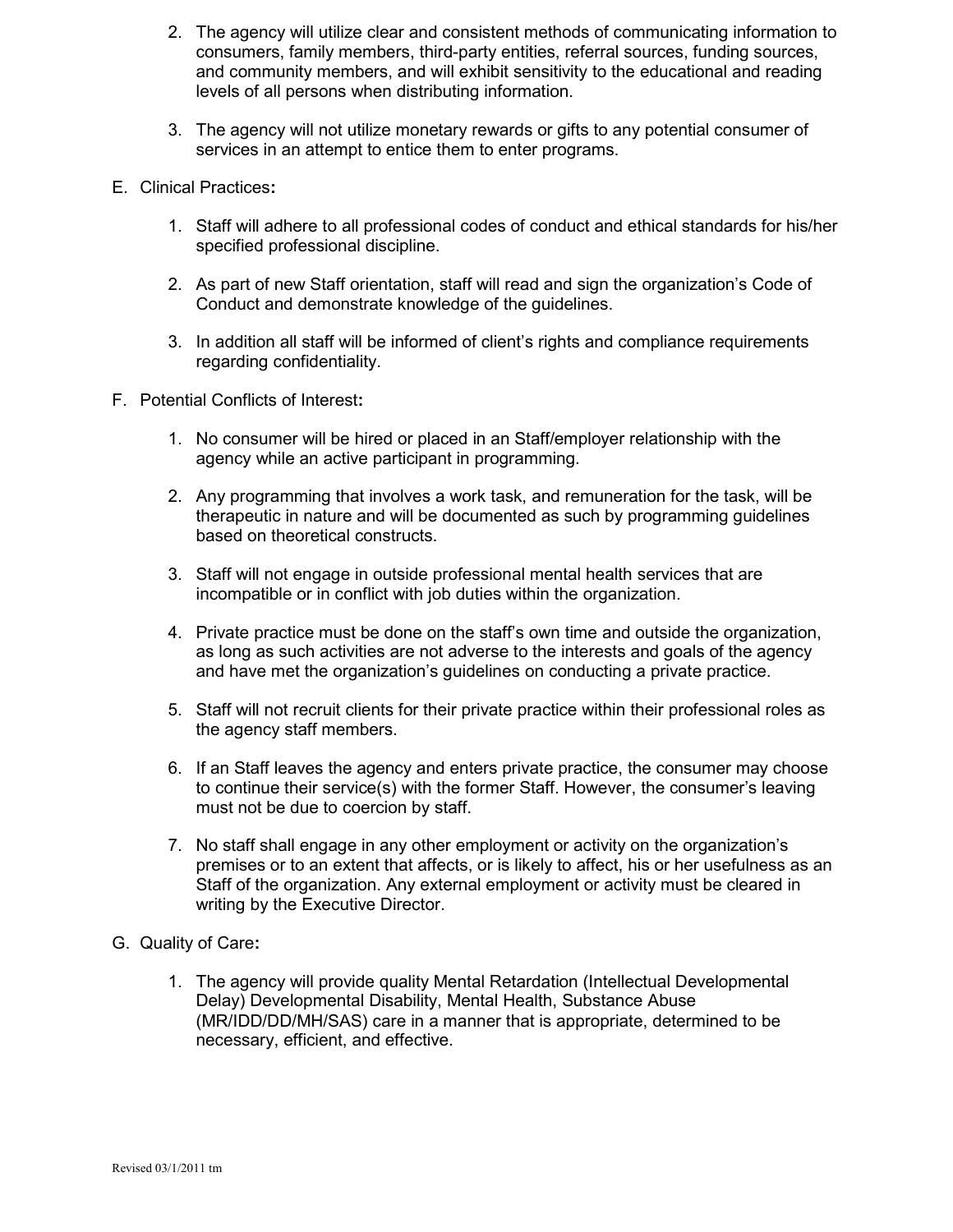- 2. Healthcare professionals will follow current ethical standards regarding communication with consumers and their representatives regarding services provided.
- 3. The agency will assure each client, or legally responsible person, shall be informed, in a manner that the client or legally responsible person can understand, about:
	- a. the alleged benefits, potential risks, and possible alternative methods of treatment/habilitation; and
	- b. the length of time for which all signed consent forms are valid and the procedures that are to be followed if he or she chooses to withdraw consent.

It is the policy of our agency to not utilize therapeutic holds or mechanical restraints. However, in the event a Behavioral Plan is required, the length of time for consent for shall not exceed six months.

- 4. Other procedures requiring written consent shall include, but are not limited to, the prescription or administration of the following drugs:
	- a. Antabuse; and

b. Depo-Provera when used for non-FDA approved uses.

This rule does not apply to the agency.

- 5. Each voluntary client or legally responsible person has the right to consent or refuse treatment/habilitation. A voluntary client's refusal of consent shall not be used as the sole grounds for termination or threat of termination of service unless the procedure is the only viable treatment/habilitation option available at the facility.
- H. Necessity of Care:
	- 1. The agency shall submit claims for payment to governmental, private, or individual payers for those services or items that are clinically necessary and appropriate.
	- 2. When providing services, staff shall only provide those services that are consistent with generally accepted standards for treatment and are determined by the professional to be clinically necessary and appropriate.
	- 3. Service providers may determine that services are clinically necessary or appropriate; however, the consumers funding source may not cover or approve those services. In such a case, the consumer may request the submission of a claim for the services to protect his/her rights with respect to those services or to determine the extent of coverage provided by the payer.
	- 4. Coding and documentation will be consistent with the standards and practices defined by the organization in its policy, procedures, and guidelines.
- I. Coding, Billing, and Accounting:
	- 1. Staff involved in coding, billing, documentation and accounting for consumer care services for the purpose of governmental, private or individual payers will comply with all applicable state and federal regulations and organizational policies and procedures.
	- 2. The agency will only bill for services rendered and shall seek the amount to which it is entitled.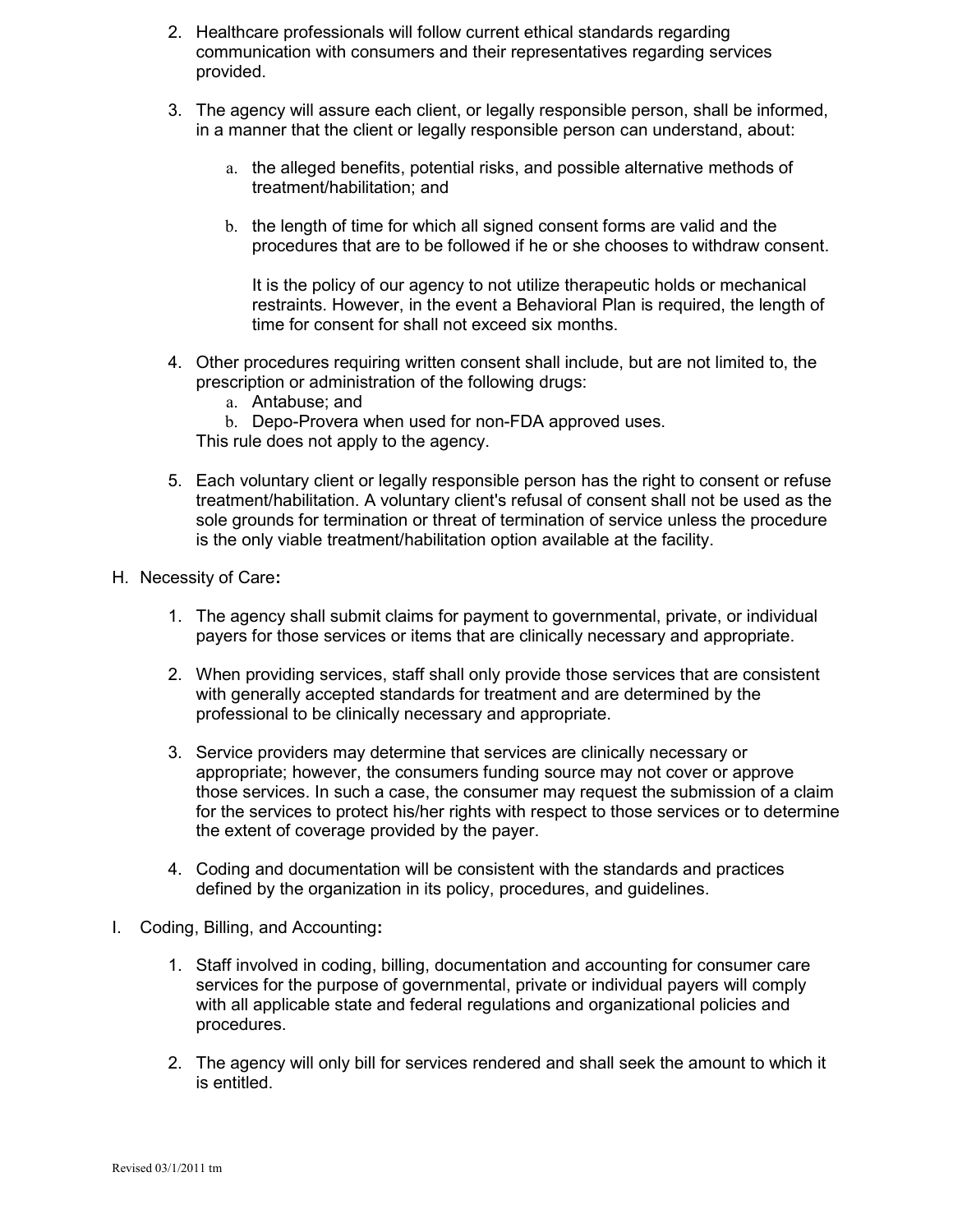- 3. Supporting clinical documentation will be prepared for all services rendered. If the appropriate and required documentation has not been provided, then the service has not been rendered.
- 4. All services must be accurately and completely coded and submitted to the appropriate payer in accordance with applicable regulations, laws, contracts, and organizational policies and procedures. Federal and state regulations take precedence, and organizational policies and procedures must reflect those regulations.
- 5. Consumers shall be consistently and uniformly charged in accordance with policy and regulation.
- 6. Government payers shall not be charged in excess of the provider's usual charges.
- 7. Billing and collections will be recorded in the appropriated accounts.
- 8. An accurate and timely billing structure and medical records system will ensure that the agency effectively implements and complies with required policies and procedures.
- J. Cost Reports:
	- 1. The agency will ensure that all preparation and cost reports submitted to governmental and private organizations are properly prepared and documented according to all applicable federal and state laws.
	- 2. All cost reports will be submitted and prepared with all costs properly classified, allocated to the correct cost centers, and supported by verifiable and auditable cost data.
	- 3. All cost report preparation or submission errors and mistakes will be corrected in a timely manner and, if necessary, clarify procedures and educate staff to prevent or minimize recurrence of those errors.
- K. Personal and Confidential Information:
	- 1. The agency will protect personal and confidential information concerning the organization's systems, staff, contractors, providers and consumers.
	- 2. Personnel, contractors, and/or volunteers shall not disclose confidential consumer information unless at the consumer's request and/or when authorized by law. When mandated by the LME or the state, appropriate use of consumer information for research purposes must be obtained with the full informed consent of participants in the research.
	- 3. Confidential information will only be discussed with or disclosed to persons and entities outside the organization through the request of the consumer. Persons outside the organization include the family, business, or social acquaintances of the consumer.
	- 4. Consumers can request in writing, and are entitled to receive copies or summaries of their records with the exception of minors and consumers being treated for alcohol and drug abuse, who may be provided with copies of their record if it is judged appropriate by the provider charged with their care.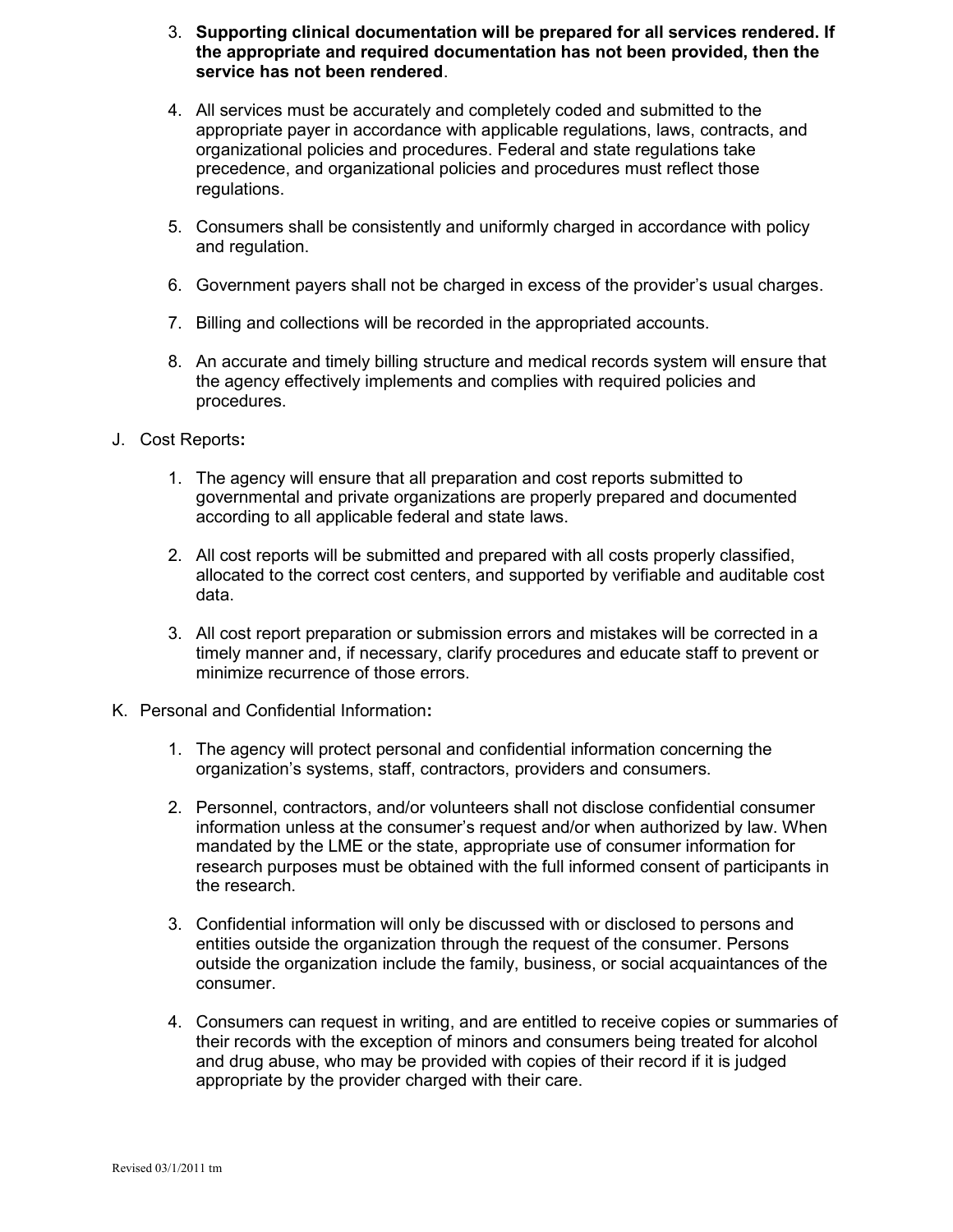- 5. The agency personnel, contractors, and/or volunteers will be familiar with all organizational policy and procedures regarding confidentiality.
- L. Creation and Retention or Consumer and Institutional Records:
	- 1. Records are the property of the organization. Personnel responsible for the preparation and retention of records shall ensure that those records are accurately prepared and maintained in a manner and location as prescribed by law and organizational policy.
	- 2. Staff will not knowingly create records that contain any false, fraudulent, fictitious, deceptive, or misleading information.
	- 3. Staff will not delete any entry from a record. Records can be amended and material added to ensure the accuracy of a record in accordance with policy and procedures. If a record is amended, it must indicate that the notation is an addition or correction and record the actual date that the additional entry was made.
	- 4. Staff will not sign someone else's signature or initials on a record.
	- 5. Records shall be maintained according to specific organizational policy and procedure.
	- 6. Staff shall not destroy or remove any record from the organization's premises.
	- 7. The organization will maintain record retention and record destruction policies and procedures consistent with federal and state requirements regarding the appropriate time periods for maintenance and location of records. Premature destruction of records could be misinterpreted as an effort to destroy evidence or hide information.
- M. Government Investigation:
	- 1. Staff shall cooperate fully with appropriately authorized governmental investigations and audits.
	- 2. The agency will respond in an orderly and timely fashion to the government's request for information through Staff interviews and documentation review.
	- 3. The organization will respond to the government's request for information in a manner that enables the organization to protect both the organization and consumer's interests, while cooperating fully with the investigation.
	- 4. When a representative from a federal or state agency contacts the agency Staff at home or at their office for information regarding the organization or any other entity with which the organization does business, the individual will contact Tyrone Miller, Executive Director and Owner immediately. If Mr. Miller is not available, the individual will contact the Director of Operation.
	- 5. Staff will ask to see the government representative's identification and business card, if the government representative presents in person. Otherwise, the Staff should ask for the persons name, office, address, phone number, and identification number and then contact the person's office to confirm his/her identity.
- N. Prevention of Improper Referrals or Payments: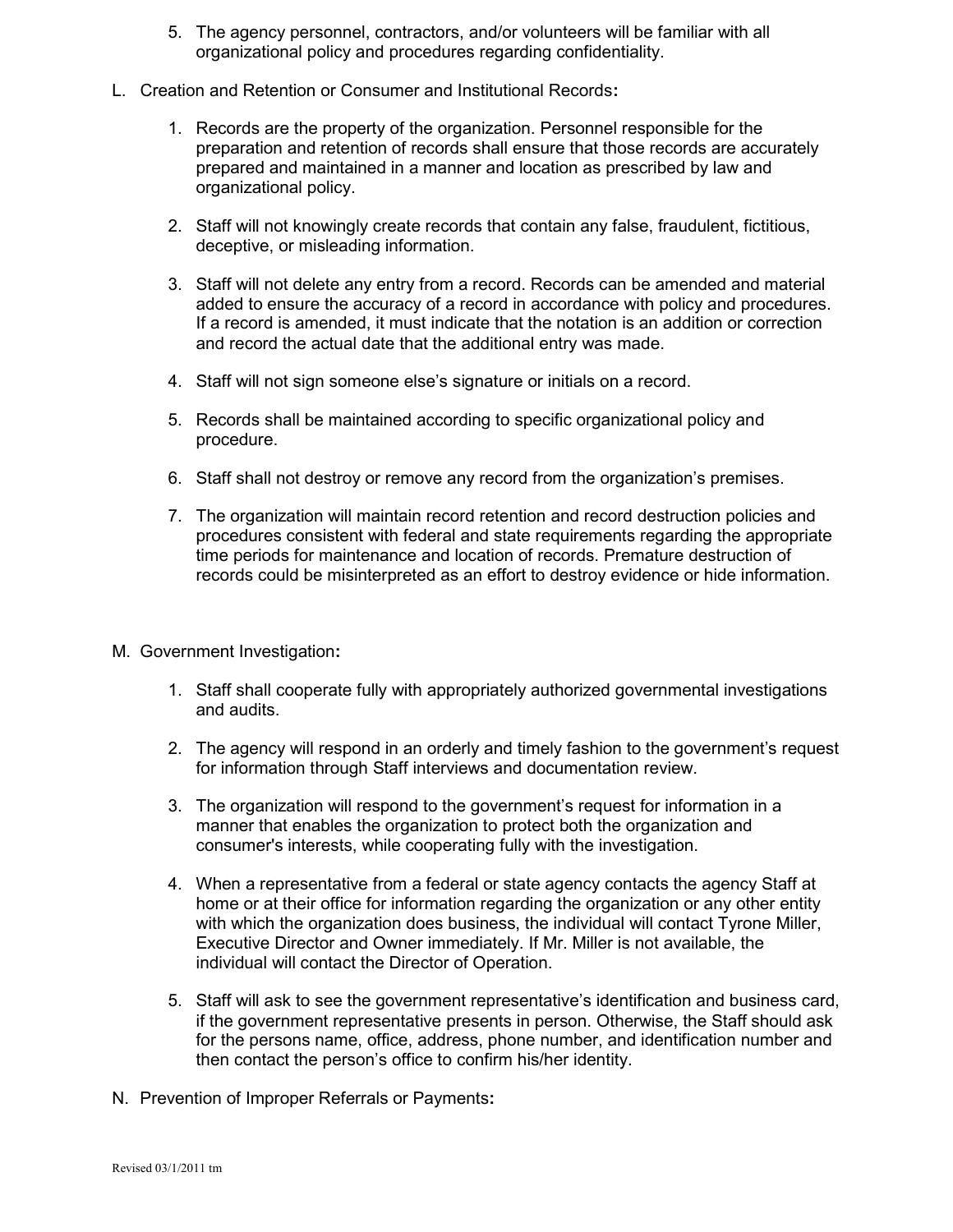- 1. Staff will not accept, for themselves or for the organization, anything of value in exchange for referrals of business or the referral of consumers.
- 2. Staff must not offer or receive any item or service of value as an inducement for the referral of business or consumers.
- 3. Federal law prohibits anyone from offering anything of value to a Medicare or Medicaid consumer that is likely to influence that person's decision to select or receive care from a particular behavioral health care provider.
- 4. The organization shall establish procedures for the review of all pricing and discounting decisions to ensure that appropriate factors have been considered and that the basis for such arrangements is documented.
- 5. Development or initiation of joint ventures, partnerships, and corporations within the organization must be reviewed and approved by the organization's management to ensure compliance with organizational policy and federal regulations.
- O. Antitrust Regulations:
	- 1. The agency will comply with all applicable federal and state antitrust laws.
	- 2. Staff should not agree or attempt to agree with a competitor to artificially set prices or salaries, divide markets, restrict output, or block new competitors from the market, share pricing information that is not normally available to the public, deny staff privileges to qualified practitioners, or agree to or participate with competitors in a boycott of government programs, insurance companies, or particular drugs or products.
- P. Avoiding Conflicts of Interest:
	- 1. All staff shall conduct clinical and personal business in a manner that avoids potential or actual conflicts of interests.
	- 2. Staff shall not use their official positions to influence an organizational decision in which they know, or have reason to know, that they have a financial interest.
	- 3. Staff must be knowledgeable about activities that may be an actual or potential conflict of interest. Examples of such activities may include, but are not limited to the following:
		- a. Giving or receiving gifts, gratuities, loans, or other special treatment of value from third parties doing business with or wishing to do business with the organization. Third parties may include, but are not limited to, consumers, vendors, suppliers, competitors, payers, carriers, and fiscal intermediaries.
		- b. Using the agency facilities or resources for other that organization sanctioned activities.
		- c. Using the agency's name to promote or sell products or personal services.
		- d. Contracting for goods or services with family members of the organization directly involved in the purchasing decision.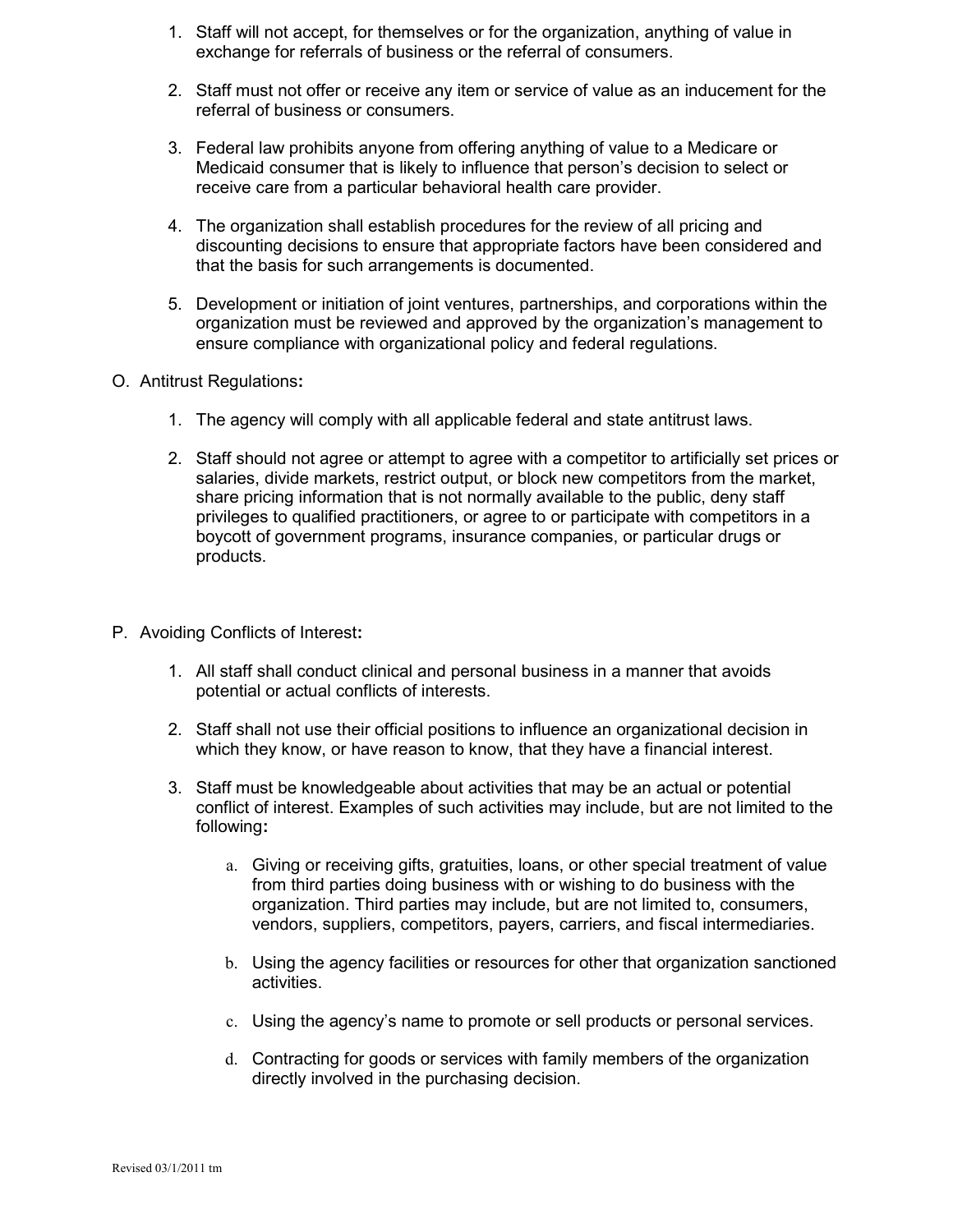- Q. External Relations:
	- 1. Staff shall adhere to fair business practices and accurately and honestly represent themselves and the organization's services.
	- 2. Staff will be honest and truthful in all marketing and advertising practices pertaining to the business practices of the organizations service delivery system.
	- 3. Vendors who contract to provide goods and services to the organization will be selected on the basis of quality, cost-effectiveness and appropriateness for the identified task or need, in accordance with organization policy.
- R. Human Resources:
	- 1. The agency prohibits discrimination in any work related decision on the basis of race, color, national origin, religion, sex, physical or mental disability, ancestry, marital status, age, sexual orientation, citizenship, or status as a covered veteran. The organization is committed to providing equal employment opportunity in a work environment where each Staff is treated with fairness, dignity, and respect.
	- 2. The agency will make reasonable accommodations to the known physical and mental limitations of otherwise qualified individuals with disabilities.
	- 3. The agency does not tolerate harassment or discrimination by anyone based on the diverse characteristics or cultural backgrounds of those who work for the organization pursuant to the organization's affirmative action policy.
	- 4. Staff has a right to file a complaint, serve as a witness testifying in any procedure without the fear of retaliation. The agency prohibits any form of retaliation.
	- 5. Any form of sexual harassment, regardless of gender, is prohibited.
	- 6. Any form of workplace violence is prohibited.
	- 7. The agency prohibits retaliation in any form against any staff, board member or stakeholder. Retaliation is against Unique Caring policies, culture and norms.
- S. Code of Conduct Procedures:
	- 1. All staff, students, volunteers and governing authority members, as part of the organization's initial orientation, will review the Code of Conduct, including the procedures for investigating and acting on conduct violations.
	- 2. All staff will receive a copy of the Code of Conduct, sign a form acknowledging their review and full understanding of the code, and return the form to be filed in the individual's personnel, contractor, or volunteer file.
	- 3. To assure an awareness of ethical practices, reviews of the Code of Conduct and continued training will be conducted on an annual basis.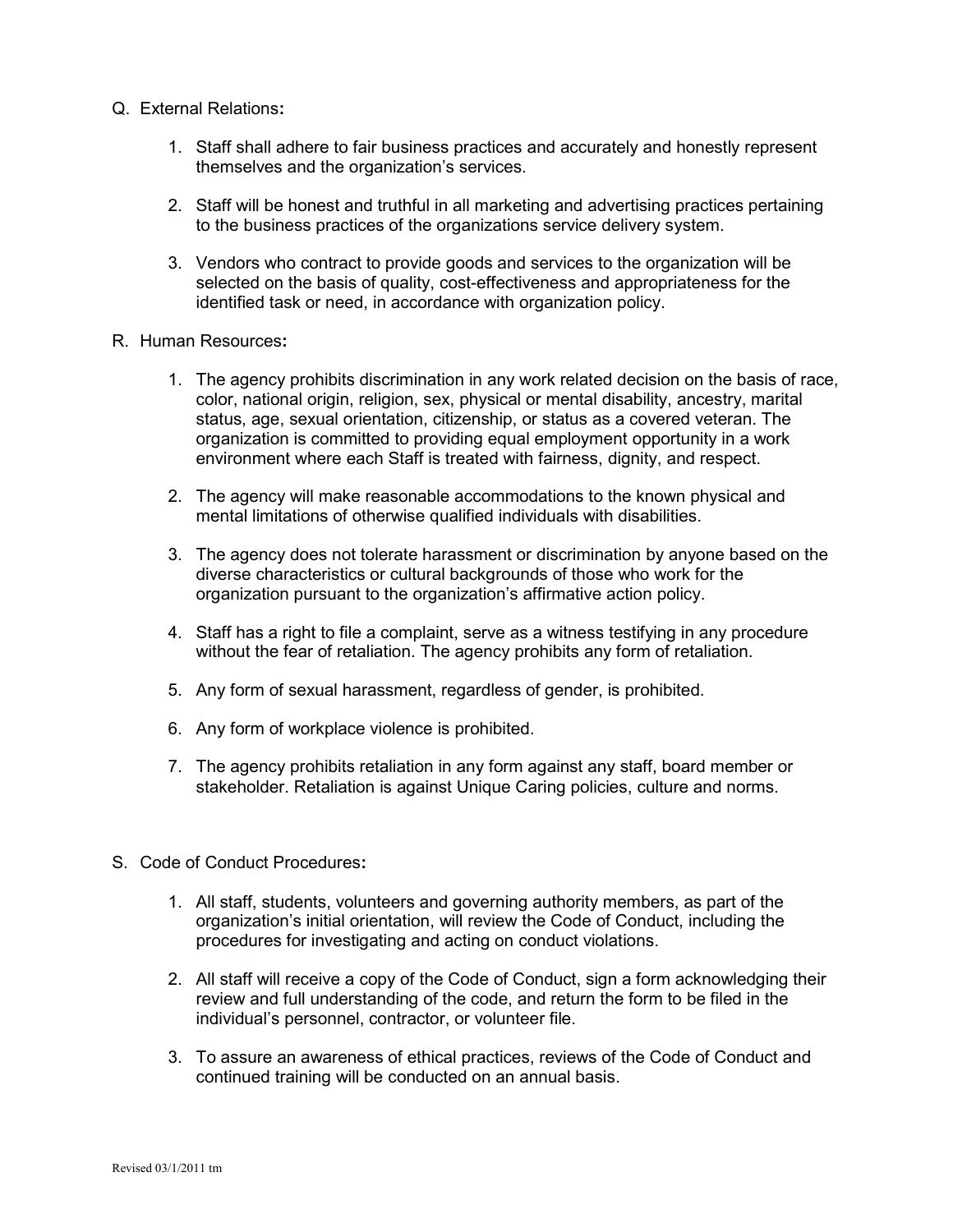- T. Procedures for Investigating and Acting on Violations of The Code of Conduct:
	- 1. When any consumer, family member, authorized representative, advocate or other person believes that an ethical violation has occurred within the operations of the organization, they may report such suspicion directly to any management staff.
	- 2. There will be no retribution for asking questions or raising concerns about the program, or for reporting possible improper conduct.
	- 3. When staff believe a violation of the Code of Conduct has occurred they are obligated to report the violation by following the Grievance Procedure
	- 4. Supervisors who have been informed of a suspected violation are required to immediately inform the Corporate Compliance Officer of the suspected violation.
	- 5. If the violation involves a direct and immediate threat to the safety of a patient, staff member, or clinic visitor, staff are obligated to report the alleged violation immediately to their supervisor.
	- 6. Staff is required to report any suspected violation of the Code of Conduct; however, they are not required to investigate or know for certain that a violation has occurred.
	- 7. Once the questionable behavior has been brought to the attention of the supervisor or reported through the corporate compliance procedures, staff reporting the situation will no longer have a responsibility for being involved with the investigation other than providing additional information through a requested interview by the investigator.
	- 8. Staff must report each suspected violation of the Code of Conduct separately, should a violation that has been reported occur again.
	- 9. When any suspected violation of the Code of Conduct is reported to a supervisor, program sponsor or the corporate compliance officer, the corporate compliance officer will begin an investigation of the matter immediately. While investigating the complaint, the following issues should be considered and action taken depending on the situation:
		- a. Is any client in any harm or potential harm because of this behavior?
		- b. Does the complaint require immediate action to remove the Staff from contact with a client?
		- c. Does the complaint put the agency or its Staff in a potentially liable situation that needs legal consultation?
	- 10. Code of Conduct investigations will follow the guidelines outlined in the agency's Corporate Compliance Policy and Procedure.
- U. General Ethical Guidelines and Considerations:
	- 1. The Code of Conduct is shared with persons served during client orientation and is posted throughout public areas in all owned, leased, or rented facilities.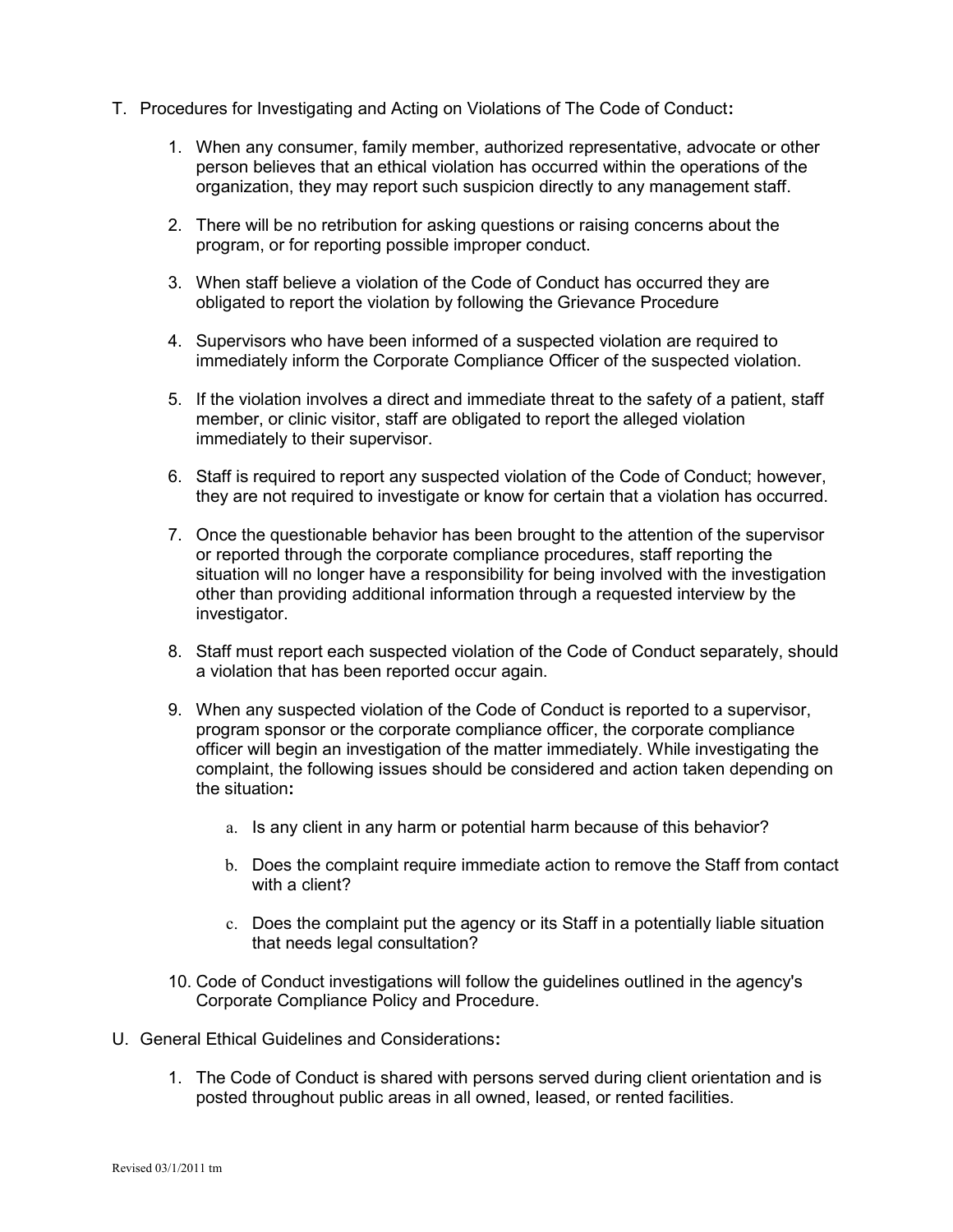- 2. The agency believes in the importance of ethical practices within the organization. Any Staff who reports waste, fraud, abuse or any other questionable practices will not be subject to reprisal by management of the organization. To assure that reprisal is not used, the organization's governance authority will serve as advocates for any Staff who reports questionable practices. The Corporate Compliance Officer will provide assurance and oversight that there are no adverse actions toward the Staff.
- 3. The following list of violations of the Code of Conduct will result in termination of employment and or contract:
	- a. Theft of funds or property belonging to the company or person-served.
	- b. Physical, emotional, or sexual abuse of a client or staff, Staff, contractor, provider or stake-holder.
	- c. Willful neglect and violation of Agency Policy and Procedures.
	- d. Any staff, Staffs, contractors and providers can be terminated for the following reasons including but not limited to:
		- Violation of policies, procedures, rules, federal, local or state laws
		- Falsification of documents regarding safety care or well being of persons-served.
		- Willful neglect or abuse of person-served.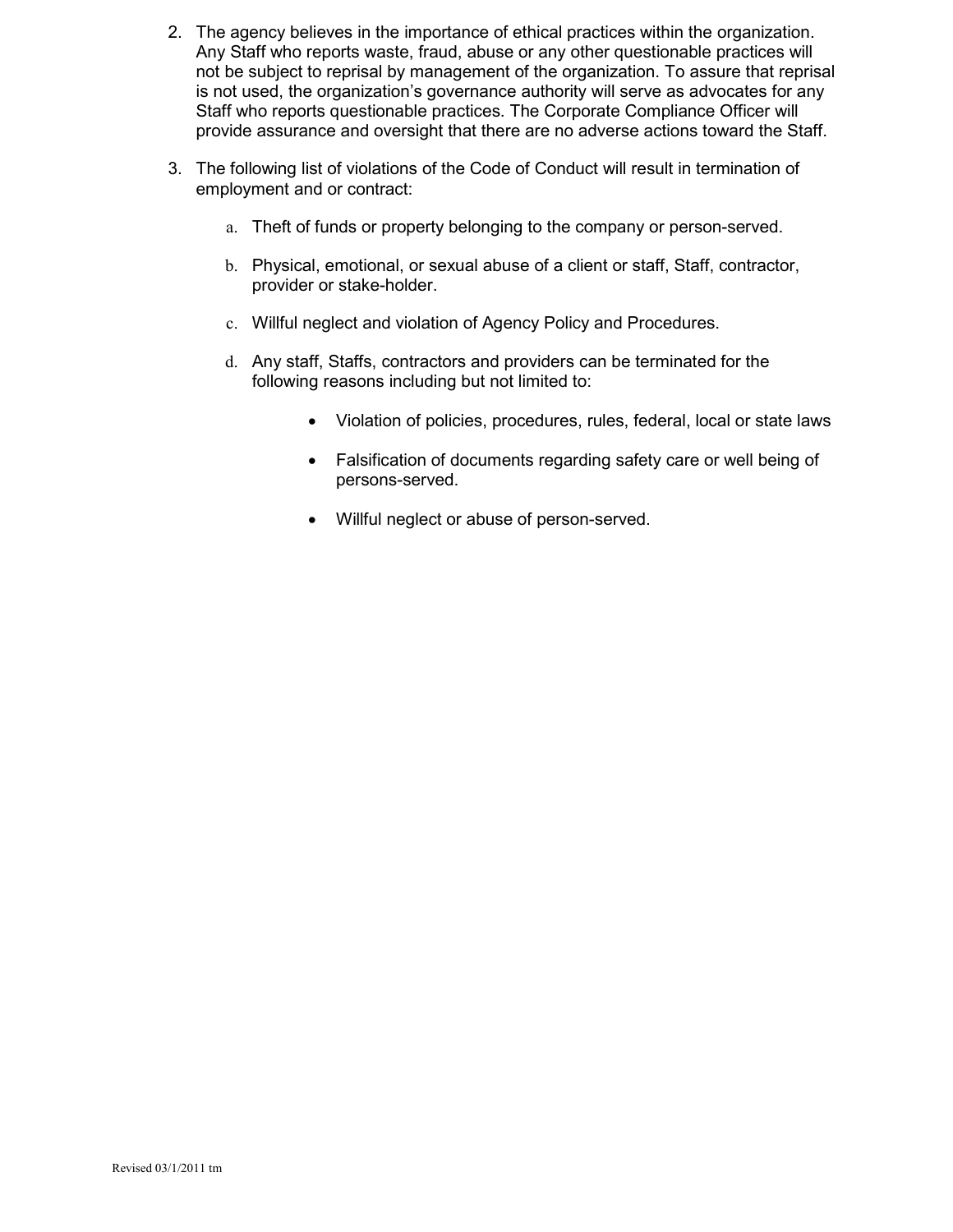

#### ACKNOWLEDGEMENT:

I have received and read a copy of the Code of Conduct. I understand it is regarding my conduct while affiliated with Unique Caring Foundation, Inc. My questions that I had regarding the Code of Conduct have been answered to my satisfaction.

I also understand that specific programs may have additional policies and procedures pertaining to conduct and those will be explained to me upon initiation with those programs.

I understand that failure to comply with this Code of Conduct could result in dismissal from Unique Caring Foundation and may also result in legal consequences.

My Signature below indicates that I have received a copy of The Unique Caring Foundation, Inc. Code of Conduct which outlines how to conduct myself in the utmost respect.

| PRINT NAME       | <b>DATE</b> |
|------------------|-------------|
| <b>SIGNATURE</b> | <b>DATE</b> |
|                  |             |

 $\mathcal{L}_\text{max} = \mathcal{L}_\text{max} = \mathcal{L}_\text{max} = \mathcal{L}_\text{max} = \mathcal{L}_\text{max} = \mathcal{L}_\text{max} = \mathcal{L}_\text{max} = \mathcal{L}_\text{max} = \mathcal{L}_\text{max} = \mathcal{L}_\text{max} = \mathcal{L}_\text{max} = \mathcal{L}_\text{max} = \mathcal{L}_\text{max} = \mathcal{L}_\text{max} = \mathcal{L}_\text{max} = \mathcal{L}_\text{max} = \mathcal{L}_\text{max} = \mathcal{L}_\text{max} = \mathcal{$ 

Signature of Witness **Date**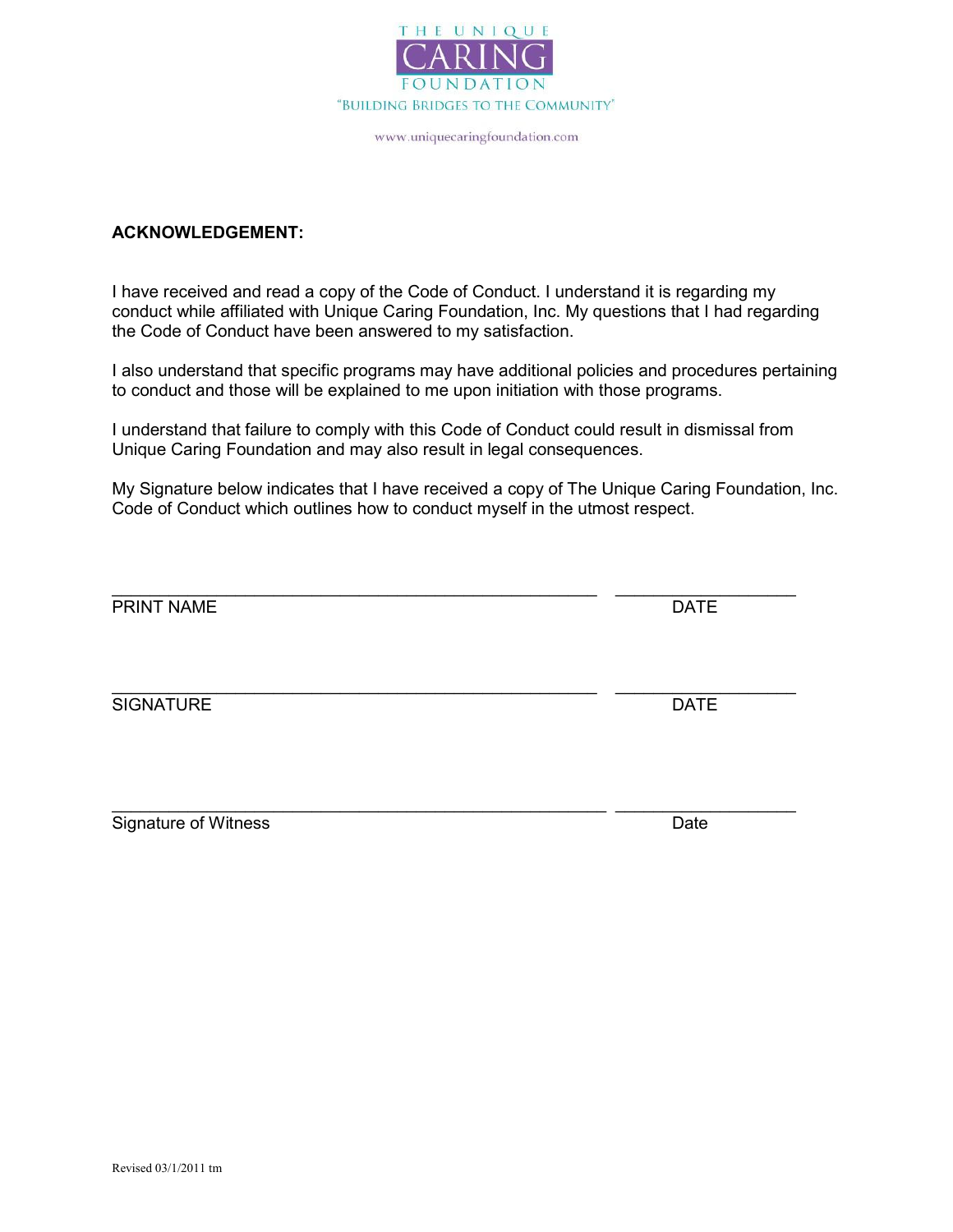### CREDENTIALING VERIFICATION FORM

| <b>EDUCATION</b>                                                                                                                                                                                                               |                                                                                                                                                                                                                                                                                                                                                                                                                                 |          |                 |          |                |                                          |          |                                                                                                                                                                                                                                      |          |
|--------------------------------------------------------------------------------------------------------------------------------------------------------------------------------------------------------------------------------|---------------------------------------------------------------------------------------------------------------------------------------------------------------------------------------------------------------------------------------------------------------------------------------------------------------------------------------------------------------------------------------------------------------------------------|----------|-----------------|----------|----------------|------------------------------------------|----------|--------------------------------------------------------------------------------------------------------------------------------------------------------------------------------------------------------------------------------------|----------|
|                                                                                                                                                                                                                                |                                                                                                                                                                                                                                                                                                                                                                                                                                 |          |                 |          |                |                                          |          |                                                                                                                                                                                                                                      |          |
| High School Diploma/GED                                                                                                                                                                                                        |                                                                                                                                                                                                                                                                                                                                                                                                                                 |          |                 |          |                | Grad. Date:                              |          |                                                                                                                                                                                                                                      |          |
|                                                                                                                                                                                                                                |                                                                                                                                                                                                                                                                                                                                                                                                                                 |          |                 |          |                | Grad. Date:                              |          |                                                                                                                                                                                                                                      |          |
| Undergraduate Degree                                                                                                                                                                                                           |                                                                                                                                                                                                                                                                                                                                                                                                                                 |          |                 |          |                | Grad. Date:                              |          |                                                                                                                                                                                                                                      |          |
| Graduate Degree                                                                                                                                                                                                                |                                                                                                                                                                                                                                                                                                                                                                                                                                 |          |                 |          |                | Grad. Date:                              |          |                                                                                                                                                                                                                                      |          |
|                                                                                                                                                                                                                                |                                                                                                                                                                                                                                                                                                                                                                                                                                 |          |                 |          |                |                                          |          |                                                                                                                                                                                                                                      |          |
| Does the provider have to meet the minimum qualifications of one (1) year work experience with MR/DD                                                                                                                           |                                                                                                                                                                                                                                                                                                                                                                                                                                 |          |                 |          |                |                                          |          |                                                                                                                                                                                                                                      |          |
| population or related field?                                                                                                                                                                                                   | $\frac{1}{\sqrt{1-\frac{1}{2}}}\frac{1}{\sqrt{1-\frac{1}{2}}}\frac{1}{\sqrt{1-\frac{1}{2}}}\frac{1}{\sqrt{1-\frac{1}{2}}}\frac{1}{\sqrt{1-\frac{1}{2}}}\frac{1}{\sqrt{1-\frac{1}{2}}}\frac{1}{\sqrt{1-\frac{1}{2}}}\frac{1}{\sqrt{1-\frac{1}{2}}}\frac{1}{\sqrt{1-\frac{1}{2}}}\frac{1}{\sqrt{1-\frac{1}{2}}}\frac{1}{\sqrt{1-\frac{1}{2}}}\frac{1}{\sqrt{1-\frac{1}{2}}}\frac{1}{\sqrt{1-\frac{1}{2}}}\frac{1}{\sqrt{1-\frac{$ |          |                 |          |                | No (If no, skip to credentialing $\&$    |          |                                                                                                                                                                                                                                      |          |
|                                                                                                                                                                                                                                |                                                                                                                                                                                                                                                                                                                                                                                                                                 |          |                 |          |                |                                          |          |                                                                                                                                                                                                                                      |          |
| <b>WORK EXPERIENCE</b>                                                                                                                                                                                                         |                                                                                                                                                                                                                                                                                                                                                                                                                                 |          |                 |          |                |                                          |          |                                                                                                                                                                                                                                      |          |
|                                                                                                                                                                                                                                |                                                                                                                                                                                                                                                                                                                                                                                                                                 |          |                 |          |                |                                          |          |                                                                                                                                                                                                                                      |          |
|                                                                                                                                                                                                                                |                                                                                                                                                                                                                                                                                                                                                                                                                                 |          |                 |          |                |                                          |          |                                                                                                                                                                                                                                      |          |
| Population(s) Served:                                                                                                                                                                                                          |                                                                                                                                                                                                                                                                                                                                                                                                                                 |          |                 |          |                |                                          |          |                                                                                                                                                                                                                                      |          |
| mental health developmental disabilities                                                                                                                                                                                       |                                                                                                                                                                                                                                                                                                                                                                                                                                 |          |                 |          |                | substance abuse by physical disabilities |          |                                                                                                                                                                                                                                      |          |
|                                                                                                                                                                                                                                |                                                                                                                                                                                                                                                                                                                                                                                                                                 |          |                 |          |                | Date:                                    |          | <u>and the community of the community of the community of the community of the community of the community of the community of the community of the community of the community of the community of the community of the community</u> |          |
|                                                                                                                                                                                                                                |                                                                                                                                                                                                                                                                                                                                                                                                                                 |          |                 |          |                | Date:                                    |          |                                                                                                                                                                                                                                      |          |
| $\boldsymbol{\alpha}$<br>$\alpha$<br>$\alpha$<br>$\alpha$<br>$\alpha$                                                                                                                                                          | $\alpha$<br>$\alpha$                                                                                                                                                                                                                                                                                                                                                                                                            | $\alpha$ | $\alpha$        | $\alpha$ | $\omega$       | $\alpha$                                 | $\alpha$ | $\alpha$                                                                                                                                                                                                                             | $\alpha$ |
|                                                                                                                                                                                                                                |                                                                                                                                                                                                                                                                                                                                                                                                                                 |          |                 |          |                |                                          |          |                                                                                                                                                                                                                                      |          |
| Location of Company Name of Supervisor                                                                                                                                                                                         |                                                                                                                                                                                                                                                                                                                                                                                                                                 |          |                 |          |                |                                          |          |                                                                                                                                                                                                                                      |          |
| Date Hired (month & year) Date Terminated<br>Position                                                                                                                                                                          |                                                                                                                                                                                                                                                                                                                                                                                                                                 |          |                 |          |                |                                          |          |                                                                                                                                                                                                                                      |          |
| Population(s) Served:                                                                                                                                                                                                          |                                                                                                                                                                                                                                                                                                                                                                                                                                 |          |                 |          |                |                                          |          |                                                                                                                                                                                                                                      |          |
| mental health developmental disabilities                                                                                                                                                                                       |                                                                                                                                                                                                                                                                                                                                                                                                                                 |          | substance abuse |          |                | physical disabilities                    |          |                                                                                                                                                                                                                                      |          |
| Spoke To: New York Contract to the Contract of the Contract of the Contract of the Contract of the Contract of the Contract of the Contract of the Contract of the Contract of the Contract of the Contract of the Contract of |                                                                                                                                                                                                                                                                                                                                                                                                                                 |          |                 |          |                | Date:                                    |          |                                                                                                                                                                                                                                      |          |
| Verified by:<br><u> 1980 - Jan Samuel Barbara, margaret eta biztanleria (h. 1980).</u>                                                                                                                                         |                                                                                                                                                                                                                                                                                                                                                                                                                                 |          |                 |          |                | Date:                                    |          |                                                                                                                                                                                                                                      |          |
| Did the provider meet the minimum qualifications of one (1) year work experience with MR/DD                                                                                                                                    |                                                                                                                                                                                                                                                                                                                                                                                                                                 |          |                 |          |                |                                          |          |                                                                                                                                                                                                                                      |          |
| population or related field?                                                                                                                                                                                                   |                                                                                                                                                                                                                                                                                                                                                                                                                                 | Yes      |                 |          | N <sub>0</sub> |                                          |          |                                                                                                                                                                                                                                      |          |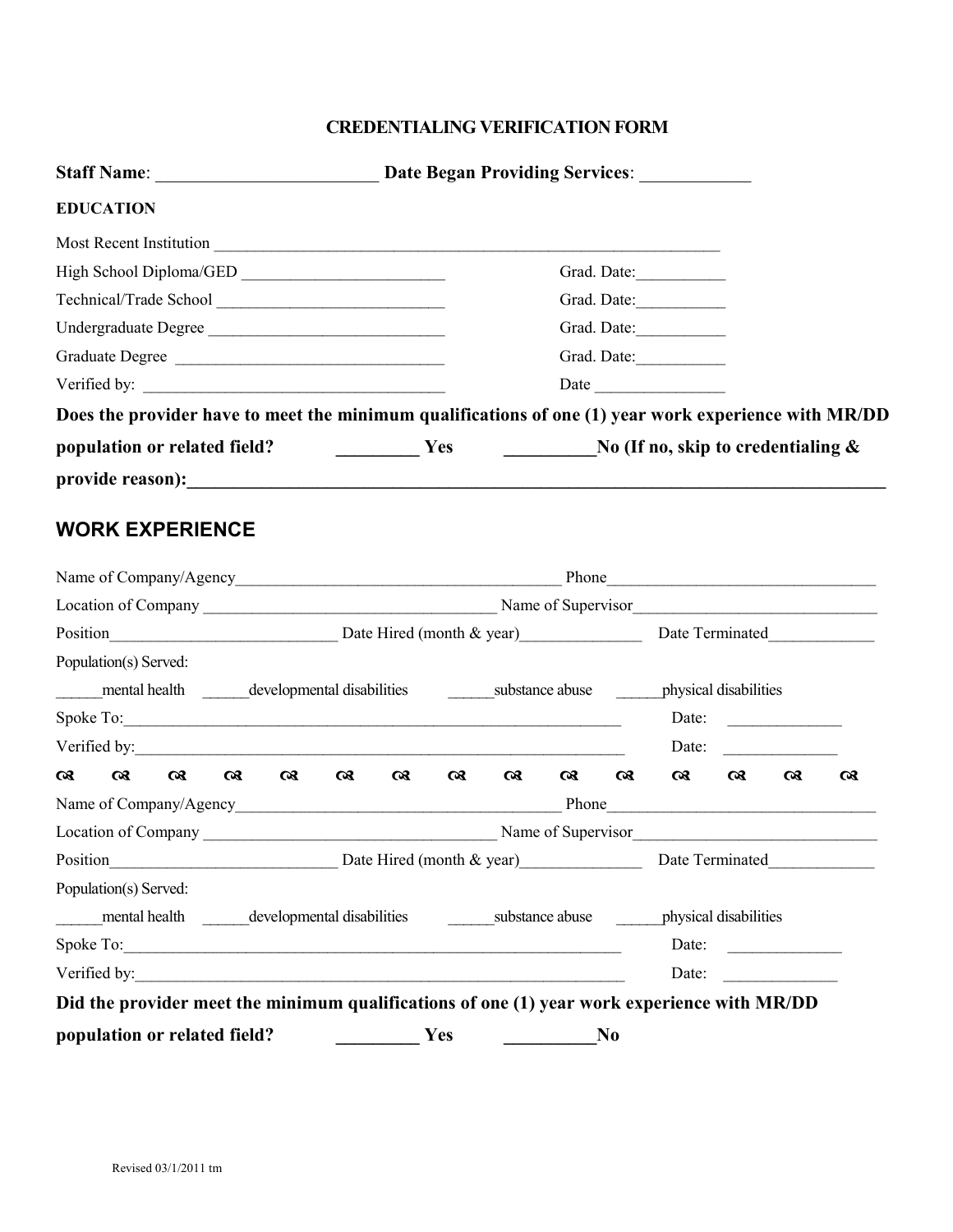

www.uniquecaringnetwork.com

#### CREDENTIAL(S) VERIFIED (CHECK ALL THAT APPLY)

#### i. Paraprofessional:

Date this Staff met this standard (must include month and year)

Has high school diploma +1 year (full-time) experience with DD, MR, and SA population.

#### ii. Associate Professional:

Date this Staff met this standard (must include month and year).

\_\_ Graduate of a college or university with a Masters degree in related human service field with less than one year of fulltime post accumulated MH/DD/SAS experience with population served. Upon hiring, an individualized supervision plan shall be developed and supervision shall be provided by a qualified professional with the population served until the individual meets one year of experience; or

\_\_ Graduate of a college or university with a BA in related human service field with less than two years of full-time post accumulated MH/DD/SAS experience with population served. Upon hiring, an individualized supervision plan shall be developed and reviewed annually. Supervision shall be provided by a qualified professional with the population served until the individual meets two years of experience; or

\_\_ Graduated of a college or university with a baccalaureate degree in a field not related to human services with less than four years of full-time, post-baccalaureate accumulated MH/DD/SAS experience with population served. Upon hiring, an individualized supervision plan shall be developed and reviewed annually. Supervision shall be provided by a qualified professional with the population served until the individual meets four years of experience.

#### Qualified Mental Health Provider:

Date this Staff met this standard (must include month and year).

- \_\_ Has Masters Degree in a related human services field and 1 year of full-time post-graduate accumulated DD/MR/SA experience with the population served; or
- a graduate of a college or university with a baccalaureate degree in a related human services field and has two years of full-time post-graduate accumulated DD/MR/SA experience with the population served; or
- \_\_ a graduate of a college or university with a baccalaureate degree in a field no related to human services and has four years of full-time, post-baccalaureate accumulated MH/DD/SA experience with the population served.

| Staff's Signature: | Date: |  |
|--------------------|-------|--|
|                    |       |  |
|                    |       |  |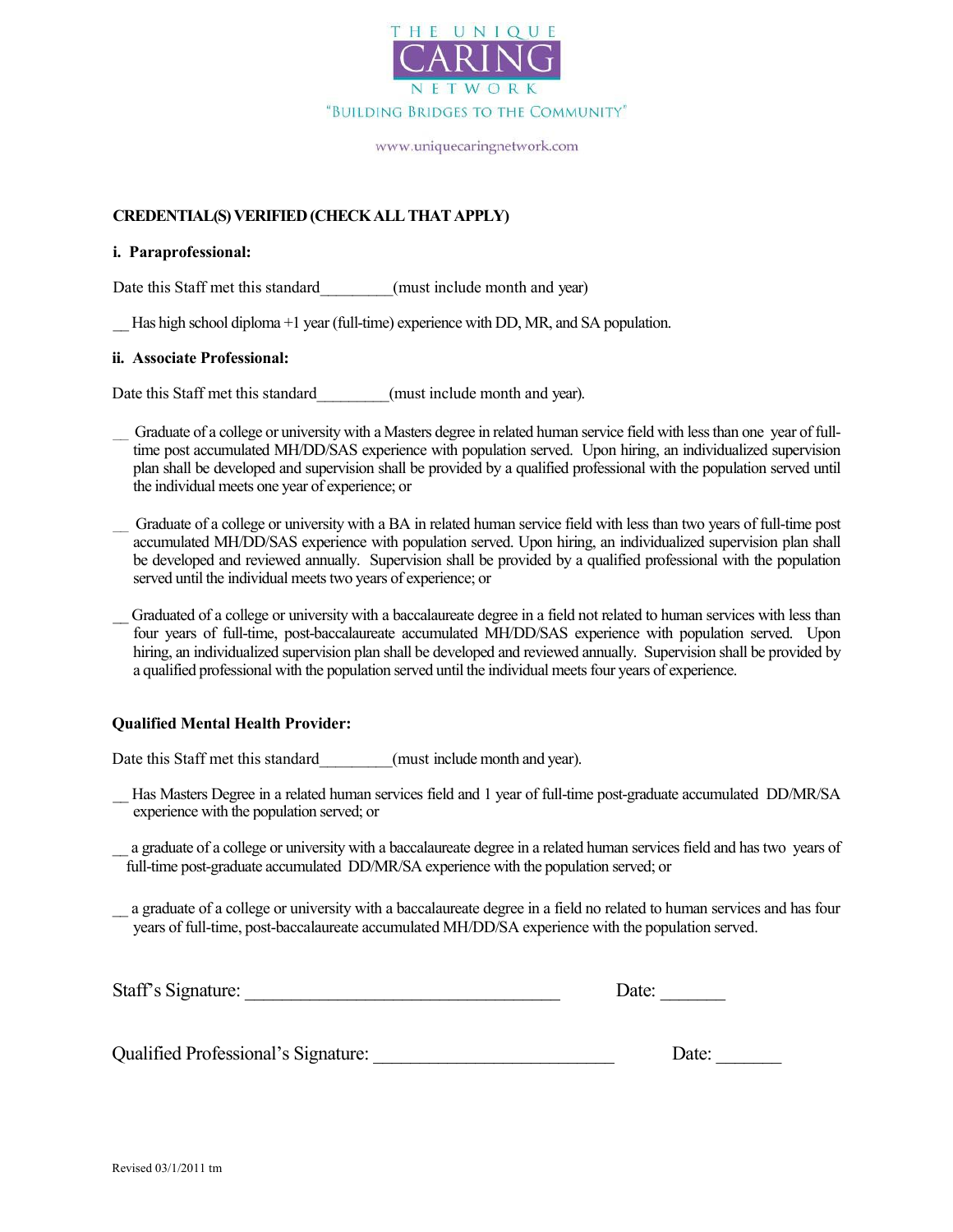

|                                               |     |       | Position/Title:                                                                  |  |  |
|-----------------------------------------------|-----|-------|----------------------------------------------------------------------------------|--|--|
|                                               |     |       |                                                                                  |  |  |
|                                               |     |       | Agency/Location:                                                                 |  |  |
| (CHECK ONE)<br>Initial Request                |     |       | Change In Job Status                                                             |  |  |
| Annual Review of Privileges                   |     |       |                                                                                  |  |  |
|                                               |     |       |                                                                                  |  |  |
|                                               |     |       | PROFESSIONAL STATUS PARAPROFESSIONAL STATUS                                      |  |  |
| Years of experience:                          |     |       | Years of Education:                                                              |  |  |
|                                               |     |       |                                                                                  |  |  |
| <b>Education:</b>                             |     |       | High School Diploma: Yes ______ No ______ Year Completed ________                |  |  |
| GED:                                          |     |       | Yes No Year Completed                                                            |  |  |
| <b>Associate Degree:</b><br>Did you graduate? |     |       | Yes No Year Completed                                                            |  |  |
|                                               |     |       |                                                                                  |  |  |
| <b>Undergraduate Degree:</b>                  |     |       | Did you graduate? Yes ________ No __________ Year Completed ____________________ |  |  |
| <b>Graduate Degree:</b>                       |     |       | Did you graduate? Yes _________ No ___________ Year Completed __________________ |  |  |
| <b>Trade/Business</b><br>School               | Yes | No No | Major<br>Minor                                                                   |  |  |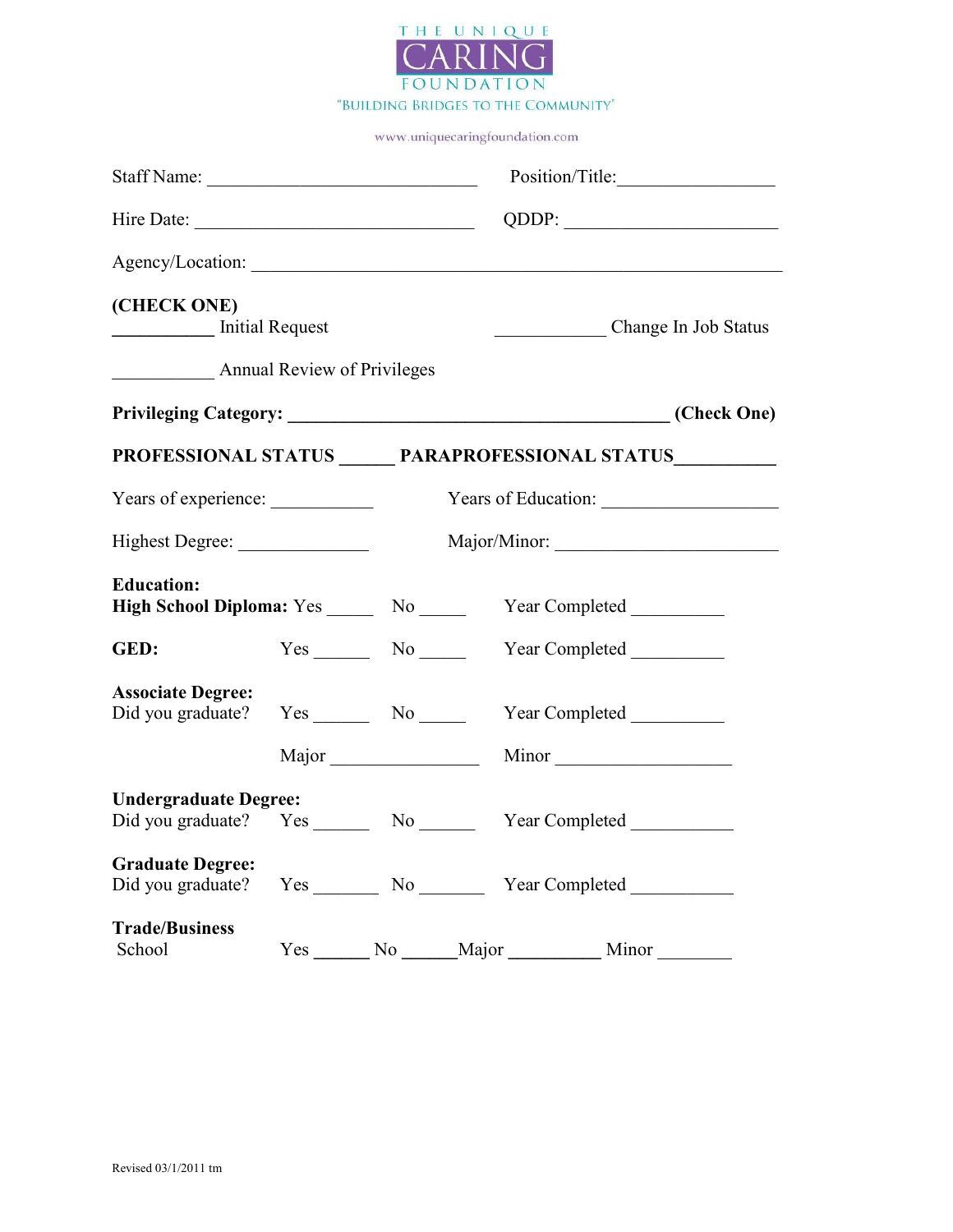

#### THE UIQUE CARING FOUNDATION ANNUAL CLINICAL SUPERVISION CONTRACT & LOG

|                  | (If required) Date Staff met privileging requirements:<br>$\overline{Date}$                                                                                                                                                                                                                                                                                |
|------------------|------------------------------------------------------------------------------------------------------------------------------------------------------------------------------------------------------------------------------------------------------------------------------------------------------------------------------------------------------------|
|                  | Paraprofessional providing:<br>(HS Diploma, 1 year experience with DD population)<br>All duties of paraprofessional<br>$\bullet$                                                                                                                                                                                                                           |
|                  | Associate Professional (MS/MA in related human service field with less than 1 year exp;<br>BS/BA in related human service field with 2 years post grand experience; BS/BA in a non-related human<br>service field with less than 4 years post grand exp.; RN licensed to practice in NC with 4 years)<br>All duties of Associate Professional<br>$\bullet$ |
|                  | Qualified Professional (MA/MS in related human services field and 1 year post grand exp with population<br>Served) or BS/BA in related human services field and 2 years post grand exp with population served; BS/BA in<br>non-related field with 4 years post grand exp with population served)<br>All duties of Qualified Professional<br>$\bullet$      |
|                  |                                                                                                                                                                                                                                                                                                                                                            |
|                  | Format of supervision: Individual Group Telephone Face to Face                                                                                                                                                                                                                                                                                             |
|                  | Frequency of supervision: times a year                                                                                                                                                                                                                                                                                                                     |
|                  | Identified Core Competencies for review during supervision: It is not necessary to address all<br>topics each month, but all topics should be addressed one year from contract date.                                                                                                                                                                       |
| 1                | Technical Knowledge Accurate Documentation, Service Definitions, Adheres to agency rules, policies, and                                                                                                                                                                                                                                                    |
| $\boldsymbol{2}$ | procedures.<br>Cultural Awareness Interactions with people from a variety of backgrounds, Recognizing different cultural beliefs and<br>behaviors, Understanding how culture influences behaviors.                                                                                                                                                         |
| 3                | <b>Analytical Skills Problem Solving,</b>                                                                                                                                                                                                                                                                                                                  |
| 4                | <b>Decision Making Skills</b>                                                                                                                                                                                                                                                                                                                              |
| 5                | Interpersonal Skills Time Management, Self Management, Personal Development, Relationship with person<br>served, Display of Teamwork and Professional Growth                                                                                                                                                                                               |
| 6                | Communication Skills Listening, Writing and Speaking ones thoughts.                                                                                                                                                                                                                                                                                        |
| 7                | Clinical Skills Understanding of population served, Person Centered Thinking, Attending in-service trainings, Insure<br>safety and engages person served in meaningful activities.                                                                                                                                                                         |

I agree to provide the supervision specified above:

QP Signature & Date

I agree to participate in supervision specified above:

Staff Signature & Date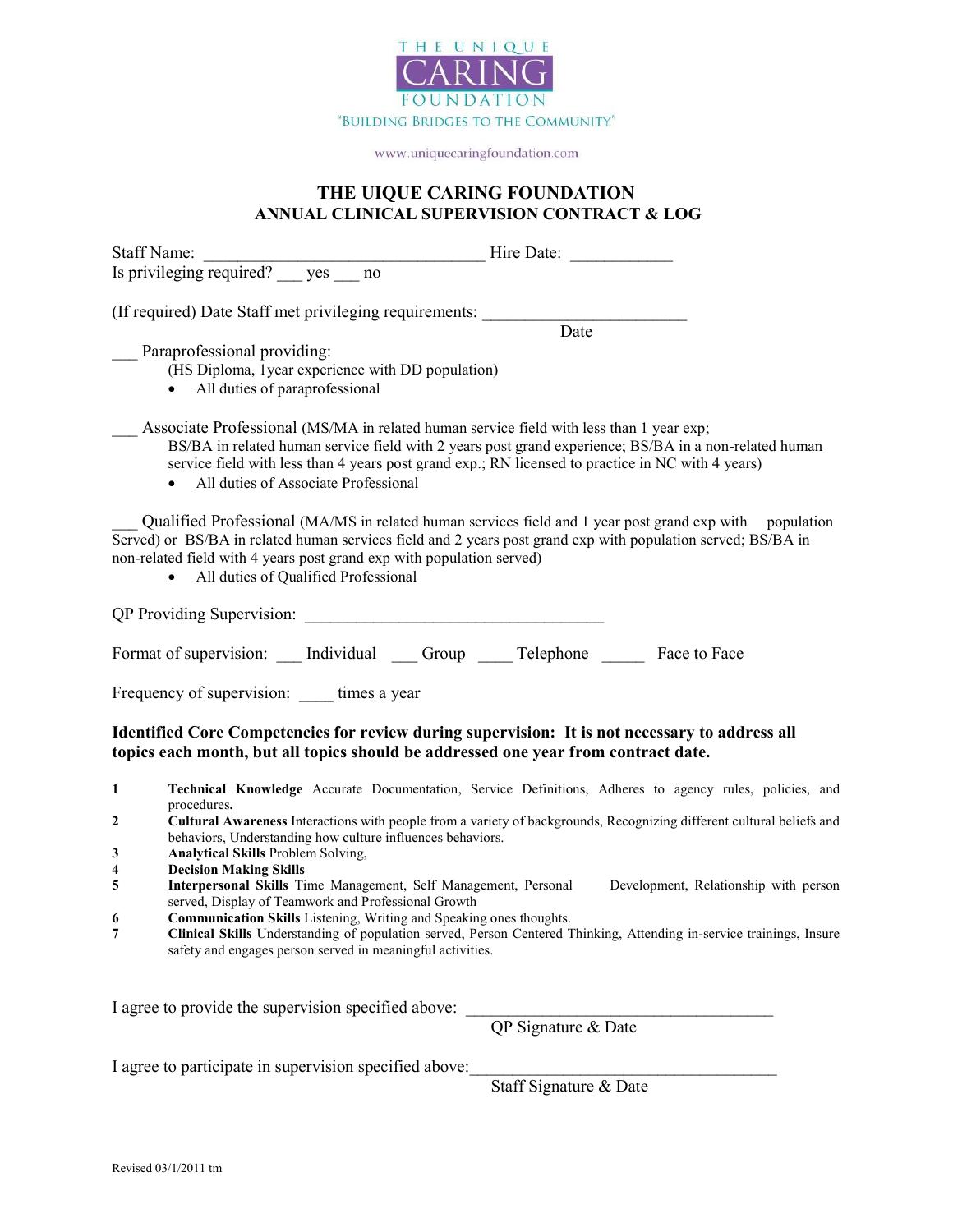

#### UCN PROVIDER SUPERVISION Policy # 27G .024

NAME:\_\_\_\_\_\_\_\_\_\_\_\_\_\_\_\_\_\_\_\_\_\_\_\_\_\_\_\_\_ DATE: \_\_\_\_\_\_\_\_\_\_\_\_\_\_\_\_ DURATION OF SUPERVISION (EXAMPLE: 12:00 – 1:00)\_\_\_\_\_\_\_\_\_\_\_\_\_\_\_\_\_\_\_\_\_\_\_\_\_\_\_\_\_\_\_\_\_

| Competency                                                                                              | 3 | $\overline{2}$ | 1 | <b>SUPERVISON NOTES</b> |
|---------------------------------------------------------------------------------------------------------|---|----------------|---|-------------------------|
| Documents information accurately and legibly                                                            |   |                |   |                         |
| <b>Understanding of Service Definitions</b>                                                             |   |                |   |                         |
| Adheres to agency rules, policies and procedures                                                        |   |                |   |                         |
| Ability to interact with people from a variety of<br>backgrounds                                        |   |                |   |                         |
| Ability to recognize different culture beliefs and<br>behaviors                                         |   |                |   |                         |
| <b>Understanding how culture influences behaviors</b>                                                   |   |                |   |                         |
| <b>Problem Solving Skills</b>                                                                           |   |                |   |                         |
| <b>Decision Making Skills</b>                                                                           |   |                |   |                         |
| Time management/punctuality                                                                             |   |                |   |                         |
| Self management skills                                                                                  |   |                |   |                         |
| <b>Professional Growth</b>                                                                              |   |                |   |                         |
| Relationship with person served                                                                         |   |                |   |                         |
| Schedules time off in advance                                                                           |   |                |   |                         |
| <b>Communication Skills</b>                                                                             |   |                |   |                         |
| <b>Attending in-service training</b>                                                                    |   |                |   |                         |
| Insure person served safety                                                                             |   |                |   |                         |
| <b>Engages Person served in meaningful activities</b>                                                   |   |                |   |                         |
| <b>Incorporate Person Centered Thinking when</b>                                                        |   |                |   |                         |
| delivering services                                                                                     |   |                |   |                         |
| <b>Total of each column</b>                                                                             |   |                |   |                         |
| Format of supervision: __ Individual _____Group _______Telephone _________Face to Face                  |   |                |   |                         |
| TOTAL OF EACH COLUMN AVERAGED : (EX: TOTAL # OF POINTS DIVIDED BY # of<br><b>CONPETENCIES REVIEWED)</b> |   |                |   |                         |
| ***3 = Displays Excellence<br>$***2$ = Meets Expectations<br>$***1 = Needs$ Improvement                 |   |                |   |                         |
| <b>Staff Signature:</b>                                                                                 |   |                |   | Date:                   |

Supervisor's Signature: \_\_\_\_\_\_\_\_\_\_\_\_\_\_\_\_\_\_\_\_\_\_\_\_\_\_\_\_\_\_\_\_\_\_\_ Date: \_\_\_\_\_\_\_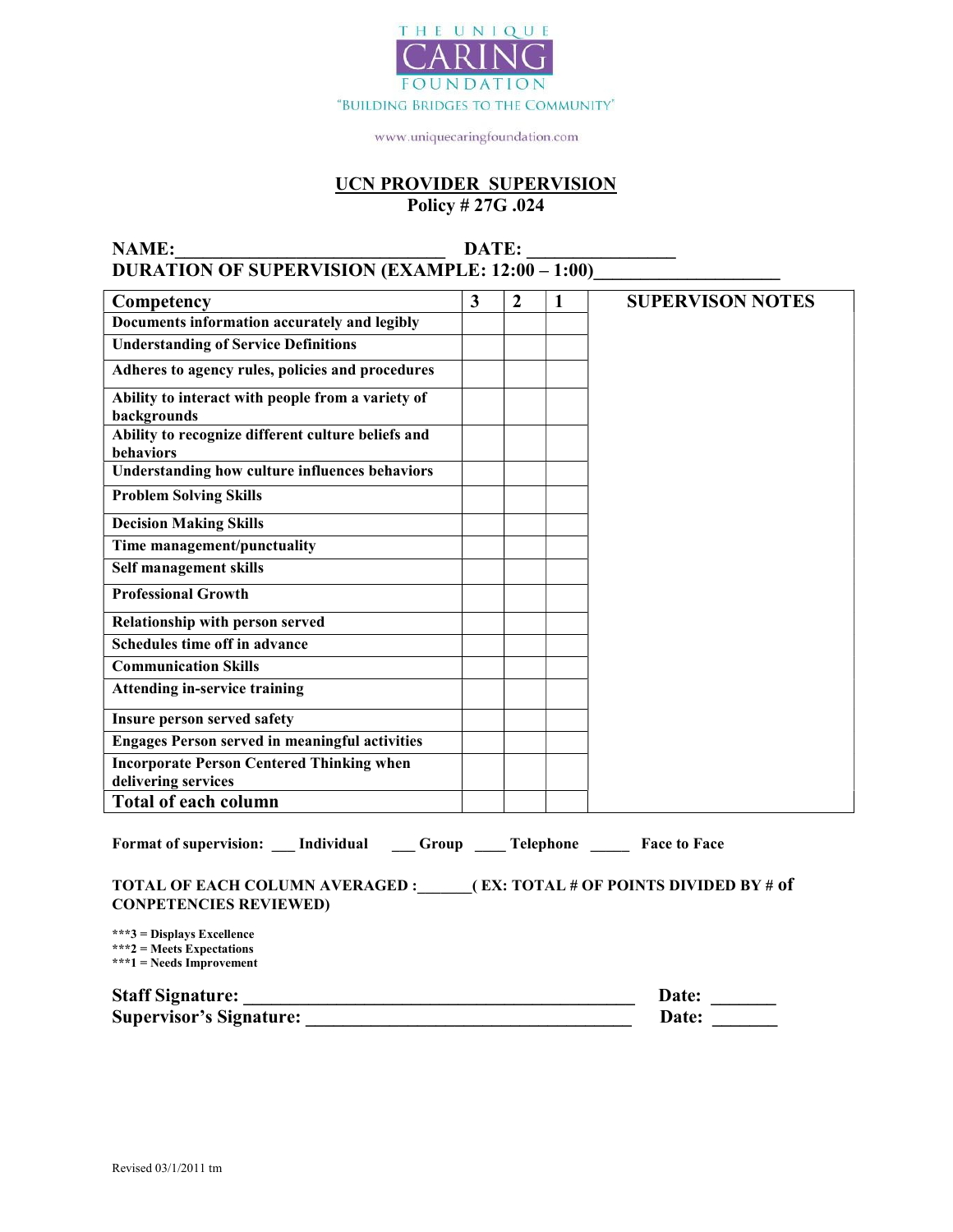

# SECTION 3

# SECTION III: CERTIFICATES

**Orientation** 

First Aid

CPR

Medication Administration

Blood borne Pathogens

N.C.I.

Seizure Management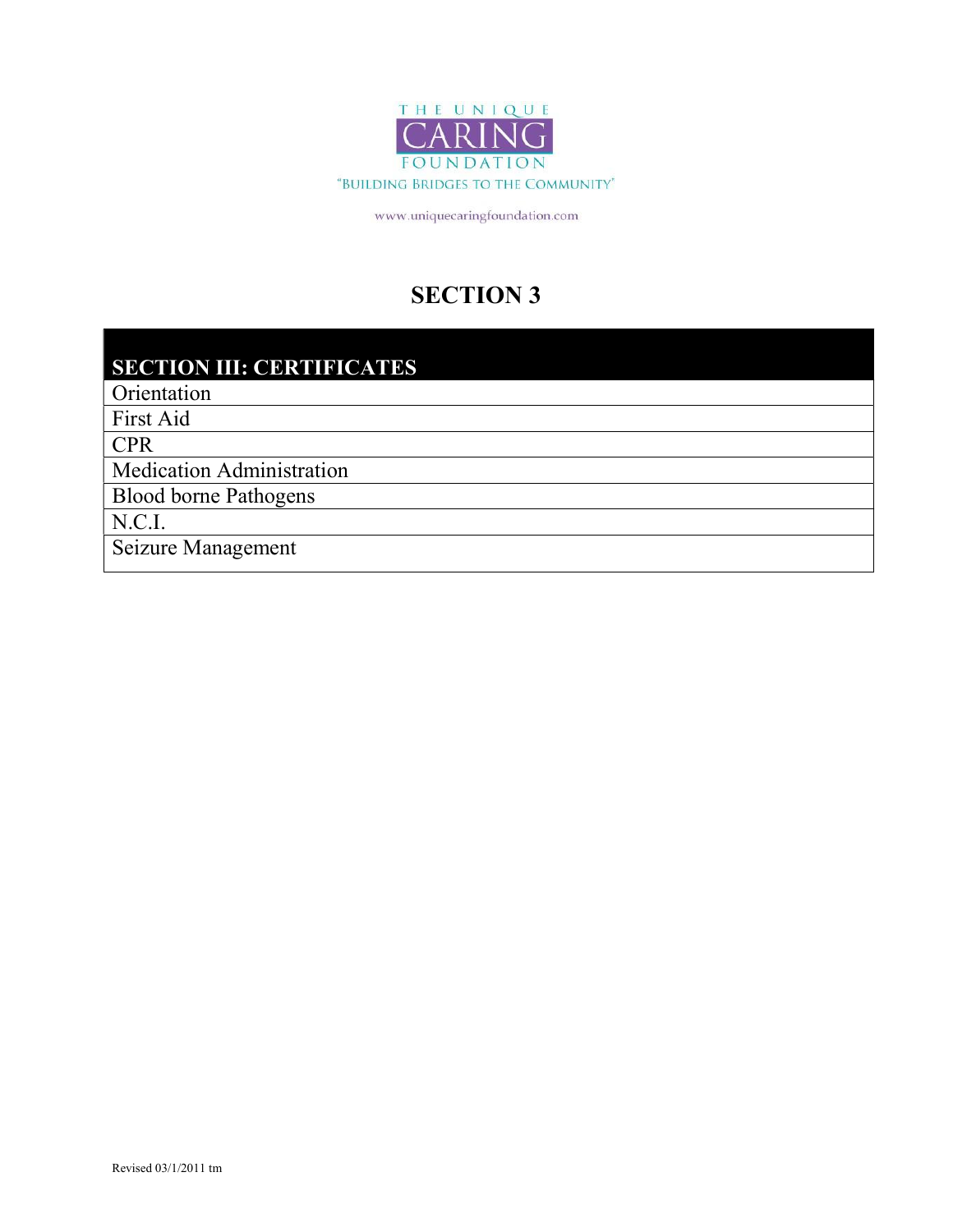

# SECTION 4

### SECTION IV: PRE-EMPLOYMENT CORE COMPETENCIES (ANNUAL REQUIRED TRAINING)

Person served Specific Training

Person served Rights/HIPPA/Confidentiality

Interaction and Communication

Incident/Accident Reporting

Service Documentation

Person-Centered Planning

Overview of Development Disabilities

Role/Purpose/Philosophy of Services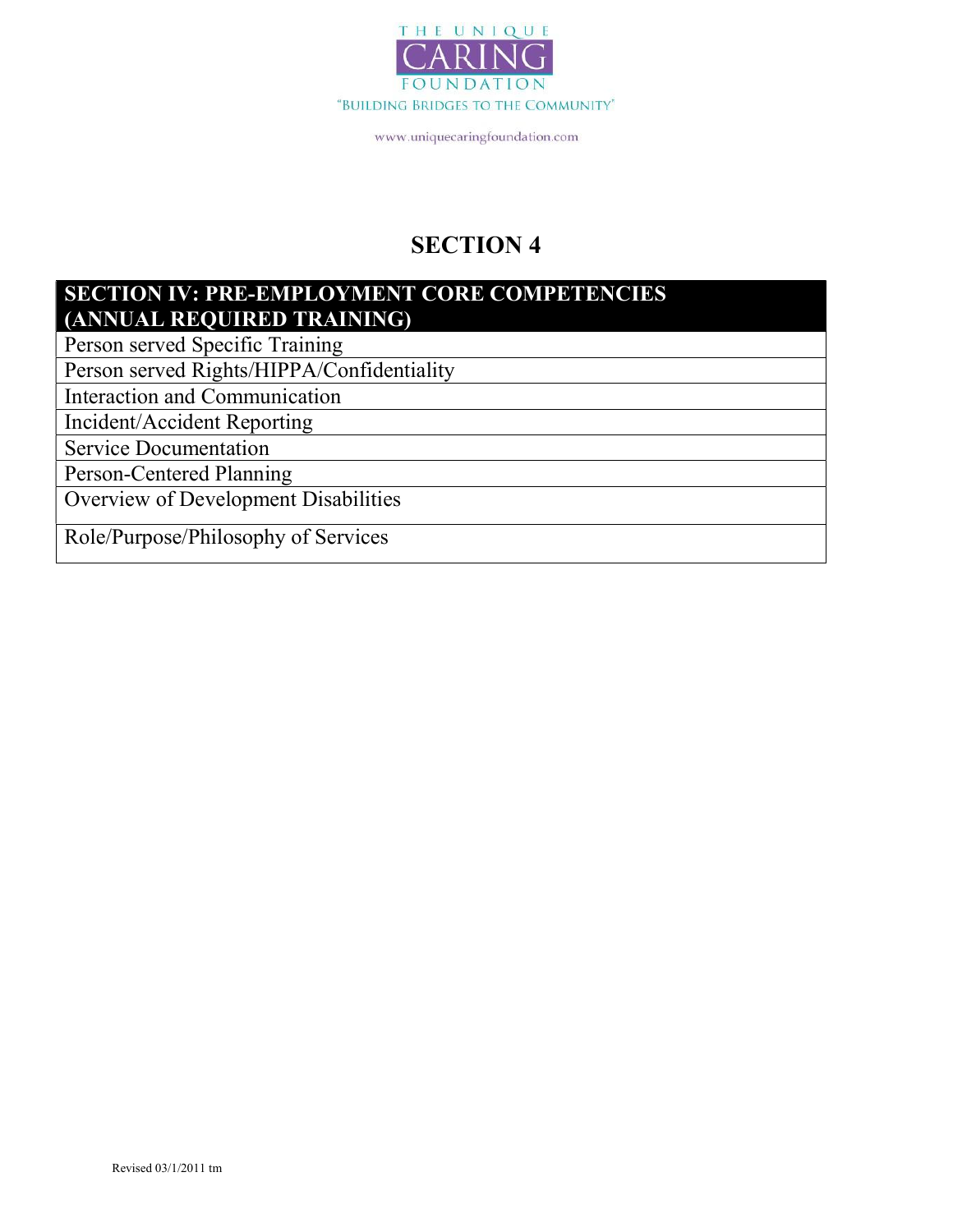

#### www.uniquecaringfoundation.com HIPAA STAFF PRIVACY ACKNOWLEDGEMENT

I understand that while performing my official duties I may have access to protected personal and health care information as defined in the Health Insurance Portability and Accountability Act of 1996 (HIPAA). I also understand the following:

- Protected health information is individually identifiable health information that is created, maintained or used within or by Unique Caring Foundation, Inc.
- Protected health information is not available to the public
- Special precautions are necessary to protect this type of information from unlawful or unauthorized access, use, modification, disclosure or destruction.

#### In order to help ensure the confidentiality and privacy of this information, I agree to:

- Access, use or modify protected health information only as needed for the purposes of performing my official duties
- Never access or use protected health information out of curiosity, or for personal interest or advantage, or in the presence of unauthorized any third party
- Never show, discuss, or disclose protected health information to or with anyone who does not have the legal authority
- Never retaliate, coerce, threaten, intimidate or discriminate against or take other retaliatory actions against individuals or others who file complaints or participate in investigations or compliance reviews
- Never remove protected health information from the work area without proper written authorization
- Never share passwords with anyone or store passwords in a location accessible to unauthorized persons
- •Always store protected health information in a place physically secure from access by Unauthorized persons and out of plain view.
- Dispose of protected health information by utilizing an approved method of destruction (i.e., shredding). I will not dispose of such information in wastebaskets or recycle bins.

#### I understand that penalties for violating one of the above limitations may include disciplinary action including possible termination, civil or criminal prosecution. I certify that I have read, understand and agree to the Privacy Acknowledgement Statement printed above.

| Print Full Name (First, Middle Initial, Last) | Signature   |
|-----------------------------------------------|-------------|
| Unique Caring Foundation Representative:      | Date Signed |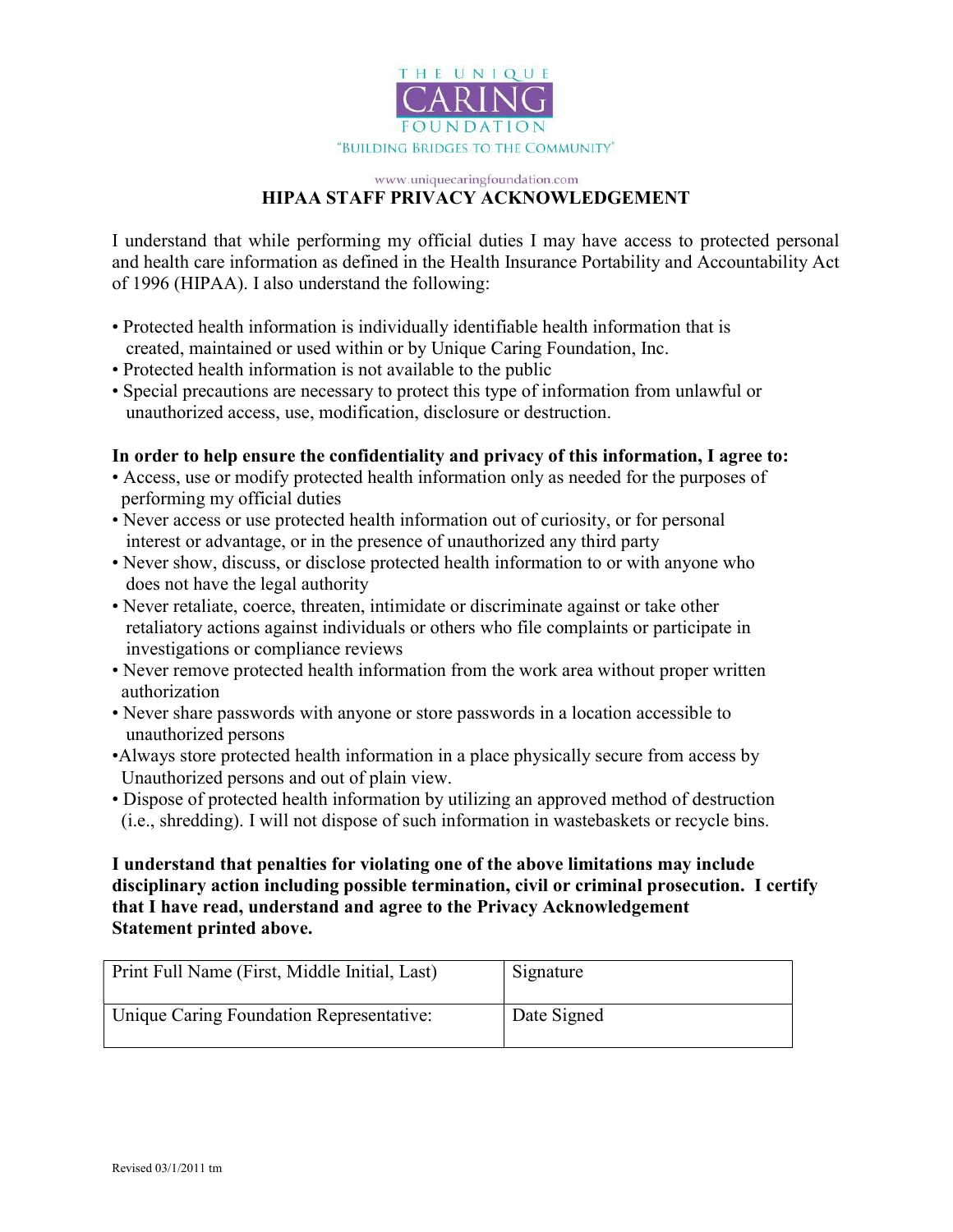

# SECTION 5

# SECTIION V: OTHER CERTIFICATES AND ANNUAL IN-SERVICE TRAINING

Corporate Compliance

QA/QI Policies

Transportation Policies and Procedures

Health & Safety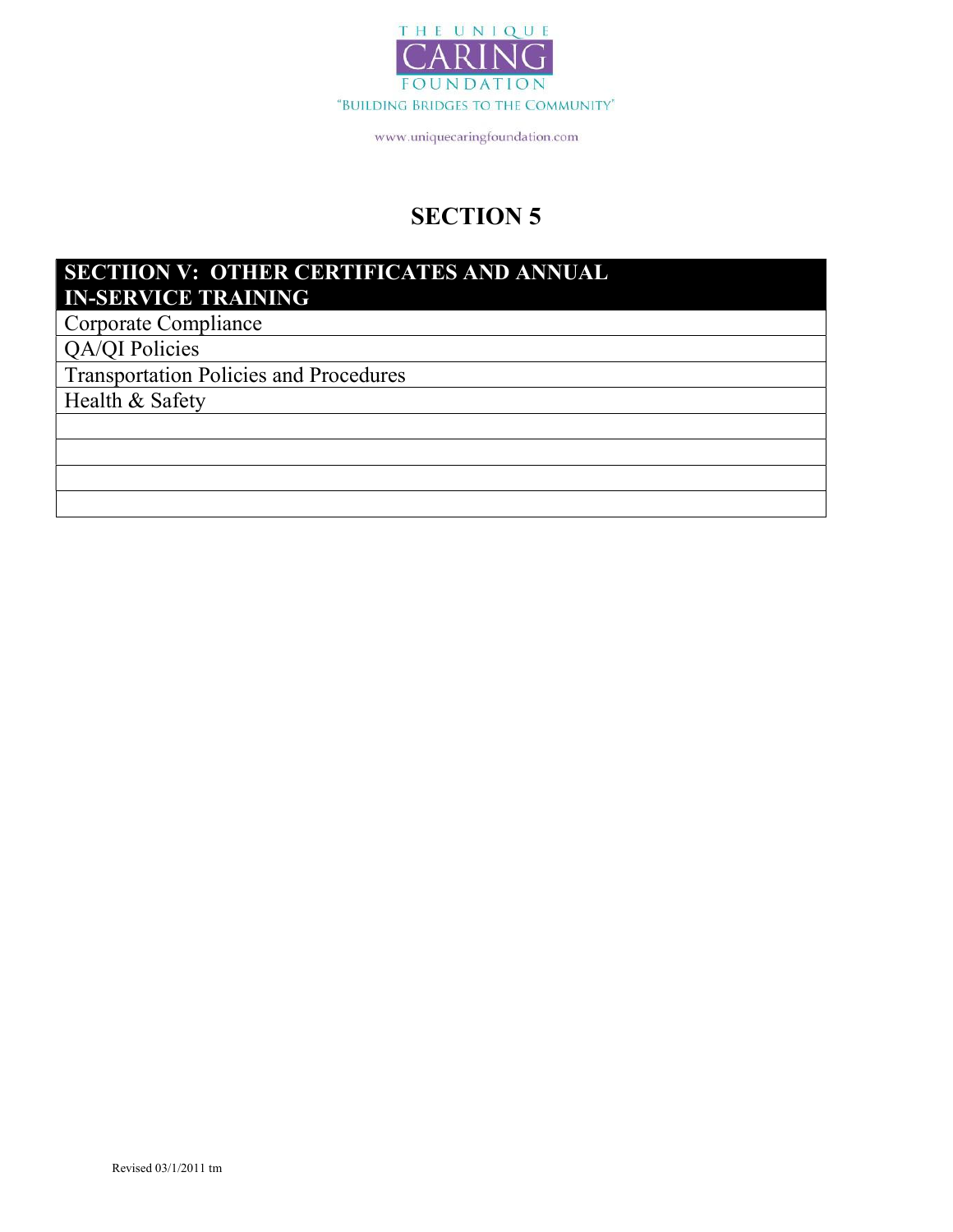

# CORPORATE COMPLIANCE & CODE OF ETHICS POLICIES

I Staff's name) affirm that I have read and fully understand The Unique Caring Foundation's Corporate Compliance & Code of Ethics Policies & Procedures and certify my intentions to act in complete compliance with these polices and procedures.

Furthermore, I understand the when necessary I should seek advice from the appropriate supervisor and/or the Corporate Compliance Officer, Celeste Miller concerning appropriate actions that I may take in order to comply with Unique Caring Foundation's Corporate Compliance and Code of Ethic Policies and Procedures.

**STAFF SIGNATURE DATE** 

\_\_\_\_\_\_\_\_\_\_\_\_\_\_\_\_\_\_\_\_\_\_\_\_\_\_\_\_\_\_\_\_\_\_\_\_\_\_\_\_\_\_ \_\_\_\_\_\_\_\_\_\_\_\_\_\_\_\_\_\_

\_\_\_\_\_\_\_\_\_\_\_\_\_\_\_\_\_\_\_\_\_\_\_\_\_\_\_\_\_\_\_\_\_\_\_\_\_\_\_\_\_\_ \_\_\_\_\_\_\_\_\_\_\_\_\_\_\_\_\_\_ WITNESS SIGNATURE DATE

 $\mathcal{L}_\text{max} = \frac{1}{2} \sum_{i=1}^n \mathcal{L}_\text{max}(\mathbf{z}_i - \mathbf{z}_i)$ **COMPLIANE OFFICER DATE**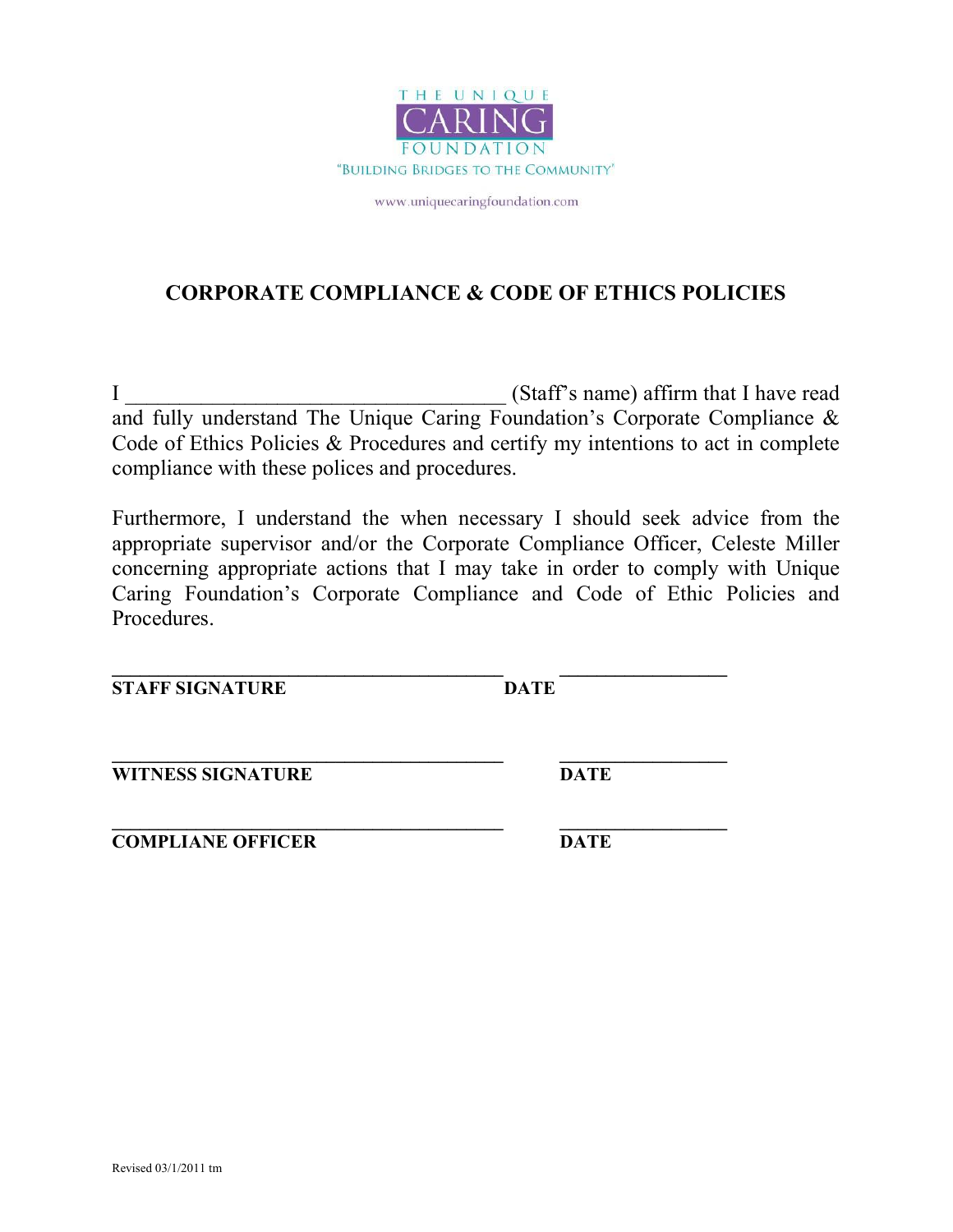

#### TRANSPORTATION POLICY AND PROCEDURES

| POLICY #: $27G.0201(a)(8)-(14)$ | POLICY EFFECTIVE DATE: APRIL 1, 2003 |
|---------------------------------|--------------------------------------|
| Approved By: Governing Body     | SIGNATURE:                           |
| ANNUAL REVIEW:                  | UPDATES/REVISIONS:                   |

#### POLICY:

THE UNIQUE CARING FOUNDATION is expected to furnish transportation for person served as per contractual expectations. This could include transporting to and from appointments, social and recreational activities, medical and dental appointments, etc.

Any exceptions to this policy must be authorized in writing by the Director and alternative arrangements agreed upon prior to the person served placement.

THE UNIQUE CARING FOUNDATION, INC. staff and care providers use their personal vehicles to transport person served to various functions. Staff and care providers are required to maintain the state required auto insurance on the vehicle used to transport person served. Unique Caring Foundation will keep copies of the staff's and care provider's vehicle insurance in their personnel file. Staff and care providers must inform the agency if insurance on the vehicle has lapsed or if there are any driving restrictions. Also, if staff or care provider gets involved in any accident in a company vehicle or their own personal vehicle, while transporting a client, he/she must notify Unique Caring Foundation within 24 hours of the accident. A copy of the police report must also be submitted along with an Incident Report Form. Staff is not allowed to transport person served if the license has been suspended or restrictions are placed on the license.

All person served shall be provided transportation services in a safe and competent manner. Any individual transporting person served shall have a current valid driver's license. A seat belt shall be provided for each person served in the vehicle.

All staff and care providers will carry emergency information and an emergency medical authorization at all times when transporting person served. If an emergency occurs, the staff is to provide for the person served and then call the Director as soon as the situation warrants.

THE UNIQUE CARING FOUNDATION, INC. vehicles used for transportation of person served will carry liability insurance. This is also required under North Carolina State Law. In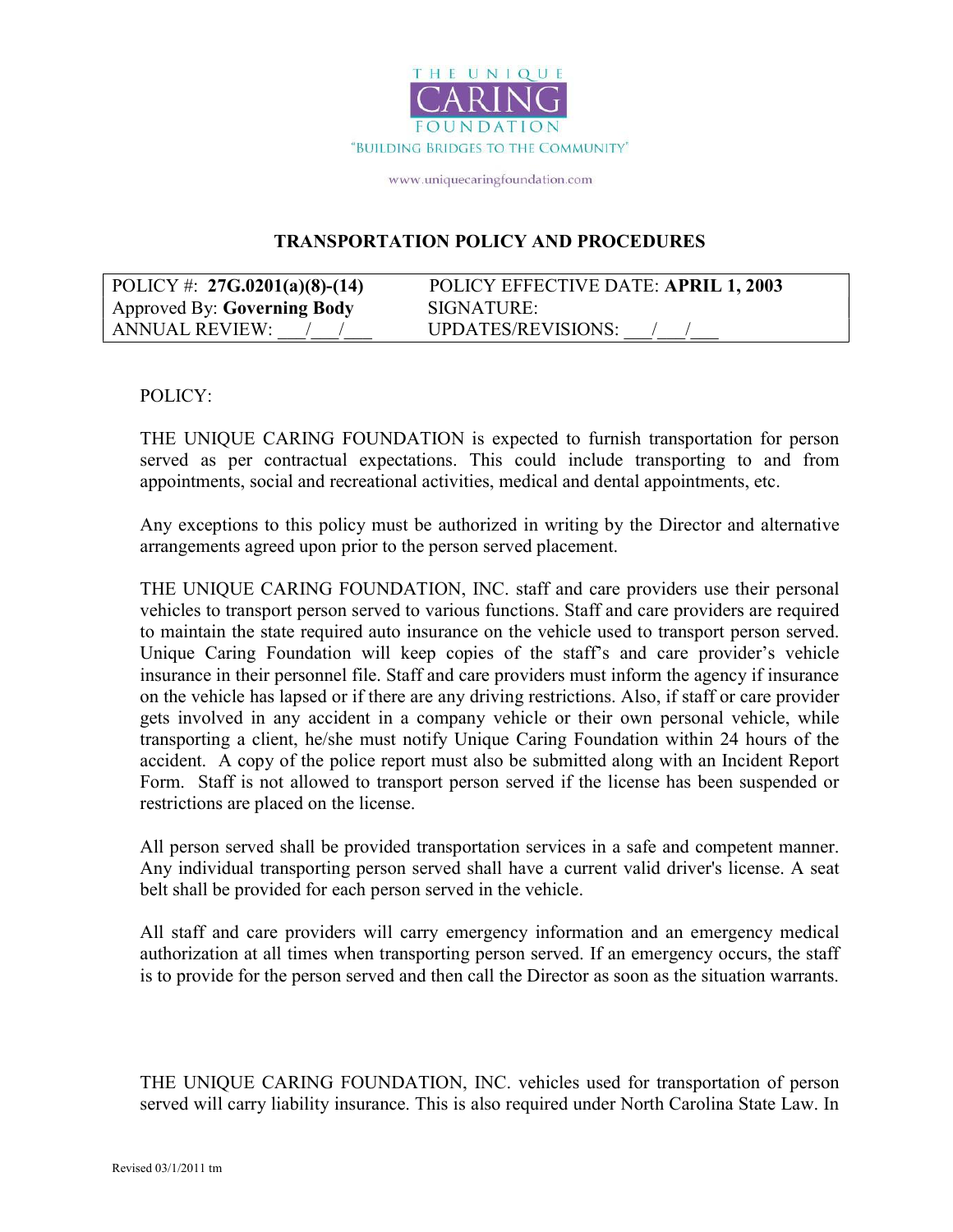addition, THE UNIQUE CARING FOUNDATION, INC. will carry comprehensive insurance on its vehicles regardless of the vehicles age. This will protect the agency should a person served cause damage to the vehicle, as local agencies will not be financially responsible for any damage to vehicles caused by person served.

#### PROCEDURES:

The procedure to follow in the event of an emergency will, include:

- 1. Stay calm;
- 2. Staff and care providers will make certain that all person served are safe and not in need of medical attention;
- 3. If medical attention is needed, staff and/or care provider will perform CPR or first aid until the ambulance arrives;
- 4. Staff and/or care providers will ensure all person served are safe and secure and then contact the Director as soon as possible; and
- 5. The Director will notify AMH Person served Rights Coordinator in writing within 48 hours of incident on standard incident reporting form.
- 6. The person served case manager will be notified verbally.
	- A. When person served who have a physical handicap are transported, the vehicle shall be equipped with secure adaptive equipment.
	- B. When two or more preschool children who require special assistance with boarding or riding I a vehicle are transported in the same vehicle, there shall be one adult, other than the driver, to assist in supervision of the children.

| Staff Signature: | Jate: |
|------------------|-------|
|                  |       |

| Witness Signature: |
|--------------------|
|--------------------|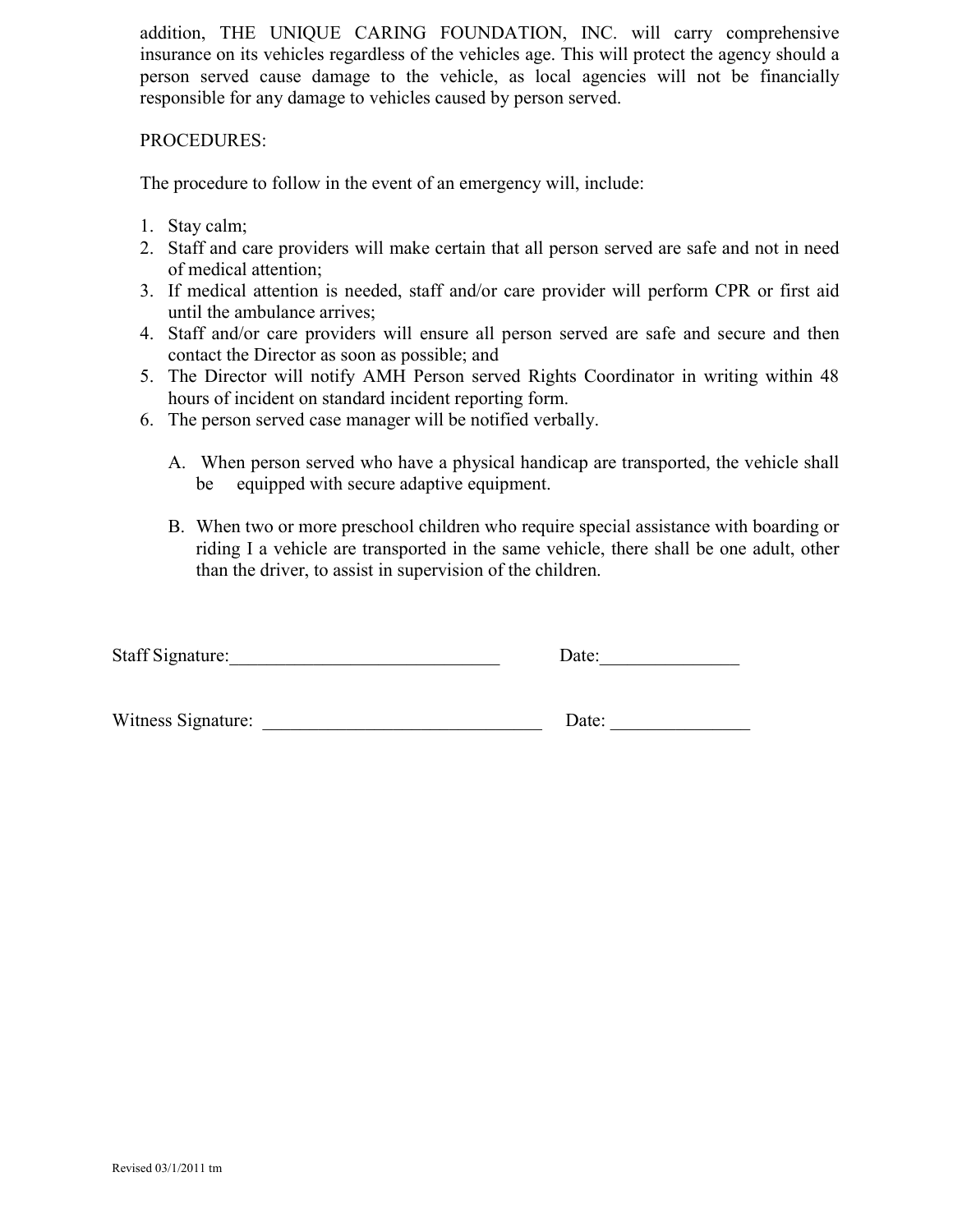

#### DHHS INCIDENT AND DEATH REPORTING PROCEDURES

I acknowledge that I have received a copy of Unique Caring Foundation's (UCF) Incident and Death Reporting Plan. I understand that it is my responsibility to review the DHHS Incident and Death Reporting Plan and familiarize myself with all the reporting plan procedures. I further understand that I will receive on going DHHS Incident and Death Reporting procedural training.

In the event that the North Carolina Department of Health & Human Services-Division of Mental Health/Developmental Disabilities/Substance Abuse Services alters, changes, or amends the NHHS Incident and Death Reporting procedures, Unique Caring Foundation and or Unique Caring

Foundation will notify its staff and or Foster Care Parents. Furthermore, the North Carolina Department of Health & Human Services-Division of Mental Health/Developmental Disabilities/Substance Abuse Services Department reserves the right to amend, alter, and change the DHHS Incident and Death Reporting procedures without notice to the health care provider agencies.

Staff Name (Please print) Date

Staff Signature: